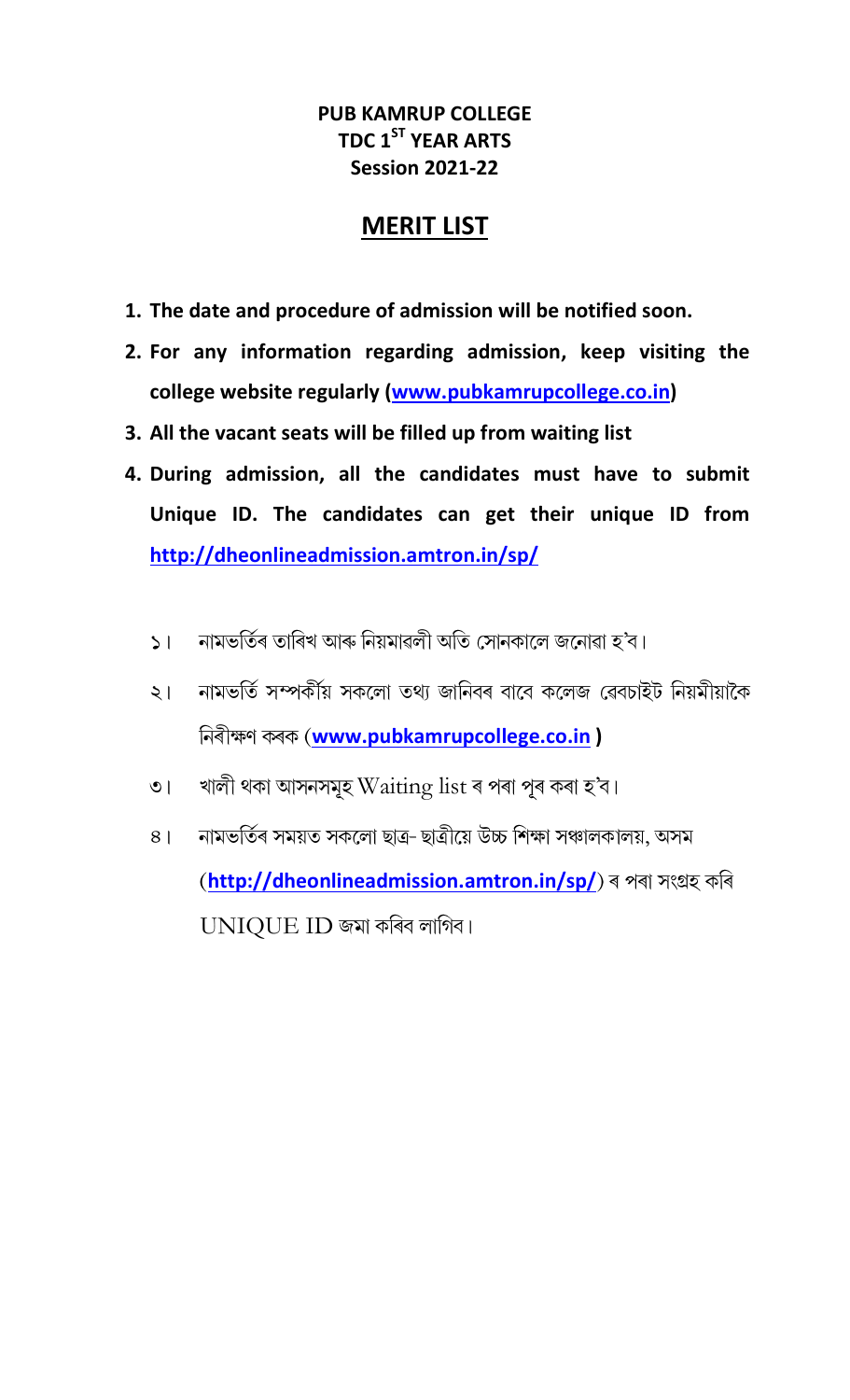### MERIT LIST

#### UNRESERVED

|                  | <b>MERIT LIST ( UNRESERVED)</b> |                               |                |                              |                                 |      |  |  |  |
|------------------|---------------------------------|-------------------------------|----------------|------------------------------|---------------------------------|------|--|--|--|
| SI<br><b>No</b>  | <b>Name</b>                     | <b>Phone</b><br><b>Number</b> | <b>Caste</b>   | <b>Total</b><br><b>Marks</b> | <b>Marks</b><br><b>Obtained</b> | %    |  |  |  |
| $\mathbf{1}$     | ALIBYANJANA PARASHAR            | 8822112474                    | <b>GENERAL</b> | 500                          | 475                             | 95   |  |  |  |
| $\overline{2}$   | HILLOL BHARADWAZ                | 6003119460                    | <b>GENERAL</b> | 500                          | 468                             | 93.6 |  |  |  |
| 3                | <b>SUMAN</b>                    | 9395284756                    | OBC            | 500                          | 466                             | 93.2 |  |  |  |
| 4                | UPASANA KALITA                  | 6003019699                    | <b>GENERAL</b> | 500                          | 464                             | 92.8 |  |  |  |
| 5                | <b>NEHA BEGUM</b>               | 9957903070                    | <b>GENERAL</b> | 500                          | 463                             | 92.6 |  |  |  |
| 6                | <b>DIMPI DEKA</b>               | 7576040798                    | <b>GENERAL</b> | 500                          | 461                             | 92.2 |  |  |  |
| $\overline{7}$   | ARJINA BEGUM                    | 8822650132                    | <b>GENERAL</b> | 500                          | 460                             | 92   |  |  |  |
| 8                | <b>BHAGYASHREE DEVI</b>         | 9085358485                    | <b>GENERAL</b> | 500                          | 460                             | 92   |  |  |  |
| 9                | <b>MUNMI KALITA</b>             | 6001665361                    | <b>GENERAL</b> | 500                          | 458                             | 91.6 |  |  |  |
| 10               | PARISHMITA NATH                 | 9395416124                    | OBC            | 500                          | 457                             | 91.4 |  |  |  |
| 11               | KRISHNA MANI DEKA               | 6003708037                    | OBC            | 500                          | 456                             | 91.2 |  |  |  |
| 12               | RIMI DEKA                       | 6900888931                    | <b>GENERAL</b> | 500                          | 455                             | 91   |  |  |  |
| 13               | DEEKSHITA SARMA                 | 9127893747                    | <b>GENERAL</b> | 500                          | 454                             | 90.8 |  |  |  |
| 14               | DIYA CHAKRABORTY                | 9365392957                    | <b>GENERAL</b> | 500                          | 452                             | 90.4 |  |  |  |
| 15               | SANTI CHAYA SALOI               | 8812832298                    | <b>OBC</b>     | 500                          | 450                             | 90   |  |  |  |
| 16               | RASHMITA BHARADWAJ              | 6901188752                    | <b>GENERAL</b> | 500                          | 448                             | 89.6 |  |  |  |
| 17               | <b>ANKUR JYOTI DEKA</b>         | 8399087490                    | <b>GENERAL</b> | 500                          | 447                             | 89.4 |  |  |  |
| 18               | HIMANI KALITA                   | 6900731904                    | <b>GENERAL</b> | 500                          | 446                             | 89.2 |  |  |  |
| 19               | TRISHNA KUMAR                   | 8822366079                    | <b>OBC</b>     | 500                          | 444                             | 88.8 |  |  |  |
| 20               | <b>KARISHMA SAUD</b>            | 9954835519                    | <b>GENERAL</b> | 500                          | 444                             | 88.8 |  |  |  |
| 21               | DIKSHITA BARUAH                 | 9395166691                    | OBC            | 500                          | 444                             | 88.8 |  |  |  |
| 22               | BHASKAR JYOTI BEZBARUAH         | 9864483482                    | <b>GENERAL</b> | 500                          | 441                             | 88.2 |  |  |  |
| 23               | DIKSHYA KAKATI                  | 8399834490                    | OBC            | 500                          | 441                             | 88.2 |  |  |  |
| 24               | DIPSHIKHA DEVI                  | 8474023836                    | <b>GENERAL</b> | 500                          | 440                             | 88   |  |  |  |
| $25\overline{)}$ | <b>KAUSHIK DEKA</b>             | 8011886629                    | GENERAL        | 500                          | 440                             | 88   |  |  |  |
| 26               | DIPSHIKHA SARMA                 | 7099613432                    | <b>GENERAL</b> | 500                          | 440                             | 88   |  |  |  |
| 27               | ANUPAM DEKA                     | 8135873914                    | ST(P)          | 500                          | 440                             | 88   |  |  |  |
| 28               | <b>ARKITA KAKATI</b>            | 9127385325                    | <b>GENERAL</b> | 500                          | 439                             | 87.8 |  |  |  |
| 29               | <b>REKHA DEVI</b>               | 8761059148                    | <b>OBC</b>     | 500                          | 439                             | 87.8 |  |  |  |
| 30               | MALAYA RABHA                    | 9954847145                    | ST(P)          | 500                          | 438                             | 87.6 |  |  |  |
| 31               | ANWESHA DEKA                    | 9864831942                    | OBC            | 500                          | 438                             | 87.6 |  |  |  |
| 32               | <b>JIMI SAIKIA</b>              | 9365474515                    | OBC            | 500                          | 437                             | 87.4 |  |  |  |
| 33               | <b>ANKITA DAS</b>               | 7099577325                    | OBC            | 500                          | 436                             | 87.2 |  |  |  |
| 34               | SIMASRI DEVI                    | 7399843613                    | <b>GENERAL</b> | 500                          | 436                             | 87.2 |  |  |  |
| 35               | <b>IRFAN HANIF AHMED</b>        | 9394561856                    | <b>GENERAL</b> | 500                          | 435                             | 87   |  |  |  |
| 36               | BARASHA RANI SAHARIAH           | 6002173550                    | <b>GENERAL</b> | 500                          | 435                             | 87   |  |  |  |
| 37               | MEGHALI GOSWAMI                 | 9476850667                    | <b>GENERAL</b> | 500                          | 435                             | 87   |  |  |  |
| 38               | <b>IRFAN HANIF AHMED</b>        | 9476541074                    | <b>GENERAL</b> | 500                          | 435                             | 87   |  |  |  |
| 39               | SANGEETA DAS                    | 8473044291                    | <b>SC</b>      | 500                          | 434                             | 86.8 |  |  |  |
| 40               | PINKI SAIKIA                    | 8876268213                    | <b>OBC</b>     | 500                          | 433                             | 86.6 |  |  |  |
| 41               | NITUMANI DEKA                   | 7099606590                    | OBC            | 500                          | 433                             | 86.6 |  |  |  |
| 42               | <b>JEBA FARJANA</b>             | 8135957775                    | <b>GENERAL</b> | 500                          | 433                             | 86.6 |  |  |  |
| 43               | <b>BARASHA TALUKDAR</b>         | 7637883485                    | <b>GENERAL</b> | 500                          | 433                             | 86.6 |  |  |  |
| 44               | NIKHITA SARMA                   | 9859562529                    | <b>GENERAL</b> | 500                          | 432                             | 86.4 |  |  |  |
| 45               | <b>BITUPAN DEKA</b>             | 6003224558                    | <b>GENERAL</b> | 500                          | 432                             | 86.4 |  |  |  |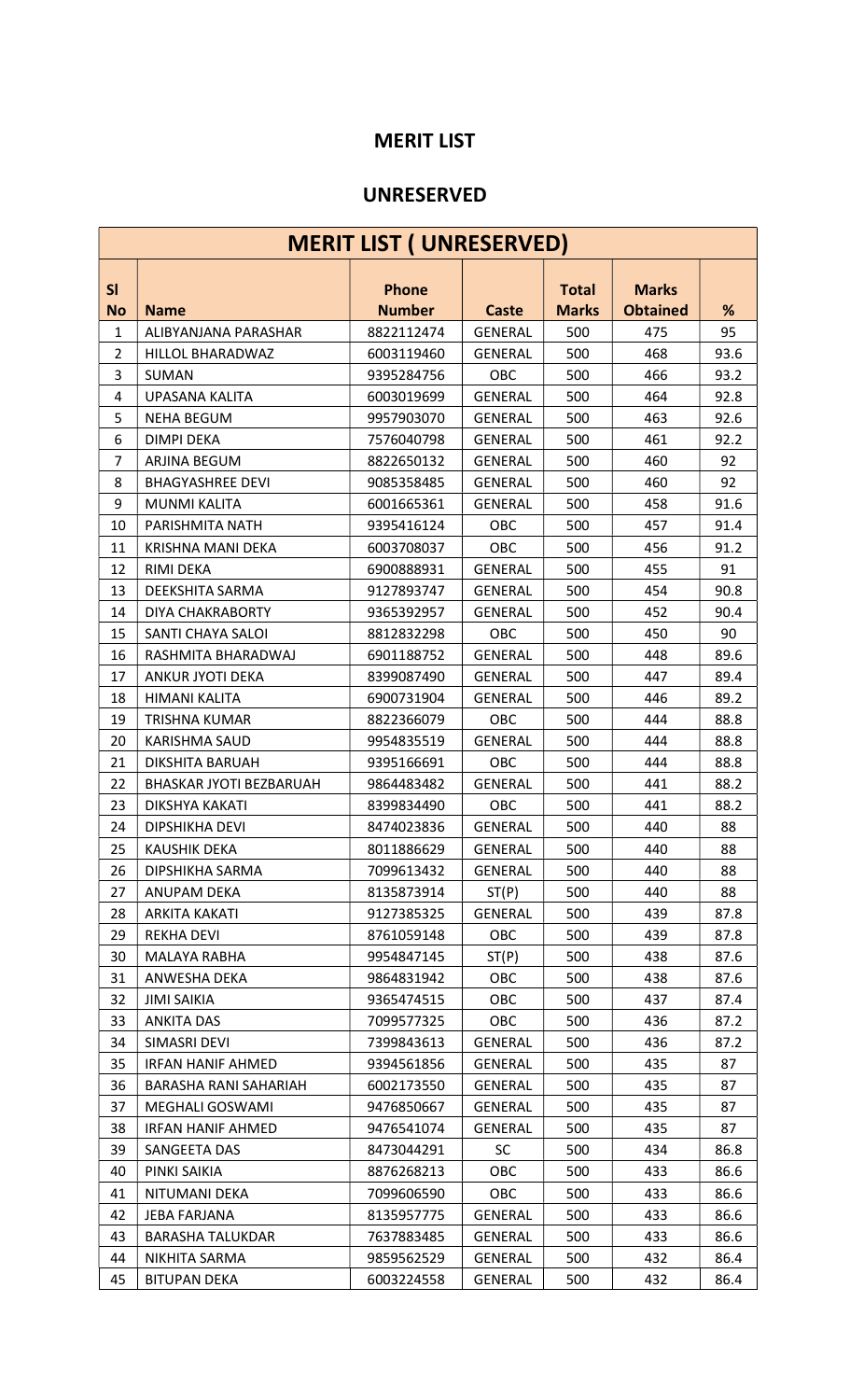| 46       | ARUNDHATI SAHARIAH                            | 7896796272               | GENERAL                          | 500        | 432        | 86.4       |
|----------|-----------------------------------------------|--------------------------|----------------------------------|------------|------------|------------|
| 47       | KAUSIK KUMAR KAYASTHA                         | 7086534254               | GENERAL                          | 500        | 432        | 86.4       |
| 48       | KARISHMA KALITA                               | 9101610976               | <b>GENERAL</b>                   | 500        | 432        | 86.4       |
| 49       | NAYANA DEVI                                   | 9707603246               | OBC                              | 500        | 432        | 86.4       |
| 50       | <b>BARASHA RANI KALITA</b>                    | 7002106820               | GENERAL                          | 500        | 431        | 86.2       |
| 51       | YUGSON BARO                                   | 6000277790               | ST(P)                            | 500        | 431        | 86.2       |
| 52       | KASHMIRI PATOWARY                             | 9707114332               | GENERAL                          | 500        | 431        | 86.2       |
| 53       | <b>KAUSHIK CHOUDHURY</b>                      | 7896012918               | OBC                              | 500        | 431        | 86.2       |
| 54       | KANKANA CHOUDHURY                             | 9954220772               | <b>GENERAL</b>                   | 500        | 431        | 86.2       |
| 55       | <b>HRISHIKESH KASHYAP</b>                     | 9101748173               | <b>SC</b>                        | 500        | 430        | 86         |
| 56       | SURASHREE BARUAH                              | 6003127041               | GENERAL                          | 500        | 430        | 86         |
| 57       | <b>RUNJUN SARANIA</b>                         | 8471969091               | ST(P)                            | 500        | 430        | 86         |
| 58       | NISHITA DEKA                                  | 6900432210               | GENERAL                          | 500        | 430        | 86         |
| 59       | JAYDEEP DEKA                                  | 9864045217               | <b>GENERAL</b>                   | 500        | 430        | 86         |
| 60       | ADITI DEKA                                    | 9957666243               | OBC                              | 500        | 430        | 86         |
| 61       | PINKU KALITA                                  | 6002536518               | <b>GENERAL</b>                   | 500        | 430        | 86         |
| 62       | <b>SURASHREE BARUAH</b>                       | 7002394352               | <b>OBC</b>                       | 500        | 430        | 86         |
| 63       | THINAMONI DUTTA                               | 8822019596               | OBC                              | 500        | 430        | 86         |
| 64       | APARNA DAS                                    | 7896799556               | OBC                              | 500        | 429        | 85.8       |
| 65       | <b>HENA CHOUDHURY</b>                         | 6026851618               | GENERAL                          | 500        | 429        | 85.8       |
| 66       | <b>PURABI DAS</b>                             | 6001984652               | <b>OBC</b>                       | 500        | 428        | 85.6       |
| 67       | ANKITA SAHARIA                                | 8822007966               | GENERAL                          | 500        | 428        | 85.6       |
| 68       | PRINCI RABHA                                  | 9395387313               | ST(P)                            | 500        | 427        | 85.4       |
| 69       | <b>TINA BEGUM</b>                             | 8822696979               | GENERAL                          | 500        | 427        | 85.4       |
|          |                                               |                          |                                  |            | 427        |            |
| 70<br>71 | ESHA RANI BASUMATARY<br><b>GITANJALI NATH</b> | 8258005036               | ST(P)<br>OBC                     | 500<br>500 | 426        | 85.4       |
|          |                                               | 6000172154               |                                  |            |            | 85.2       |
| 72       | MRIDUSMITA BARUAH                             | 7002317469               | OBC                              | 500        | 426        | 85.2       |
| 73       | SHYAMANTIKA KASHYAPP                          | 7086987570               | <b>GENERAL</b><br><b>GENERAL</b> | 500<br>500 | 426<br>425 | 85.2<br>85 |
| 74       | PARBIN SAIKIA                                 | 8011828977               |                                  |            |            |            |
| 75       | RAKHI DEKA                                    | 9365968646               | OBC                              | 500        | 425        | 85         |
| 76       | <b>SUNIA CHOUDHURY</b>                        | 8876745645<br>8253808873 | <b>GENERAL</b><br><b>GENERAL</b> | 500        | 425        | 85         |
| 77       | NAYANA SAHARIAH                               |                          |                                  | 500        | 424        | 84.8       |
| 78       | PRATYASHEE PRIYAM                             | 9810275989               | OBC                              | 500        | 424        | 84.8       |
| 79       | <b>RINKI KUMAR</b>                            | 7099639414               | OBC                              | 500        | 423        | 84.6       |
| 80       | <b>BRISTI BAISHYA</b>                         | 7099577055               | <b>SC</b>                        | 500        | 423        | 84.6       |
| 81       | SAGARIKA NATH                                 | 9395173712               | OBC                              | 500        | 423        | 84.6       |
| 82       | ANAMIKA DEKA                                  | 7099946760               | OBC                              | 500        | 423        | 84.6       |
| 83       | <b>JURI DEKA</b>                              | 7099738714               | OBC                              | 500        | 422        | 84.4       |
| 84       | <b>BARASHA BARO</b>                           | 8471984224               | ST(P)                            | 500        | 422        | 84.4       |
| 85       | <b>JYOTISHMOY DEKA</b>                        | 8638218605               | <b>GENERAL</b>                   | 500        | 422        | 84.4       |
| 86       | PAPARI KALITA                                 | 8099873894               | <b>GENERAL</b>                   | 500        | 422        | 84.4       |
| 87       | NIHARIKA SWARGIARY                            | 9864320218               | ST(P)                            | 500        | 421        | 84.2       |
| 88       | <b>GARIMA KAKATI</b>                          | 9706129744               | OBC                              | 500        | 421        | 84.2       |
| 89       | <b>DEBANGI DAS</b>                            | 8135992503               | OBC                              | 500        | 420        | 84         |
| 90       | PARISHMITA DEKA                               | 6026851690               | <b>GENERAL</b>                   | 500        | 420        | 84         |
| 91       | SUMANJIT BASUMATARY                           | 8753003259               | ST(P)                            | 500        | 420        | 84         |
| 92       | <b>GARIYOSI KASHYAP</b>                       | 9395226554               | <b>SC</b>                        | 500        | 419        | 83.8       |
| 93       | <b>MAINEE BEGUM</b>                           | 6000452292               | GENERAL                          | 500        | 419        | 83.8       |
| 94       | BRISTI RANI DEKA                              | 9365177736               | <b>GENERAL</b>                   | 500        | 419        | 83.8       |
| 95       | SEBINA YESMIN CHOUDHURY                       | 6901762267               | GENERAL                          | 500        | 418        | 83.6       |
| 96       | DEIJEE RANI BARUAH                            | 9365978099               | OBC                              | 500        | 418        | 83.6       |
| 97       | <b>BITOPAN DAS</b>                            | 8876066561               | OBC                              | 500        | 418        | 83.6       |
| 98       | <b>TOLIKA DEKA</b>                            | 6003165029               | GENERAL                          | 500        | 418        | 83.6       |
| 99       | KARABI KALITA                                 | 8822400550               | <b>GENERAL</b>                   | 500        | 417        | 83.4       |
| 100      | NISHITA DEKA                                  | 7099595438               | OBC                              | 500        | 417        | 83.4       |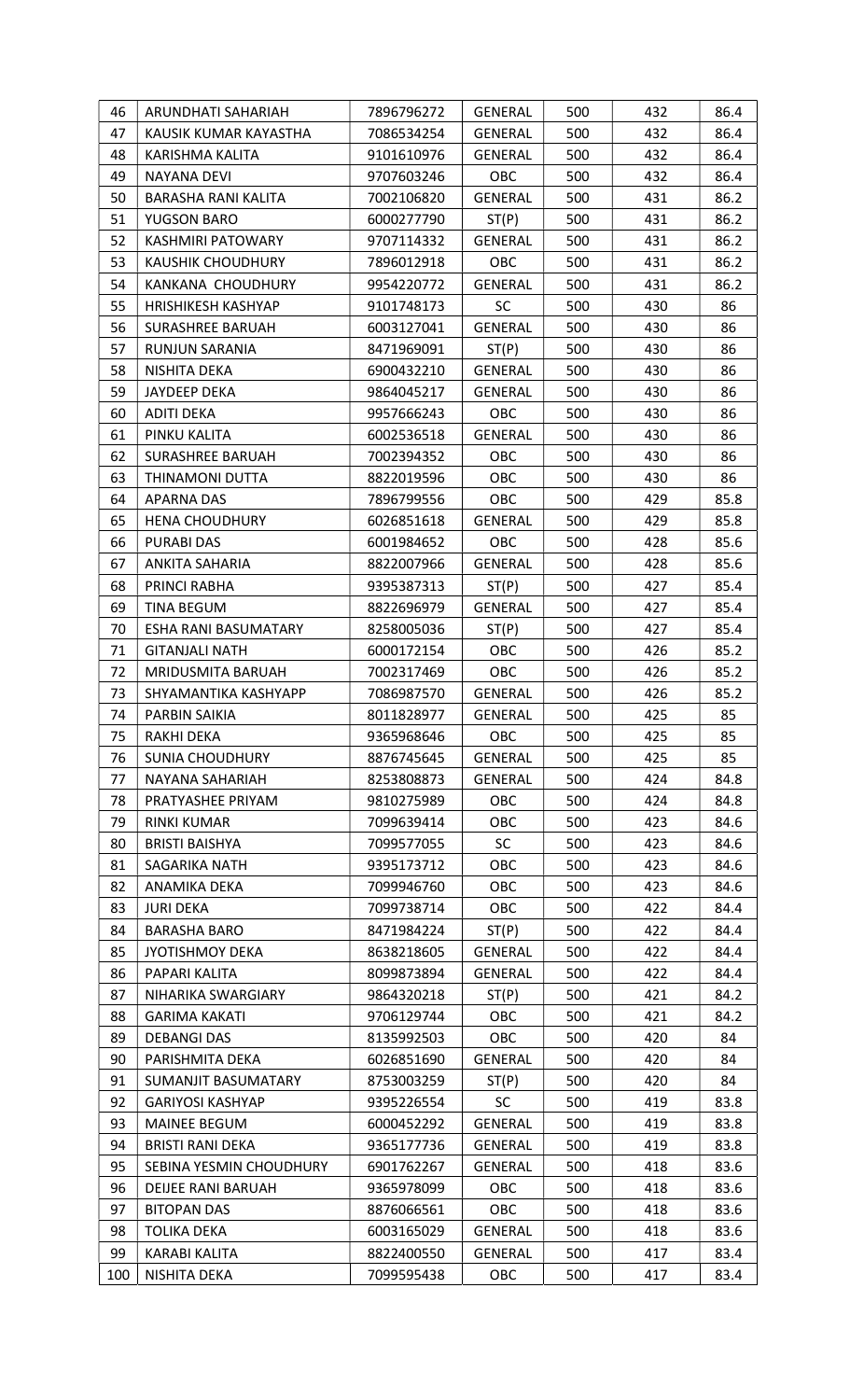| 101 | <b>DHANJIT DAS</b>          | 6002779820 | <b>OBC</b>     | 500 | 417 | 83.4 |
|-----|-----------------------------|------------|----------------|-----|-----|------|
| 102 | <b>NIPAN CHOUDHURY</b>      | 7086417383 | <b>GENERAL</b> | 500 | 417 | 83.4 |
| 103 | MALABIKA DEKA               | 8473038514 | GENERAL        | 500 | 417 | 83.4 |
| 104 | <b>SEHNAJ PARBIN</b>        | 6003212089 | GENERAL        | 500 | 416 | 83.2 |
| 105 | SAHINA BEGUM                | 6900252508 | GENERAL        | 500 | 416 | 83.2 |
| 106 | DIKSHITA LAHKAR             | 7896229583 | GENERAL        | 500 | 416 | 83.2 |
| 107 | RESHMA SULTANA              | 7086359132 | <b>GENERAL</b> | 500 | 416 | 83.2 |
| 108 | <b>JAYASHRI KALITA</b>      | 9365917684 | GENERAL        | 500 | 416 | 83.2 |
| 109 | ANINDITA BANIA              | 8811899776 | <b>SC</b>      | 500 | 415 | 83   |
| 110 | PUJASHRI DAS                | 9365317575 | GENERAL        | 500 | 415 | 83   |
| 111 | <b>JYOTIRMOY KASHYAP</b>    | 8486631726 | GENERAL        | 500 | 415 | 83   |
| 112 | NURJAHAN BEGUM              | 8822672433 | GENERAL        | 500 | 415 | 83   |
| 113 | <b>RICHA PARBIN</b>         | 9401279952 | GENERAL        | 500 | 415 | 83   |
| 114 | TINA MONI DEKA              | 9531189778 | <b>GENERAL</b> | 500 | 415 | 83   |
| 115 | <b>TINAMONI DEKA</b>        | 9864959238 | GENERAL        | 500 | 415 | 83   |
| 116 | DIPAWALI KASHYAP            | 6002321609 | <b>GENERAL</b> | 500 | 415 | 83   |
| 117 | <b>IMRAN HUSSAIN</b>        | 8135873103 | <b>GENERAL</b> | 500 | 414 | 82.8 |
| 118 | KAPIL DEV SALOI             | 9394479979 | OBC            | 500 | 414 | 82.8 |
| 119 | MADHUSMITA DEKA             | 8812054839 | GENERAL        | 500 | 413 | 82.6 |
| 120 | NAYAN JYOTI CHAMUAH         | 6002595774 | OBC            | 500 | 413 | 82.6 |
| 121 | <b>BEAUTY SARMA</b>         | 9954767116 | <b>GENERAL</b> | 500 | 412 | 82.4 |
| 122 | <b>NITU MONI KUMAR</b>      | 8812061975 | OBC            | 500 | 412 | 82.4 |
| 123 | KARINA DAS                  | 7086274570 | OBC            | 500 | 412 | 82.4 |
| 124 | PARTHA JYOTI DEKA           | 9864853822 | GENERAL        | 500 | 412 | 82.4 |
| 125 | RILIKA SABNAM               | 7896059911 | GENERAL        | 500 | 412 | 82.4 |
| 126 | PRABALI NATH                | 7086600815 | OBC            | 500 | 412 | 82.4 |
| 127 | DIKSHITA BORAH              | 9864807628 | GENERAL        | 500 | 411 | 82.2 |
| 128 | MRIGANKA DAS                | 9508845477 | GENERAL        | 500 | 411 | 82.2 |
| 129 | <b>ASIK ALI</b>             | 7896664259 | <b>GENERAL</b> | 500 | 411 | 82.2 |
| 130 | SABIHA SAHIEN               | 9577384050 | <b>GENERAL</b> | 500 | 411 | 82.2 |
| 131 | SAYASRI BHARADWAZ           | 8403951741 | <b>GENERAL</b> | 500 | 411 | 82.2 |
| 132 | <b>MRIGANKA DAS</b>         | 6000725287 | <b>GENERAL</b> | 500 | 411 | 82.2 |
| 133 | RUPJYOTI BAISHYA            | 9707114252 | <b>SC</b>      | 500 | 411 | 82.2 |
| 134 | <b>JUBLEE KUMAR</b>         | 9365755158 | OBC            | 500 | 411 | 82.2 |
| 135 | NISHITA SARMA               | 9101191395 | <b>GENERAL</b> | 500 | 410 | 82   |
| 136 | <b>NITUL DAS</b>            | 919394041  | OBC            | 500 | 410 | 82   |
| 137 | AJIM ALI                    | 9706129380 | <b>GENERAL</b> | 500 | 410 | 82   |
| 138 | KASMITA DEKA                | 8812047057 | OBC            | 500 | 410 | 82   |
| 139 | <b>BHABANA KALITA</b>       |            | <b>GENERAL</b> | 500 | 410 | 82   |
| 140 | <b>HIRAK JYOTI TALUKDER</b> | 8099193260 | GENERAL        | 500 | 410 | 82   |
| 141 | HIRAK JYOTI NATH            | 9864173489 | <b>GENERAL</b> | 500 | 410 | 82   |
| 142 | <b>GITUMONI BAISHYA</b>     | 9678850244 | <b>SC</b>      | 500 | 410 | 82   |
| 143 | <b>DIYA HUSSAIN</b>         | 7896668114 | GENERAL        | 500 | 409 | 81.8 |
| 144 | ANAMIKA NATH                | 9954605810 | OBC            | 500 | 409 | 81.8 |
| 145 | KARISHMA KALITA             | 9854448238 | <b>GENERAL</b> | 500 | 409 | 81.8 |
| 146 | SABINA DEVI                 | 6900605259 | <b>GENERAL</b> | 500 | 409 | 81.8 |
| 147 | KARINA SAHEBA               | 8876726423 | <b>GENERAL</b> | 500 | 409 | 81.8 |
| 148 | MOUSUMI SAIKIA              | 7099192788 | <b>SC</b>      | 500 | 409 | 81.8 |
| 149 | SANGITA SAHARIAH            | 7896616439 | <b>GENERAL</b> | 500 | 408 | 81.6 |
| 150 | <b>JUBLEE DEKA</b>          | 7099817178 | <b>GENERAL</b> | 500 | 407 | 81.4 |
| 151 | KRISHNAPRIYA DAS            | 8822956264 | OBC            | 500 | 407 | 81.4 |
| 152 | <b>JYOTISMITA SAIKIA</b>    | 6900955935 | <b>GENERAL</b> | 500 | 407 | 81.4 |
| 153 | SABINA AKHTAR               | 9954671888 | <b>GENERAL</b> | 500 | 407 | 81.4 |
| 154 | DHIRAJ DEKA                 | 6901113760 | <b>OBC</b>     | 500 | 407 | 81.4 |
| 155 | REJOISH RABHA               | 8011851439 | ST(P)          | 500 | 407 | 81.4 |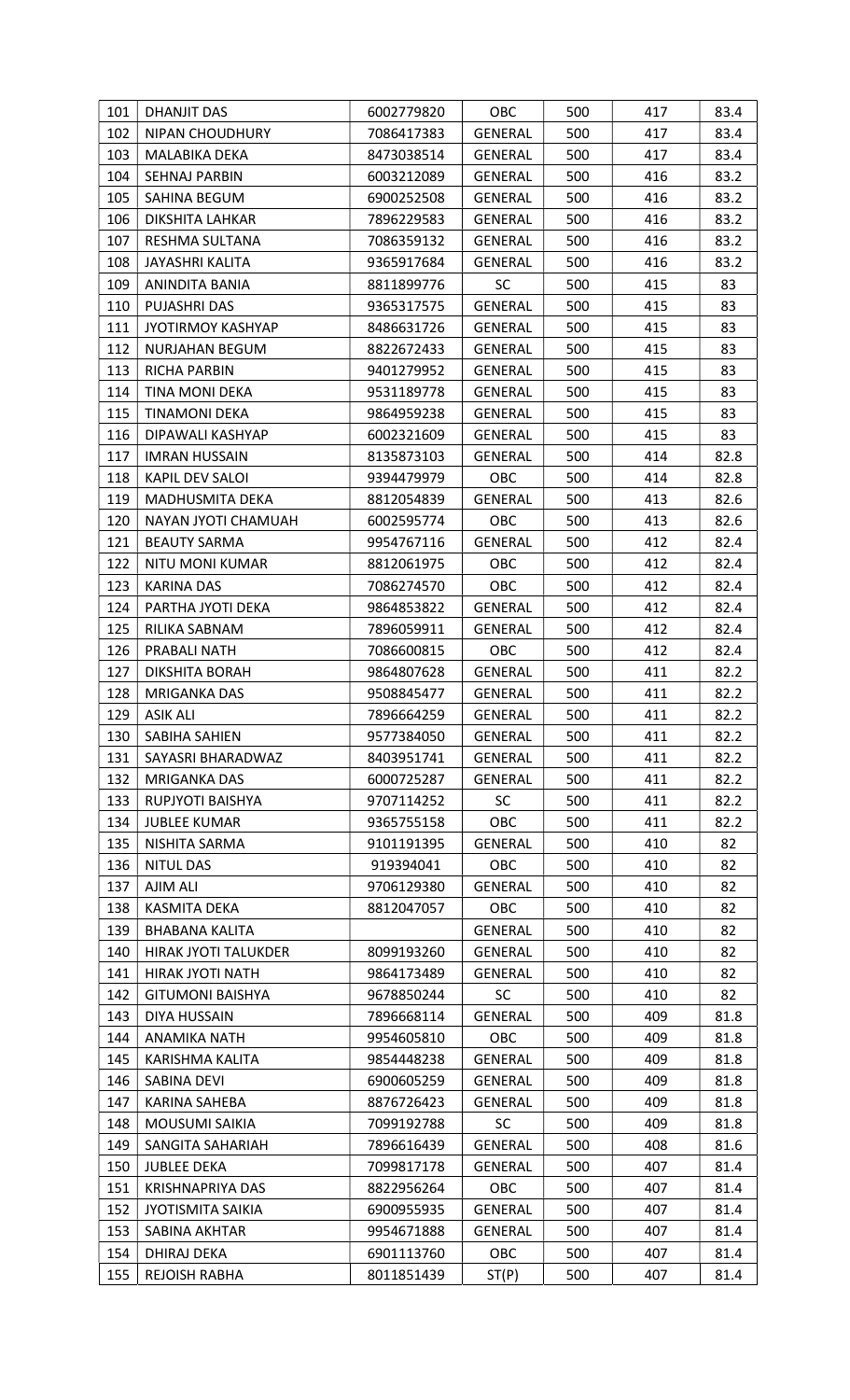| 156 | SUHANA AKHTAR               | 9395361628 | <b>GENERAL</b> | 500 | 407 | 81.4 |
|-----|-----------------------------|------------|----------------|-----|-----|------|
| 157 | <b>MOUSUMI BEGUM</b>        | 9577085982 | GENERAL        | 500 | 407 | 81.4 |
| 158 | REJOISH RABHA               | 8472877627 | ST(P)          | 500 | 407 | 81.4 |
| 159 | HIMANGSHU NATH              | 9864168458 | OBC            | 500 | 406 | 81.2 |
| 160 | <b>NITU MONI DEKA</b>       | 8472905875 | OBC            | 500 | 406 | 81.2 |
| 161 | SIBANI CHAMUA               | 6900957312 | <b>GENERAL</b> | 500 | 406 | 81.2 |
| 162 | <b>JOYSHREE KALITA</b>      | 9101273463 | <b>GENERAL</b> | 500 | 405 | 81   |
| 163 | NISHA AHMED                 | 6002566114 | <b>GENERAL</b> | 500 | 405 | 81   |
| 164 | ANWESHA DEKA                | 7086503100 | <b>OBC</b>     | 500 | 405 | 81   |
| 165 | NIHA AHMEDA                 | 8724945983 | <b>GENERAL</b> | 500 | 405 | 81   |
| 166 | ANAMIKA MALI                | 7638888697 | <b>SC</b>      | 500 | 405 | 81   |
| 167 | RAIMALI BRAHMA              | 7099657550 | ST(P)          | 500 | 405 | 81   |
| 168 | <b>TRISHNA DAS</b>          | 9678490079 | <b>SC</b>      | 500 | 405 | 81   |
| 169 | <b>BIKI DEKA</b>            | 8822307113 | <b>SC</b>      | 500 | 404 | 80.8 |
| 170 | <b>UTPAL NATH</b>           | 9678856168 | OBC            | 500 | 404 | 80.8 |
| 171 | SUMITA DEKA                 | 6002894055 | <b>GENERAL</b> | 500 | 404 | 80.8 |
| 172 | <b>KANGKANA DAS</b>         | 7099381634 | <b>SC</b>      | 500 | 404 | 80.8 |
| 173 | <b>JESMIN SULTANA AHMED</b> | 9394039176 | <b>GENERAL</b> | 500 | 404 | 80.8 |
| 174 | MRIDUSMITA DEKA             | 9365503088 | <b>GENERAL</b> | 500 | 403 | 80.6 |
| 175 | NIHARIKA CHOUDHURY          | 9864840496 | <b>OBC</b>     | 500 | 403 | 80.6 |
| 176 | <b>MANISHA DAS</b>          | 6002572384 | OBC            | 500 | 403 | 80.6 |
| 177 | <b>AKASHI NATH</b>          | 7086114983 | OBC            | 500 | 403 | 80.6 |
| 178 | LIPIKA DEKA                 | 9706157720 | <b>GENERAL</b> | 500 | 402 | 80.4 |
| 179 | PRITY KALITA                | 6000613136 | <b>GENERAL</b> | 500 | 401 | 80.2 |
| 180 | RIMA SAHARIAH               | 9394368353 | <b>OBC</b>     | 500 | 401 | 80.2 |
| 181 | <b>JAGRITI DEKA</b>         | 9864667428 | GENERAL        | 500 | 401 | 80.2 |
| 182 | <b>ANGKITA NATH</b>         | 9395219526 | OBC            | 500 | 401 | 80.2 |
| 183 | RUNAKSHI DEVI               | 8822178400 | OBC            | 500 | 401 | 80.2 |
| 184 | ADRIJA SARMAH               | 6003463563 | <b>GENERAL</b> | 500 | 401 | 80.2 |
| 185 | <b>ANGKITA NATH</b>         | 8399017149 | OBC            | 500 | 400 | 80   |
| 186 | MAYASHRI KALITA             | 6002972486 | <b>GENERAL</b> | 500 | 400 | 80   |
| 187 | SIKHA BEZ                   | 9954942107 | <b>OBC</b>     | 500 | 400 | 80   |
| 188 | <b>CHIRANJIB BORAH</b>      | 9613468862 | OBC            | 500 | 399 | 79.8 |
| 189 | <b>HIRAK KALITA</b>         | 9395252040 | GENERAL        | 500 | 399 | 79.8 |
| 190 | <b>HIRAK KALITA</b>         | 9508521441 | <b>GENERAL</b> | 500 | 399 | 79.8 |
| 191 | <b>ASHOK DEKA</b>           | 9854822565 | <b>GENERAL</b> | 500 | 398 | 79.6 |
| 192 | HIMASHREE RAJBONGSHI        | 7086668045 | OBC            | 500 | 398 | 79.6 |
| 193 | PULAKESH DEKA               | 8822841190 | GENERAL        | 500 | 398 | 79.6 |
| 194 | DIPSHIKHA DEKA              | 7577975243 | <b>GENERAL</b> | 500 | 398 | 79.6 |
| 195 | ANKITA KALITA               | 7099269039 | <b>GENERAL</b> | 500 | 398 | 79.6 |
| 196 | <b>JURI DEKA</b>            | 9577201028 | <b>GENERAL</b> | 500 | 398 | 79.6 |
| 197 | <b>KARABI BEZ</b>           | 9864958804 | OBC            | 500 | 397 | 79.4 |
| 198 | <b>CHINMAY DAS</b>          | 9864631930 | OBC            | 500 | 397 | 79.4 |
| 199 | PARVEZ ISLAM                | 9854288354 | <b>GENERAL</b> | 500 | 397 | 79.4 |
| 200 | HIMANGSHU DEKA              | 8399838304 | <b>GENERAL</b> | 500 | 396 | 79.2 |
| 201 | <b>BARNALI KALITA</b>       | 7099946312 | <b>GENERAL</b> | 500 | 396 | 79.2 |
| 202 | TIKARAM DEWJA               | 9394529424 | <b>OBC</b>     | 500 | 395 | 79   |
| 203 | DEBARAJ POWDEL              | 7896126499 | <b>OBC</b>     | 500 | 395 | 79   |
| 204 | SANGITA DEKA                | 9864539422 | <b>GENERAL</b> | 500 | 395 | 79   |
| 205 | RASMITA BARUAH              | 6001589712 | <b>OBC</b>     | 500 | 394 | 78.8 |
| 206 | NEELOTPAL DAS               | 9132239441 | OBC            | 500 | 394 | 78.8 |
| 207 | <b>RAJIB ROUSHAN</b>        | 8136080174 | <b>GENERAL</b> | 500 | 393 | 78.6 |
| 208 | <b>JUMAN DEKA</b>           | 9864554460 | <b>GENERAL</b> | 500 | 393 | 78.6 |
| 209 | <b>LIPI BHARALI</b>         | 6001108989 | <b>GENERAL</b> | 500 | 393 | 78.6 |
| 210 | <b>ALISHA RAHMAN</b>        | 6001809901 | <b>GENERAL</b> | 500 | 393 | 78.6 |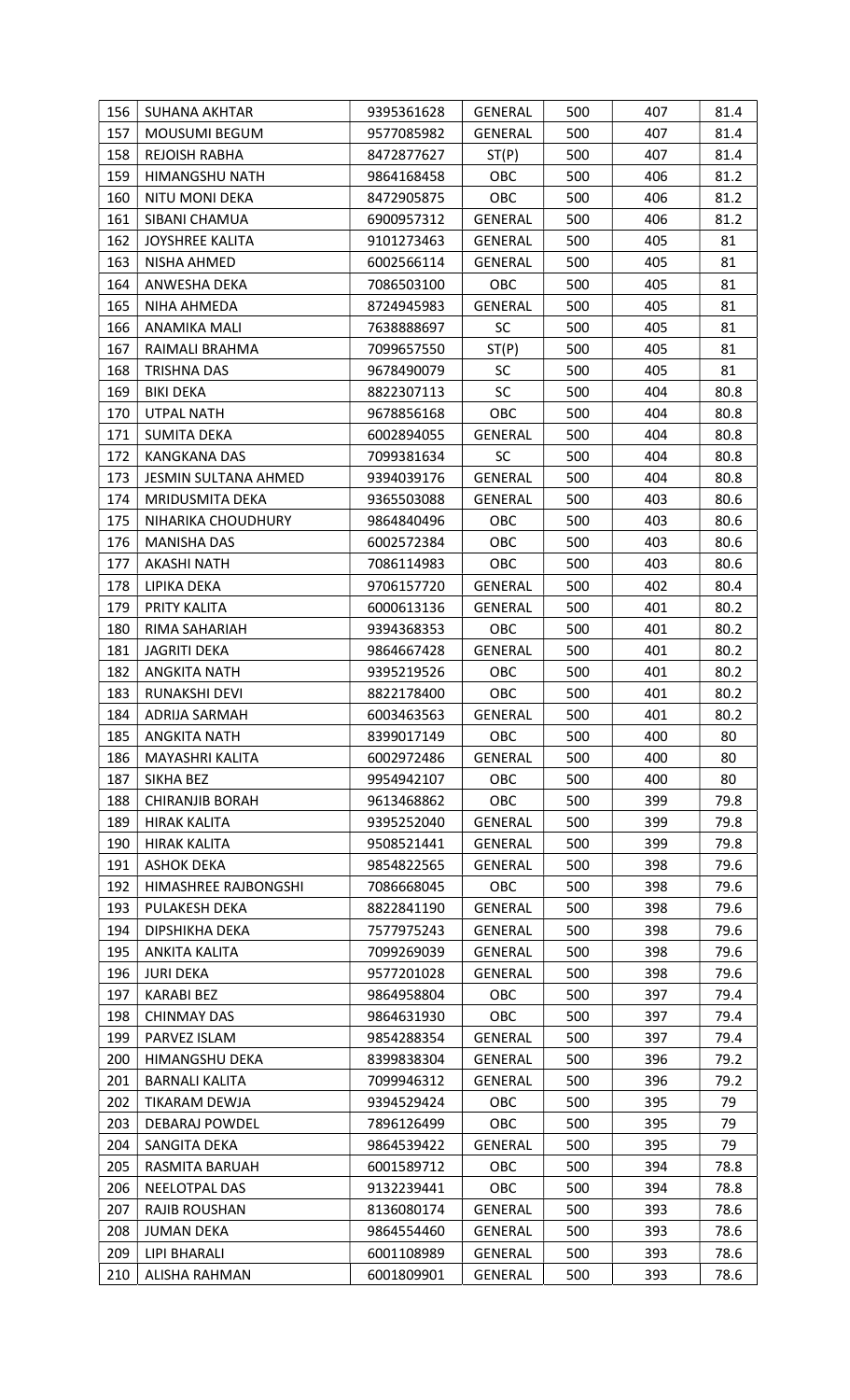| 211 | DISHA MONI DEKA         | 7399909685 | <b>GENERAL</b> | 500 | 393 | 78.6 |
|-----|-------------------------|------------|----------------|-----|-----|------|
| 212 | <b>BIJULINATH</b>       | 9707604009 | OBC            | 500 | 393 | 78.6 |
| 213 | <b>ASMIN SULTANA</b>    | 9707551637 | <b>GENERAL</b> | 500 | 392 | 78.4 |
| 214 | <b>KUSUMITA DEVI</b>    | 8134952482 | <b>OBC</b>     | 500 | 392 | 78.4 |
| 215 | RABINA YESMIN           | 6002648649 | <b>GENERAL</b> | 500 | 392 | 78.4 |
| 216 | KISHORIMA DEKA SAHARIA  | 9435186293 | OBC            | 500 | 392 | 78.4 |
| 217 | PRIYANGSHU KALITA       | 7099198556 | GENERAL        | 500 | 392 | 78.4 |
| 218 | KAUSHIK KALITA          | 8011922067 | <b>GENERAL</b> | 500 | 391 | 78.2 |
| 219 | ANKITA NATH             | 8638071400 | OBC            | 500 | 391 | 78.2 |
| 220 | <b>SUBARNA NATH</b>     | 9366379479 | <b>OBC</b>     | 500 | 391 | 78.2 |
| 221 | <b>JINAMONI DAS</b>     | 8486657405 | OBC            | 500 | 391 | 78.2 |
| 222 | NISHA RANI DEKA         | 9707958276 | <b>GENERAL</b> | 500 | 390 | 78   |
| 223 | SUSMITA SAHARIAH        | 9954052491 | GENERAL        | 500 | 390 | 78   |
| 224 | NISHA RANI DEKA         | 9508440694 | <b>GENERAL</b> | 500 | 390 | 78   |
| 225 | HIRA MANI CHOUDHURY     | 9394244127 | <b>OBC</b>     | 500 | 390 | 78   |
| 226 | <b>BITOPAN DEKA</b>     | 7638822354 | <b>GENERAL</b> | 500 | 390 | 78   |
| 227 | ARJUMA BEGUM            | 6002539053 | <b>GENERAL</b> | 500 | 390 | 78   |
| 228 | PUNAM SARMAH            | 7086066706 | GENERAL        | 500 | 390 | 78   |
| 229 | KANKITA SARMA           | 8721993714 | GENERAL        | 500 | 389 | 77.8 |
| 230 | HIYASHRI PATOWARY       | 7099638951 | GENERAL        | 500 | 389 | 77.8 |
| 231 | PRASTUTI KALITA         | 6003784270 | GENERAL        | 500 | 389 | 77.8 |
| 232 | <b>JUMI KUMAR</b>       | 8822187619 | OBC            | 500 | 388 | 77.6 |
| 233 | DHARITRI KALITA         | 8638041212 | <b>GENERAL</b> | 500 | 388 | 77.6 |
| 234 | TRISHNA MANI DAS        | 7896130819 | OBC            | 500 | 388 | 77.6 |
| 235 | KARINA DEKA             | 7086348712 | <b>GENERAL</b> | 500 | 388 | 77.6 |
| 236 | TRISHNA MANI DAS        | 7002086718 | OBC            | 500 | 388 | 77.6 |
| 237 | DICHAMONI DEKA          | 6003956134 | <b>GENERAL</b> | 500 | 388 | 77.6 |
| 238 | <b>KRITI DAS</b>        | 6003674572 | <b>SC</b>      | 500 | 388 | 77.6 |
| 239 | <b>JUBI KALITA</b>      | 9101357655 | <b>GENERAL</b> | 500 | 388 | 77.6 |
| 240 | RUPAM UPADHYAY          | 8474822121 | <b>GENERAL</b> | 500 | 387 | 77.4 |
| 241 | <b>ZUBIN BORO</b>       | 9394881733 | ST(P)          | 500 | 387 | 77.4 |
| 242 | <b>NRIPJYOTI KALITA</b> | 8486387810 | <b>GENERAL</b> | 500 | 386 | 77.2 |
| 243 | <b>GITANJALI NATH</b>   | 7002126009 | <b>GENERAL</b> | 500 | 386 | 77.2 |
| 244 | <b>SISANTA DAS</b>      | 7636807118 | OBC            | 500 | 386 | 77.2 |
| 245 | <b>ISLAMUDDIN AHMED</b> | 6003364409 | <b>GENERAL</b> | 500 | 386 | 77.2 |
| 246 | <b>ELINA YESMIN</b>     | 9707765739 | <b>GENERAL</b> | 500 | 386 | 77.2 |
| 247 | <b>MOMI BEGUM</b>       | 8811809100 | <b>GENERAL</b> | 500 | 386 | 77.2 |
| 248 | <b>GITANJALI NATH</b>   | 6900783932 | GENERAL        | 500 | 386 | 77.2 |
| 249 | SASWATI DEKA            | 7578853831 | <b>GENERAL</b> | 500 | 386 | 77.2 |
| 250 | <b>SUITI BHAGABATI</b>  | 8133855608 | <b>GENERAL</b> | 500 | 386 | 77.2 |
| 251 | SANGITA TAMULI          | 8011668184 | GENERAL        | 500 | 385 | 77   |
| 252 | DIKSHITA DEKA           | 9707114863 | <b>GENERAL</b> | 500 | 385 | 77   |
| 253 | <b>TRISHNA LAHKAR</b>   | 9101273702 | <b>GENERAL</b> | 500 | 385 | 77   |
| 254 | RIKITA HIRA             | 9864740783 | <b>SC</b>      | 500 | 385 | 77   |
| 255 | <b>NABAJIT NATH</b>     | 8876186365 | OBC            | 500 | 385 | 77   |
| 256 | <b>TANUSHREE DEKA</b>   | 9957819726 | GENERAL        | 500 | 384 | 76.8 |
| 257 | <b>JUMI BEGUM</b>       | 9395108504 | GENERAL        | 500 | 384 | 76.8 |
| 258 | <b>TINGKU MONI DEKA</b> | 9864972105 | <b>GENERAL</b> | 500 | 384 | 76.8 |
| 259 | DEEPJYOTI KALITA        | 8134853519 | <b>GENERAL</b> | 500 | 384 | 76.8 |
| 260 | <b>KRISHNA DEKA</b>     | 9365438251 | OBC            | 500 | 384 | 76.8 |
| 261 | <b>JON MONI DEKA</b>    | 7099914825 | <b>GENERAL</b> | 500 | 384 | 76.8 |
| 262 | NIHARIKA KALITA         | 6001711356 | <b>GENERAL</b> | 500 | 383 | 76.6 |
| 263 | <b>BIPASHA RAY</b>      | 6900889683 | OBC            | 500 | 383 | 76.6 |
| 264 | PALLABI BEZBARUAH       | 8011451342 | <b>OBC</b>     | 500 | 383 | 76.6 |
| 265 | MANISHA KUMAR           | 9394304951 | OBC            | 500 | 383 | 76.6 |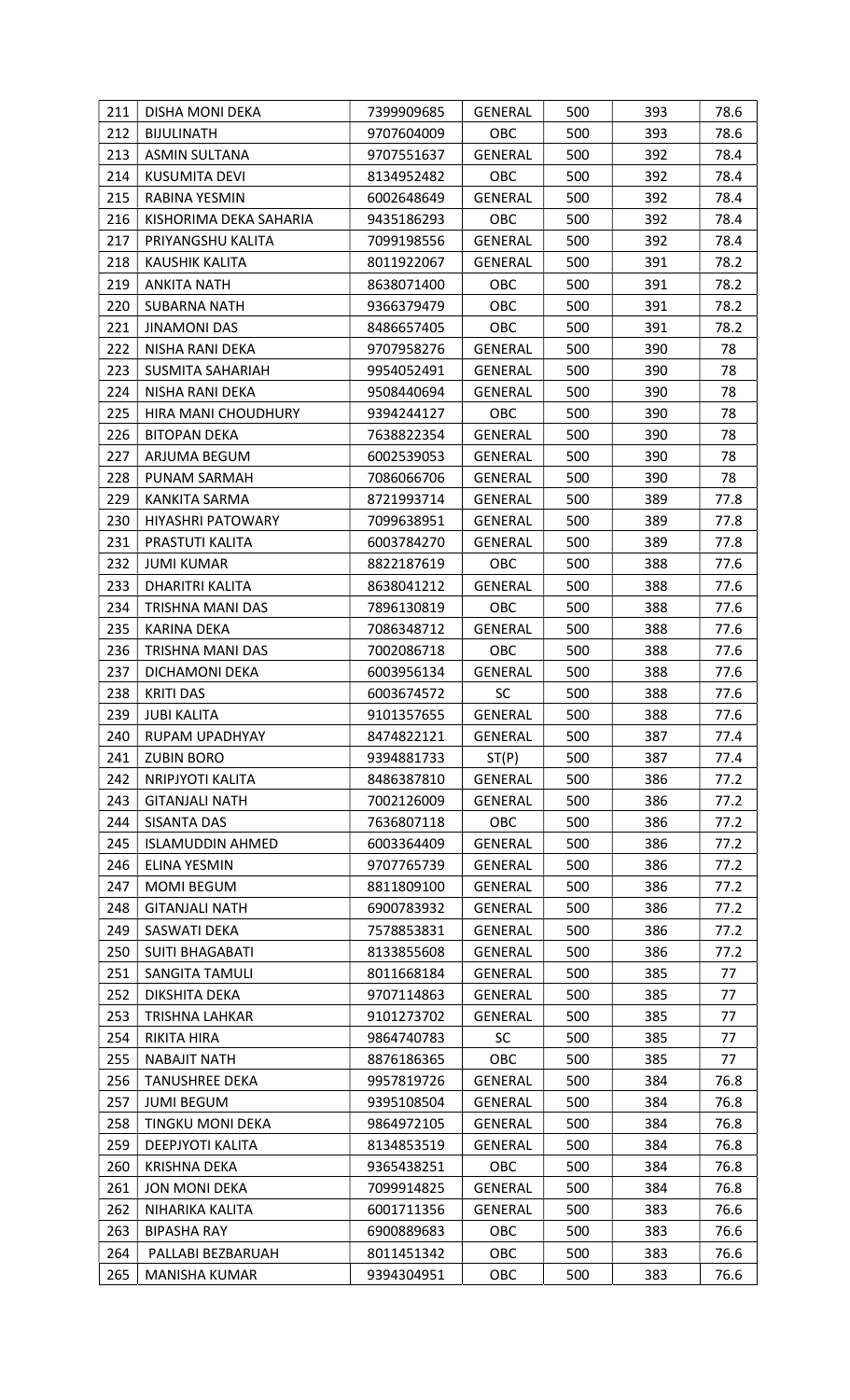| 266 | <b>TAPASEE BARUAH</b>     | 6003562765 | <b>GENERAL</b> | 500 | 382 | 76.4 |
|-----|---------------------------|------------|----------------|-----|-----|------|
| 267 | SIVA SANKAR RAJBONGSHI    | 8822099737 | OBC            | 500 | 382 | 76.4 |
| 268 | <b>JOONMANI DEKA</b>      | 8404037137 | ST(P)          | 500 | 382 | 76.4 |
| 269 | ANKITA KALITA             | 9864208193 | <b>GENERAL</b> | 500 | 382 | 76.4 |
| 270 | <b>RUMA BEGUM</b>         | 8471967016 | GENERAL        | 500 | 381 | 76.2 |
| 271 | <b>JAYASHREE KALITA</b>   | 6000609392 | GENERAL        | 500 | 381 | 76.2 |
| 272 | <b>MILAN DEKA</b>         | 6002370904 | <b>GENERAL</b> | 500 | 381 | 76.2 |
| 273 | MADHUSMITA BARMAN         | 9864998993 | GENERAL        | 500 | 381 | 76.2 |
| 274 | <b>BIDISHA SARMA</b>      | 7637985217 | <b>GENERAL</b> | 500 | 381 | 76.2 |
| 275 | <b>LUNA NATH</b>          | 8099799758 | <b>OBC</b>     | 500 | 380 | 76   |
| 276 | LAVITA KALITA             | 8721842878 | GENERAL        | 500 | 380 | 76   |
| 277 | HIRAK JYOTI KALITA        | 6901824914 | <b>GENERAL</b> | 500 | 380 | 76   |
| 278 | <b>JONALI KUMAR</b>       | 6006974758 | OBC            | 500 | 380 | 76   |
| 279 | <b>MAMONI MUCHAHARY</b>   | 7896499422 | <b>GENERAL</b> | 500 | 380 | 76   |
| 280 | PRASENJIT NATH            | 8822971354 | <b>OBC</b>     | 500 | 380 | 76   |
| 281 | HIMAKHI NATH              | 6001340553 | <b>OBC</b>     | 500 | 380 | 76   |
| 282 | ASPIARA BEGUM             | 9085083400 | GENERAL        | 500 | 379 | 75.8 |
| 283 | MANDITA DEKA              | 7086570645 | GENERAL        | 500 | 379 | 75.8 |
| 284 | DICHA MONI DEKA           | 9707256718 | GENERAL        | 500 | 379 | 75.8 |
| 285 | <b>BIKASH KALITA</b>      | 7896062450 | <b>GENERAL</b> | 500 | 379 | 75.8 |
| 286 | <b>CHANAKYA CHOUDHURY</b> | 9957969237 | <b>OBC</b>     | 500 | 379 | 75.8 |
| 287 | <b>JENIFA EYASMIN</b>     | 7896977191 | <b>GENERAL</b> | 500 | 379 | 75.8 |
| 288 | DOLI DEVI                 | 6000575279 | <b>OBC</b>     | 500 | 379 | 75.8 |
| 289 | RAIHAN SUMAYA             | 9707352581 | <b>GENERAL</b> | 500 | 379 | 75.8 |
| 290 | NIKU MANI KEOT            | 8721954602 | GENERAL        | 500 | 379 | 75.8 |
| 291 | RANJUMANI BAGUM           | 9707550896 | <b>GENERAL</b> | 500 | 379 | 75.8 |
| 292 | ARCHANA BAISHYA           | 9394305487 | <b>SC</b>      | 500 | 379 | 75.8 |
| 293 | PINKI BEGUM               | 9678712023 | <b>GENERAL</b> | 500 | 378 | 75.6 |
| 294 | <b>HIMAKSHI BORA</b>      | 8011477678 | GENERAL        | 500 | 378 | 75.6 |
| 295 | <b>SIMI KUMAR</b>         | 8486274522 | OBC            | 500 | 378 | 75.6 |
| 296 | <b>KARABI BEZ</b>         | 6026798632 | OBC            | 500 | 378 | 75.6 |
| 297 | <b>BABITA BARO</b>        | 7576895609 | ST(P)          | 500 | 378 | 75.6 |
| 298 | <b>JUBITA SARANIA</b>     | 6900430818 | ST(P)          | 500 | 378 | 75.6 |
| 299 | <b>KANJYOTI DEA</b>       | 6003448633 | <b>GENERAL</b> | 500 | 378 | 75.6 |
| 300 | SRI HRISHIKESH DAS        | 9101143975 | OBC            | 500 | 378 | 75.6 |
| 301 | <b>BARASHA RANI DAS</b>   | 8811826545 | GENERAL        | 500 | 378 | 75.6 |
| 302 | <b>BANDITA DEKA</b>       | 9395368807 | <b>GENERAL</b> | 500 | 378 | 75.6 |
| 303 | KARISHMA RAJBONGSHI       | 6900847813 | <b>OBC</b>     | 500 | 377 | 75.4 |
| 304 | <b>CHINMOY DEKA</b>       | 8471896943 | <b>GENERAL</b> | 500 | 377 | 75.4 |
| 305 | <b>JURIMA DEKA</b>        | 6001215748 | <b>GENERAL</b> | 500 | 377 | 75.4 |
| 306 | SUDARSHAN KAKATI          | 6002230021 | OBC            | 500 | 377 | 75.4 |
| 307 | <b>MOUSUMI DEKA</b>       | 9508185213 | GENERAL        | 500 | 377 | 75.4 |
| 308 | SHREYA SMITA DEKA         | 7002671834 | GENERAL        | 500 | 377 | 75.4 |
| 309 | SRI ANAMIKA DEKA          | 8723846306 | <b>GENERAL</b> | 500 | 377 | 75.4 |
| 310 | MAHIBUL ISLAM             | 9365757824 | <b>GENERAL</b> | 500 | 377 | 75.4 |
| 311 | <b>INA DEKA</b>           | 9127433401 | GENERAL        | 500 | 377 | 75.4 |
| 312 | CHAYANIKA DEKA            | 9707446125 | <b>GENERAL</b> | 500 | 377 | 75.4 |
| 313 | HIRAK JYOTI BHUYAN        | 9678773518 | <b>GENERAL</b> | 500 | 376 | 75.2 |
| 314 | PRIYA BHARATI NATH        | 9707374337 | <b>OBC</b>     | 500 | 376 | 75.2 |
| 315 | SHIBANI RAJBONGSHI        | 9707823392 | OBC            | 500 | 376 | 75.2 |
| 316 | NIHARIKA KAUSHIK          | 7099567618 | GENERAL        | 500 | 376 | 75.2 |
| 317 | <b>HIRAK JYOTI BHUYAN</b> | 8876350665 | <b>GENERAL</b> | 500 | 376 | 75.2 |
| 318 | KASTURIKA LAHKAR          | 6003281831 | <b>GENERAL</b> | 500 | 376 | 75.2 |
| 319 | RITUPARNA BARUAH          | 8822823034 | GENERAL        | 500 | 376 | 75.2 |
| 320 | MADHUSMITA SAHARIA        | 9365671504 | <b>GENERAL</b> | 500 | 376 | 75.2 |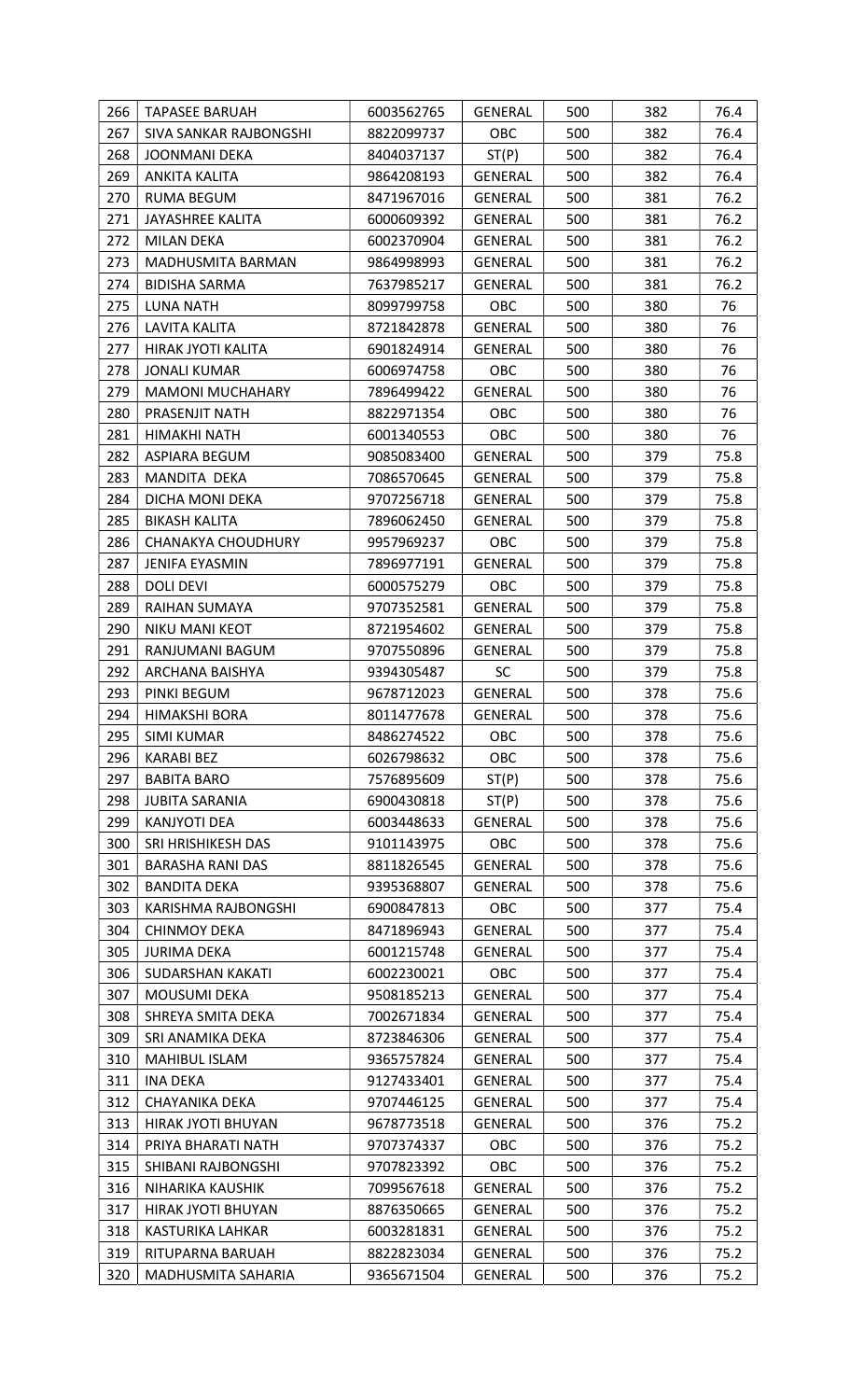| 321 | RAJIB DEKA                 | 6002979115 | GENERAL        | 500 | 376 | 75.2 |
|-----|----------------------------|------------|----------------|-----|-----|------|
| 322 | DEBAHUTI CHAMUAH           | 7002848456 | GENERAL        | 500 | 376 | 75.2 |
| 323 | <b>DIGBIJOY LUITEL</b>     | 8486570899 | <b>OBC</b>     | 500 | 376 | 75.2 |
| 324 | <b>SWEETY DEKA</b>         | 7429542564 | <b>GENERAL</b> | 500 | 375 | 75   |
| 325 | DEBAJIT DEKA               | 9707352591 | GENERAL        | 500 | 375 | 75   |
| 326 | <b>DOLI NATH</b>           | 9707092031 | <b>OBC</b>     | 500 | 375 | 75   |
| 327 | <b>HIRAK JYOTI DEKA</b>    | 9577560145 | <b>GENERAL</b> | 500 | 375 | 75   |
| 328 | <b>BHASWATI RAJBONGSHI</b> | 7896128636 | <b>GENERAL</b> | 500 | 375 | 75   |
| 329 | KANGKAN KUMAR              | 6901748143 | <b>OBC</b>     | 500 | 375 | 75   |
| 330 | RAKIBA SIDDIKA             | 9707778086 | <b>GENERAL</b> | 500 | 375 | 75   |
| 331 | KARABI TALUKDAR            | 8822815182 | GENERAL        | 500 | 374 | 74.8 |
| 332 | HIMJYOTI KALITA            | 9395038314 | GENERAL        | 500 | 374 | 74.8 |
| 333 | NISHITA SARMA              | 8822463508 | <b>GENERAL</b> | 500 | 374 | 74.8 |
| 334 | NEELKAMAL BARUAH           | 6002431249 | <b>GENERAL</b> | 500 | 374 | 74.8 |
| 335 | <b>KUNAL KALITA</b>        | 8822330877 | <b>GENERAL</b> | 500 | 374 | 74.8 |
| 336 | NIKITA KAKATI              | 8822164557 | <b>GENERAL</b> | 500 | 374 | 74.8 |
| 337 | <b>MITU DEKA</b>           | 9395230636 | <b>GENERAL</b> | 500 | 374 | 74.8 |
| 338 | <b>JONALI KUMAR</b>        | 7099852219 | GENERAL        | 500 | 374 | 74.8 |
| 339 | <b>BITUMONI DEKA</b>       | 8399051834 | GENERAL        | 500 | 374 | 74.8 |
| 340 | CHARIKA AHMED              | 6002490586 | GENERAL        | 500 | 373 | 74.6 |
| 341 | <b>BANASRI DEKA</b>        | 8486691442 | GENERAL        | 500 | 373 | 74.6 |
| 342 | PAKIZA CHOUDHURY           | 8486813197 | GENERAL        | 500 | 373 | 74.6 |
| 343 | SAGARIKA DEKA              | 8822359210 | <b>GENERAL</b> | 500 | 373 | 74.6 |
| 344 | NAYAN JYOTI DEKA           | 9707551066 | <b>GENERAL</b> | 500 | 372 | 74.4 |
| 345 | ASIFA BEGUM                | 9394247465 | <b>GENERAL</b> | 500 | 372 | 74.4 |
| 346 | MASFIYARA BEGUM            | 8753902966 | GENERAL        | 500 | 372 | 74.4 |
| 347 | <b>BIKI ALI</b>            | 8721002658 | <b>GENERAL</b> | 500 | 372 | 74.4 |
| 348 | <b>CHANDRAMA DAS</b>       | 6900201372 | OBC            | 500 | 371 | 74.2 |
| 349 | SANJANA DAS                | 8822411913 | <b>SC</b>      | 500 | 371 | 74.2 |
| 350 | <b>RIMPI NATH</b>          | 9954273760 | OBC            | 500 | 371 | 74.2 |
| 351 | SOURAV KUMAR DAS           | 9678051398 | <b>OBC</b>     | 500 | 371 | 74.2 |
| 352 | RAJDIP SARMA               | 9957489185 | <b>GENERAL</b> | 500 | 370 | 74   |
| 353 | REKIBUR ZAMAN              | 8133890653 | <b>GENERAL</b> | 500 | 370 | 74   |
| 354 | KAJUSHREE SARKAR           | 9476845214 | OBC            | 500 | 369 | 73.8 |
| 355 | RISHA AHMED                | 8721959643 | <b>GENERAL</b> | 500 | 369 | 73.8 |
| 356 | NAYANA MEDHI               | 6003684868 | <b>GENERAL</b> | 500 | 369 | 73.8 |
| 357 | SANJIB DEKA                | 7896130737 | <b>GENERAL</b> | 500 | 369 | 73.8 |

|                 | <b>MERIT LIST (OBC/MOBC)</b> |                               |            |                              |                                 |      |  |  |
|-----------------|------------------------------|-------------------------------|------------|------------------------------|---------------------------------|------|--|--|
| SI<br><b>No</b> | <b>Name</b>                  | <b>Phone</b><br><b>Number</b> | Caste      | <b>Total</b><br><b>Marks</b> | <b>Marks</b><br><b>Obtained</b> | %    |  |  |
| 1               | PALLABI NATH                 | 9365382612                    | <b>OBC</b> | 500                          | 369                             | 73.8 |  |  |
| $\mathcal{P}$   | ANURADHA DAS                 | 8403804631                    | <b>OBC</b> | 500                          | 368                             | 73.6 |  |  |
| 3               | ANKUMONI THAKURIA            | 8403805367                    | <b>OBC</b> | 500                          | 367                             | 73.4 |  |  |
| 4               | HIMASHREE KAKATI             | 8723938837                    | <b>OBC</b> | 500                          | 366                             | 73.2 |  |  |
| 5               | <b>BHANITA KUMAR</b>         | 9707958255                    | <b>OBC</b> | 500                          | 366                             | 73.2 |  |  |
| 6               | PURABI BARUA                 | 9957265229                    | <b>OBC</b> | 500                          | 365                             | 73   |  |  |
| 7               | <b>JYOTISHMITA DAS</b>       | 7002329374                    | <b>OBC</b> | 500                          | 363                             | 72.6 |  |  |
| 8               | RAKTIM RAMONS DEKA           | 9101520755                    | <b>OBC</b> | 500                          | 362                             | 72.4 |  |  |
| 9               | NIPUN RAJBONGSHI             | 6002924180                    | <b>OBC</b> | 500                          | 362                             | 72.4 |  |  |
| 10              | RINKEY MEDHI                 | 6003688735                    | <b>OBC</b> | 500                          | 362                             | 72.4 |  |  |
| 11              | KIMI SALOI                   | 8099396283                    | OBC        | 500                          | 360                             | 72   |  |  |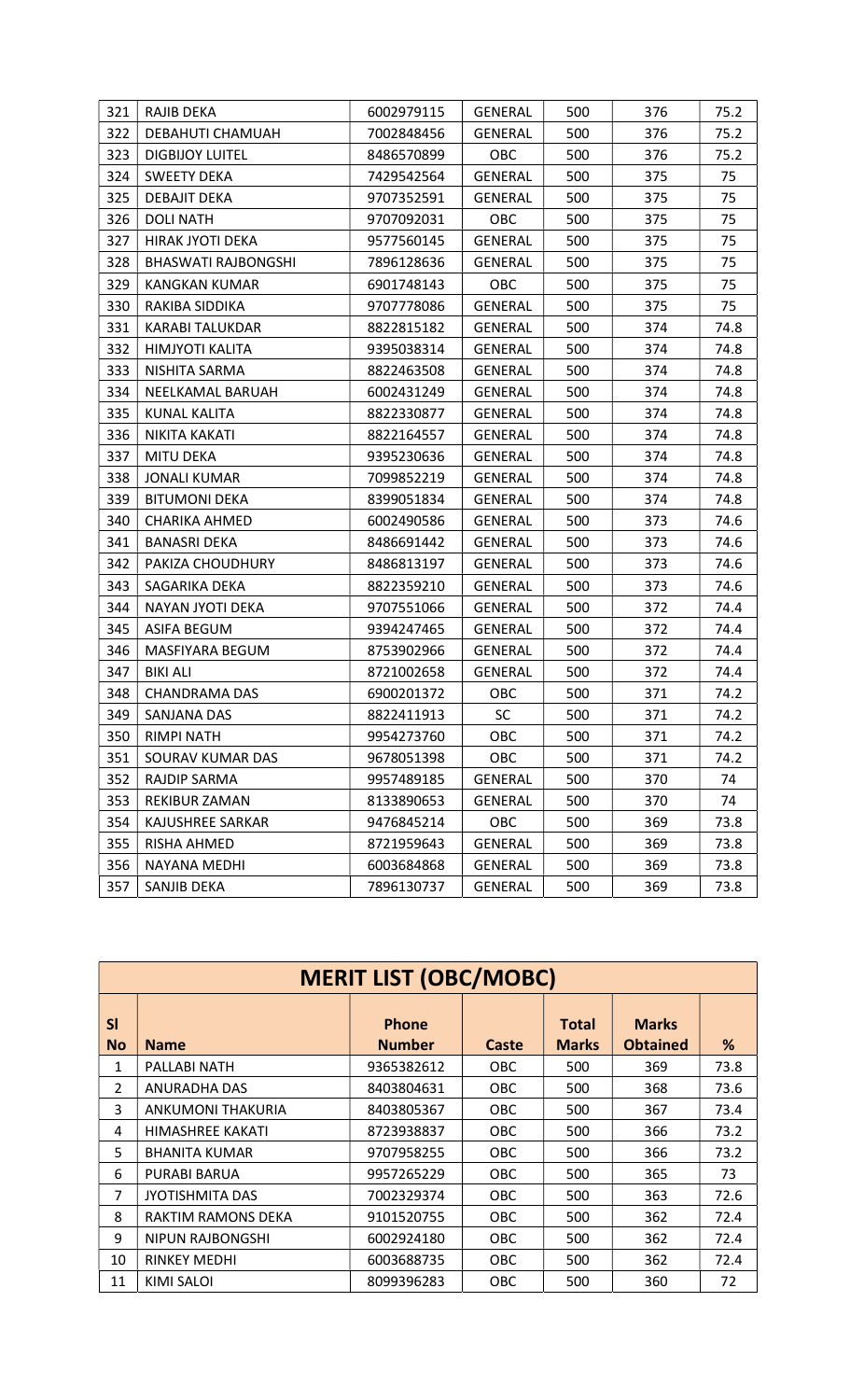| 12 | <b>JAYSRI DEVI</b>        | 9864023575 | OBC        | 500 | 360 | 72   |
|----|---------------------------|------------|------------|-----|-----|------|
| 13 | TINKU MONI KUMAR          | 6002915734 | OBC        | 500 | 358 | 71.6 |
| 14 | TRISHNA MANI NATH         | 6900959772 | OBC        | 500 | 358 | 71.6 |
| 15 | RATUL RAJBONGSHI          | 6003022120 | OBC        | 500 | 358 | 71.6 |
| 16 | PRIYANKA DEVI             | 9864738985 | OBC        | 500 | 357 | 71.4 |
| 17 | KRISHNA MANI SAHARIA      | 6003329561 | OBC        | 500 | 356 | 71.2 |
| 18 | <b>BINAY MAGAR</b>        | 7086935579 | OBC        | 500 | 356 | 71.2 |
| 19 | RAYMOND SAHEB MARDI       | 9132715481 | OBC        | 500 | 355 | 71   |
| 20 | ANAMIKA BARUAH            | 9577457471 | OBC        | 500 | 352 | 70.4 |
| 21 | <b>MERCY BARUAH</b>       | 8486531923 | OBC        | 500 | 352 | 70.4 |
| 22 | KULJITA KUMAR DAS         | 7099537563 | OBC        | 500 | 352 | 70.4 |
| 23 | <b>RIMA DAS</b>           | 6001963965 | OBC        | 500 | 351 | 70.2 |
| 24 | <b>KRISHNA MONI NATH</b>  | 6900603127 | OBC        | 500 | 351 | 70.2 |
| 25 | DHANJIT KUMAR             | 7086760279 | OBC        | 500 | 351 | 70.2 |
| 26 | <b>CHUMI DEKA</b>         | 9365436056 | OBC        | 500 | 350 | 70   |
| 27 | NANDITA NATH              | 8136023404 | OBC        | 500 | 349 | 69.8 |
| 28 | RAHUL KUMAR THAKURIA      | 8811000831 | OBC        | 500 | 349 | 69.8 |
| 29 | <b>BISHAL PATHAK</b>      | 7638079417 | OBC        | 500 | 348 | 69.6 |
| 30 | KABERI KANCHAN NATH       | 8011276684 | OBC        | 500 | 346 | 69.2 |
| 31 | JAYANTA RAJBONGSHI        | 9365920914 | OBC        | 500 | 345 | 69   |
| 32 | KUHELIKA DAS              | 7399377795 | OBC        | 500 | 345 | 69   |
| 33 | <b>JITUL SAIKIA</b>       | 8134932071 | OBC        | 500 | 344 | 68.8 |
| 34 | <b>BHAGYASHREE BARUAH</b> | 8099317308 | OBC        | 500 | 344 | 68.8 |
| 35 | <b>SWEETY DAS</b>         | 9954372218 | OBC        | 500 | 343 | 68.6 |
| 36 | LAKHYA DAS                | 9864354559 | OBC        | 500 | 343 | 68.6 |
| 37 | RAJIB DAS                 | 8011481554 | OBC        | 500 | 343 | 68.6 |
| 38 | BHABANANDA DEKA           | 8822588748 | OBC        | 500 | 343 | 68.6 |
| 39 | PRIYANGKA PATOWARY        | 8822320968 | OBC        | 500 | 342 | 68.4 |
| 40 | <b>BANDITA BARUAH</b>     | 9435213568 | <b>OBC</b> | 500 | 340 | 68   |
| 41 | <b>RUPAM DAS</b>          | 8135931996 | OBC        | 500 | 339 | 67.8 |
| 42 | <b>MANAB KUMAR</b>        | 9365706406 | OBC        | 500 | 339 | 67.8 |
| 43 | SANGITA DAS               | 9365878565 | OBC        | 500 | 338 | 67.6 |
| 44 | <b>KARABI DAS</b>         | 6900739244 | OBC        | 500 | 337 | 67.4 |
| 45 | <b>BIKASH RAJBONGSHI</b>  | 9954480202 | OBC        | 500 | 337 | 67.4 |
| 46 | DHIMAN NATH               | 9365939324 | OBC        | 500 | 336 | 67.2 |
| 47 | <b>JAYASHREE NATH</b>     | 9577821438 | OBC        | 500 | 336 | 67.2 |
| 48 | TRISHNA BARUAH            | 8011684359 | OBC        | 500 | 336 | 67.2 |
| 49 | <b>HIRAMONI NATH</b>      | 9678574793 | OBC        | 500 | 335 | 67   |
| 50 | <b>SIMI NATH</b>          | 9678844630 | OBC        | 500 | 335 | 67   |
| 51 | <b>BHASWATI DAS</b>       | 7086984424 | OBC        | 500 | 335 | 67   |
| 52 | <b>DIMPI NATH</b>         | 9394881782 | OBC        | 500 | 335 | 67   |
| 53 | <b>PUJA NATH</b>          | 9395130413 | OBC        | 500 | 334 | 66.8 |
| 54 | PRIYANKA BEZBARUAH        | 7002169698 | OBC        | 500 | 333 | 66.6 |
| 55 | <b>BANASHREE NATH</b>     | 9707522236 | OBC        | 500 | 333 | 66.6 |
| 56 | DISHA DAS                 | 6000964670 | OBC        | 500 | 333 | 66.6 |
| 57 | <b>ISHARANI DAS</b>       | 7099639259 | OBC        | 500 | 333 | 66.6 |
| 58 | NIHAL MAHANTA             | 9707763284 | OBC        | 500 | 332 | 66.4 |
| 59 | PRIYANKA BARUAH           | 6003065293 | OBC        | 500 | 332 | 66.4 |
| 60 | NIHAL MAHANTA             | 8099049364 | OBC        | 500 | 332 | 66.4 |
| 61 | DEEPJYOTI NATH            | 9395344204 | OBC        | 500 | 332 | 66.4 |
| 62 | <b>GITU MONI DAS</b>      | 9127310181 | OBC        | 500 | 331 | 66.2 |
| 63 | <b>NISHITA NATH</b>       | 6002811989 | OBC        | 500 | 331 | 66.2 |
| 64 | <b>EESHA PATGIRI</b>      | 8402905955 | OBC        | 500 | 331 | 66.2 |
| 65 | <b>CHANDRAMA DAS</b>      | 7002722856 | OBC        | 500 | 330 | 66   |
| 66 | <b>CHINMOY NATH</b>       | 6003076270 | OBC        | 500 | 330 | 66   |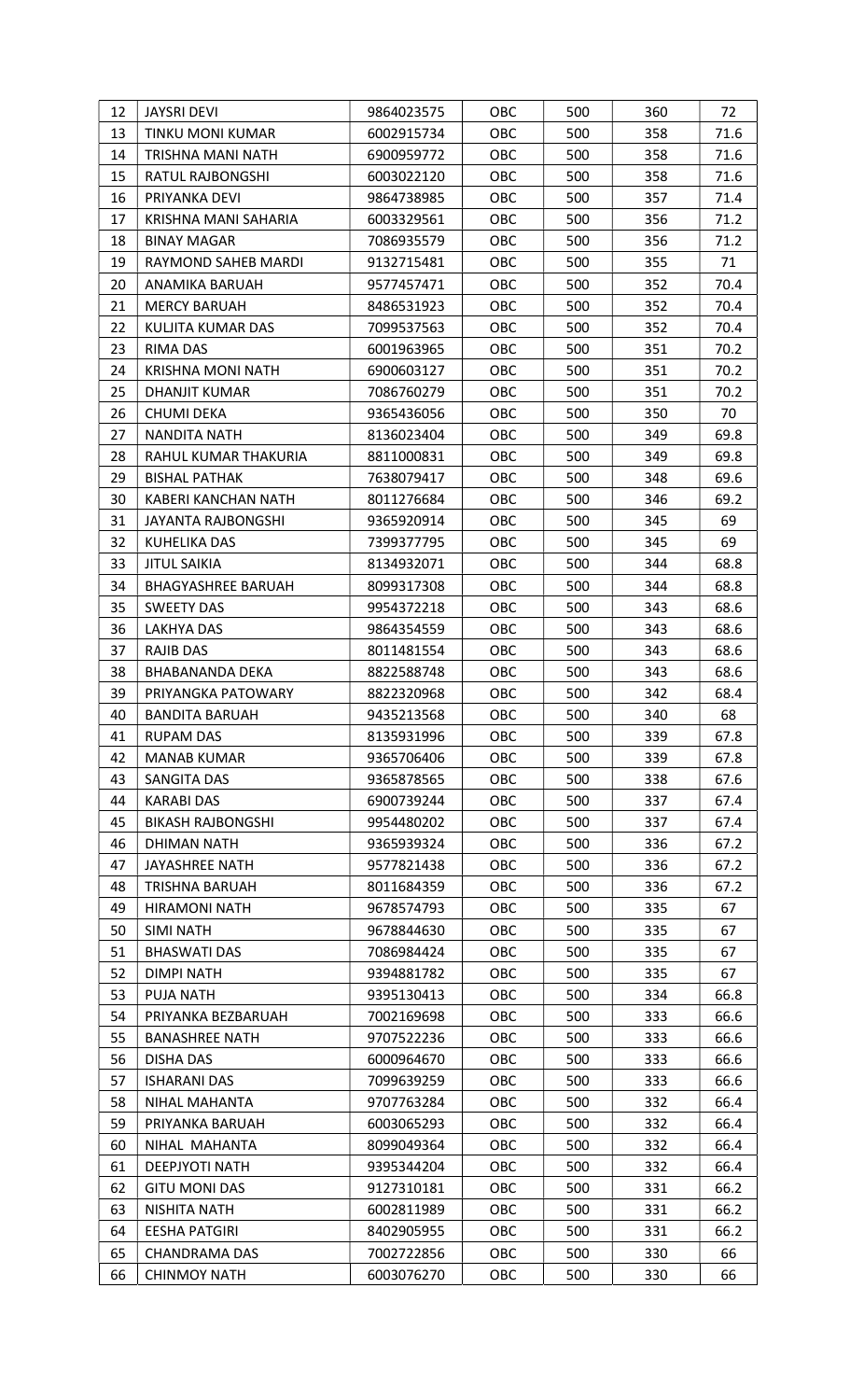| 67 | NIGITA DAS                     | 7099566998 | <b>OBC</b> | 500 | 327 | 65.4 |
|----|--------------------------------|------------|------------|-----|-----|------|
| 68 | <b>JYOTIKA KAKATI</b>          | 8749820506 | <b>OBC</b> | 500 | 327 | 65.4 |
| 69 | DIPJYOTI KUMAR                 | 6003653066 | OBC        | 500 | 326 | 65.2 |
| 70 | <b>JYOTIRMOY DAS</b>           | 8822716745 | OBC        | 500 | 326 | 65.2 |
| 71 | <b>BISMITA NATH</b>            | 9864392821 | OBC        | 500 | 326 | 65.2 |
| 72 | <b>JUTIKA DAS</b>              | 9395265498 | <b>OBC</b> | 500 | 326 | 65.2 |
| 73 | <b>BANDITA NATH</b>            | 9395345857 | OBC        | 500 | 326 | 65.2 |
| 74 | <b>BARSHA CHOUDHURY</b>        | 7635999383 | OBC        | 500 | 326 | 65.2 |
| 75 | <b>BANDANA DAS</b>             | 9101740699 | <b>OBC</b> | 500 | 325 | 65   |
| 76 | <b>NABAJIT KAKATI</b>          | 6002662302 | OBC        | 500 | 325 | 65   |
| 77 | LIPIKA NATH                    | 6003306668 | OBC        | 500 | 325 | 65   |
| 78 | <b>BHANIMA DAS</b>             | 9365294290 | OBC        | 500 | 324 | 64.8 |
| 79 | <b>SUSMITA KUMAR</b>           | 7896618784 | <b>OBC</b> | 500 | 324 | 64.8 |
| 80 | <b>SUSMITA NATH</b>            | 7757071685 | OBC        | 500 | 324 | 64.8 |
| 81 | <b>KULDEEP KAKATI</b>          | 7086340089 | <b>OBC</b> | 500 | 323 | 64.6 |
| 82 | <b>BHASWATI BORGOHAIN</b>      | 8638102827 | <b>OBC</b> | 500 | 322 | 64.4 |
| 83 | <b>KANKANA DAS</b>             | 9101428635 | OBC        | 500 | 322 | 64.4 |
| 84 | <b>DALI NATH</b>               | 7576806867 | OBC        | 500 | 321 | 64.2 |
| 85 | <b>BHASKAR DAS</b>             | 8822073023 | OBC        | 500 | 321 | 64.2 |
| 86 | PRABHANSU SAHARIA              | 7086725552 | <b>OBC</b> | 500 | 320 | 64   |
| 87 | <b>BHAGYASRI CHOUDHURY</b>     | 8822662966 | OBC        | 500 | 318 | 63.6 |
| 88 | <b>INDRAJIT SALOI</b>          | 8822027059 | OBC        | 500 | 318 | 63.6 |
| 89 | <b>BHABAJIT NATH</b>           | 6900156331 | <b>OBC</b> | 500 | 317 | 63.4 |
| 90 | <b>TRISHNA MONI RAJBONGSHI</b> | 7896060325 | OBC        | 500 | 316 | 63.2 |
| 91 | <b>BARASHA NATH</b>            | 8822101346 | OBC        | 500 | 316 | 63.2 |
| 92 | <b>CHANDAN DAS</b>             | 6002325256 | OBC        | 500 | 316 | 63.2 |

|                 | <b>MERIT LIST, ST (P)</b> |                               |              |                              |                                 |      |  |  |  |
|-----------------|---------------------------|-------------------------------|--------------|------------------------------|---------------------------------|------|--|--|--|
| SI<br><b>No</b> | <b>Name</b>               | <b>Phone</b><br><b>Number</b> | <b>Caste</b> | <b>Total</b><br><b>Marks</b> | <b>Marks</b><br><b>Obtained</b> | %    |  |  |  |
| $\mathbf{1}$    | <b>AMIT BASUMATARY</b>    | 6001854247                    | ST(P)        | 500                          | 365                             | 73   |  |  |  |
| $\overline{2}$  | <b>GITANJALI BORO</b>     | 9577064349                    | ST(P)        | 500                          | 343                             | 68.6 |  |  |  |
| 3               | <b>NABANITA BORO</b>      | 8822552664                    | ST(P)        | 500                          | 341                             | 68.2 |  |  |  |
| 4               | DHIRAJ JYOTI BORO         | 9678634539                    | ST(P)        | 500                          | 339                             | 67.8 |  |  |  |
| 5               | DHRITIMAN BORO            | 7575922592                    | ST(P)        | 500                          | 337                             | 67.4 |  |  |  |
| 6               | <b>DHRITIMAN BORO</b>     | 9678634425                    | ST(P)        | 500                          | 337                             | 67.4 |  |  |  |
| $\overline{7}$  | <b>GARIMA SARANIA</b>     | 9954221971                    | ST(P)        | 500                          | 335                             | 67   |  |  |  |
| 8               | <b>HIYAMANI BORO</b>      | 9365284240                    | ST(P)        | 500                          | 335                             | 67   |  |  |  |
| 9               | SEEMA RANI NARZARY        | 9678906988                    | ST(P)        | 500                          | 330                             | 66   |  |  |  |
| 10              | PALLABI BORO              | 8876109603                    | ST(P)        | 500                          | 329                             | 65.8 |  |  |  |
| 11              | <b>BHAIRABI DAS</b>       | 9707551386                    | ST(P)        | 500                          | 328                             | 65.6 |  |  |  |
| 12              | SRAGATA BARMAN            | 6900382025                    | ST(P)        | 500                          | 328                             | 65.6 |  |  |  |
| 13              | <b>HARMEN SINGH BORO</b>  | 6900382249                    | ST(P)        | 500                          | 322                             | 64.4 |  |  |  |
| 14              | <b>KABITA BORO</b>        | 7086350490                    | ST(P)        | 500                          | 321                             | 64.2 |  |  |  |
| 15              | <b>ANJIMA BORO</b>        | 9395402536                    | ST(P)        | 500                          | 321                             | 64.2 |  |  |  |
| 16              | <b>SHIKHA BORO</b>        | 6901607906                    | ST(P)        | 500                          | 321                             | 64.2 |  |  |  |
| 17              | PINGKU RAJ DAIMARY        | 9707551338                    | ST(P)        | 500                          | 319                             | 63.8 |  |  |  |
| 18              | <b>HENASHREE DEKA</b>     | 8822725683                    | ST(P)        | 500                          | 319                             | 63.8 |  |  |  |
| 19              | <b>HARICHARAN BARO</b>    | 6901552764                    | ST(P)        | 500                          | 315                             | 63   |  |  |  |
| 20              | <b>JANMANI BORO</b>       | 7086417362                    | ST(P)        | 500                          | 311                             | 62.2 |  |  |  |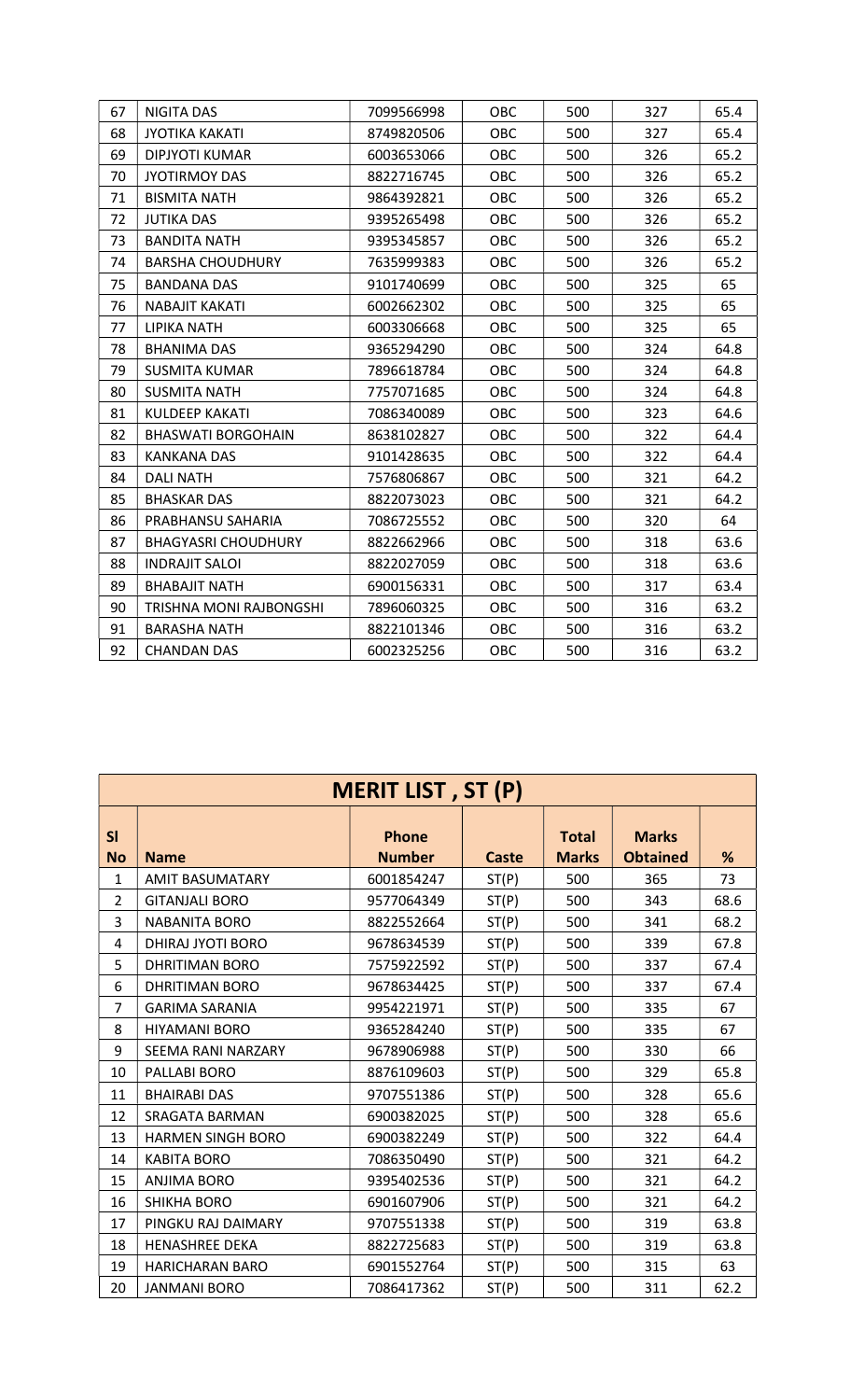| 21 | <b>BHASKAR JYOTI BARO</b> | 9365693764 | ST(P) | 500 | 311 | 62.2  |
|----|---------------------------|------------|-------|-----|-----|-------|
| 22 | PRIYANKA BARO             | 7099218582 | ST(P) | 500 | 309 | 61.8  |
| 23 | PRANITA BORO              | 9127402163 | ST(P) | 500 | 309 | 61.8  |
| 24 | <b>BARASHA BORO</b>       | 6900220749 | ST(P) | 500 | 307 | 61.4  |
| 25 | <b>MANISHA BORO</b>       | 7086748103 | ST(P) | 500 | 307 | 61.4  |
| 26 | <b>KABIKA BORO</b>        | 7636912410 | ST(P) | 500 | 307 | 61.4  |
| 27 | <b>CHANDAN SARANIA</b>    | 9678498843 | ST(P) | 500 | 304 | 60.8  |
| 28 | <b>BHARASHA BORO</b>      | 9706380431 | ST(P) | 500 | 364 | 60.67 |
| 29 | SRI MANASHI BORO          | 6900952208 | ST(P) | 500 | 303 | 60.6  |
| 30 | DIKHIITA DEKA             | 9101832853 | ST(P) | 500 | 302 | 60.4  |
| 31 | <b>LACHIT DAS</b>         | 7099951650 | ST(P) | 500 | 298 | 59.6  |
| 32 | <b>KISHOR SARANIA</b>     | 8473839692 | ST(P) | 500 | 298 | 59.6  |
| 33 | SONESWAR BORO             | 6001048492 | ST(P) | 500 | 293 | 58.6  |
| 34 | ANUKUL SARANIA            | 7099639145 | ST(P) | 500 | 291 | 58.2  |
| 35 | <b>NEHA BORO</b>          | 7086772940 | ST(P) | 500 | 291 | 58.2  |
| 36 | MINAKSHI BARO             | 8822776253 | ST(P) | 500 | 290 | 58    |
| 37 | LAKSHMI BORO              | 8822552294 | ST(P) | 500 | 289 | 57.8  |
| 38 | PRIYANKA DAS              | 8099072876 | ST(P) | 500 | 286 | 57.2  |
| 39 | <b>TARALI BORO</b>        | 8822163118 | ST(P) | 500 | 282 | 56.4  |
| 40 | LEKHMITA MARAK            | 9101239427 | ST(P) | 500 | 282 | 56.4  |
| 41 | <b>JINTU BORO</b>         | 9707544131 | ST(P) | 500 | 280 | 56    |
| 42 | <b>JUBIN BARMAN</b>       | 9365709807 | ST(P) | 500 | 271 | 54.2  |
| 43 | NAYAN SARANIA             | 8099799912 | ST(P) | 500 | 270 | 54    |
| 44 | RICHMEN BARO              | 8011638253 | ST(P) | 500 | 267 | 53.4  |
| 45 | SARDIP BASUMATARY         | 7638812151 | ST(P) | 500 | 262 | 52.4  |
| 46 | <b>KAKOLI DEKA</b>        | 7099658020 | ST(P) | 500 | 251 | 50.2  |
| 47 | <b>JON MANI DAS</b>       | 9394243745 | ST(P) | 500 | 245 | 49    |
| 48 | MRIGANKA DEKA             | 7896165766 | ST(P) | 500 | 239 | 47.8  |
| 49 | PORISHMITA BASUMATARY     | 7099654867 | ST(P) | 500 | 233 | 46.6  |
| 50 | LAKSHMI BORO              | 6002993102 | ST(P) | 500 | 225 | 45    |
| 51 | LAKSHMI BORO              | 9862524364 | ST(P) | 500 | 225 | 45    |
| 52 | <b>BABITA BORO</b>        | 9531099145 | ST(P) | 500 | 218 | 43.6  |
| 53 | ARADHANA R MARAK          | 8638442630 | ST(P) | 500 | 217 | 43.4  |
| 54 | <b>JUNA BORO</b>          | 9395291051 | ST(P) | 500 | 216 | 43.2  |
| 55 | POMPI SARANIA             | 6000144534 | ST(P) | 500 | 214 | 42.8  |
| 56 | <b>BIBIKA BARO</b>        | 9707040515 | ST(P) | 500 | 206 | 41.2  |
| 57 | <b>JWNGKHANG BORO</b>     | 6000590559 | ST(P) | 500 | 192 | 38.4  |
| 58 | <b>JAROW BARO</b>         | 8811070254 | ST(P) | 500 | 192 | 38.4  |
| 59 | RHITIKA BASUMATARY        | 8472039503 | ST(P) | 500 | 151 | 30.2  |

|                 | <b>MERIT LIST (SC)</b> |                               |           |                              |                                 |      |  |  |  |
|-----------------|------------------------|-------------------------------|-----------|------------------------------|---------------------------------|------|--|--|--|
| SI<br><b>No</b> | <b>Name</b>            | <b>Phone</b><br><b>Number</b> | Caste     | <b>Total</b><br><b>Marks</b> | <b>Marks</b><br><b>Obtained</b> | %    |  |  |  |
| 1               | PRATIMA BISWAS         | 8011521822                    | SC        | 500                          | 364                             | 72.8 |  |  |  |
| $\overline{2}$  | <b>BARNALI DAS</b>     | 9707127368                    | <b>SC</b> | 500                          | 362                             | 72.4 |  |  |  |
| 3               | <b>BHASKAR DAS</b>     | 8876607654                    | <b>SC</b> | 500                          | 361                             | 72.2 |  |  |  |
| 4               | <b>CHAYANIKA DAS</b>   | 6003807992                    | <b>SC</b> | 500                          | 360                             | 72   |  |  |  |
| 5               | RIMA DEKA              | 8638295478                    | <b>SC</b> | 500                          | 358                             | 71.6 |  |  |  |
| 6               | <b>MANISHA BAISHYA</b> | 8638697569                    | <b>SC</b> | 500                          | 346                             | 69.2 |  |  |  |
| 7               | <b>RAJKAMUR DAS</b>    | 9101635225                    | <b>SC</b> | 500                          | 340                             | 68   |  |  |  |
| 8               | <b>ANKITA DAS</b>      | 8486260800                    | SC.       | 500                          | 337                             | 67.4 |  |  |  |
| 9               | TRISHNA DEKA           | 8822506240                    | SC        | 500                          | 334                             | 66.8 |  |  |  |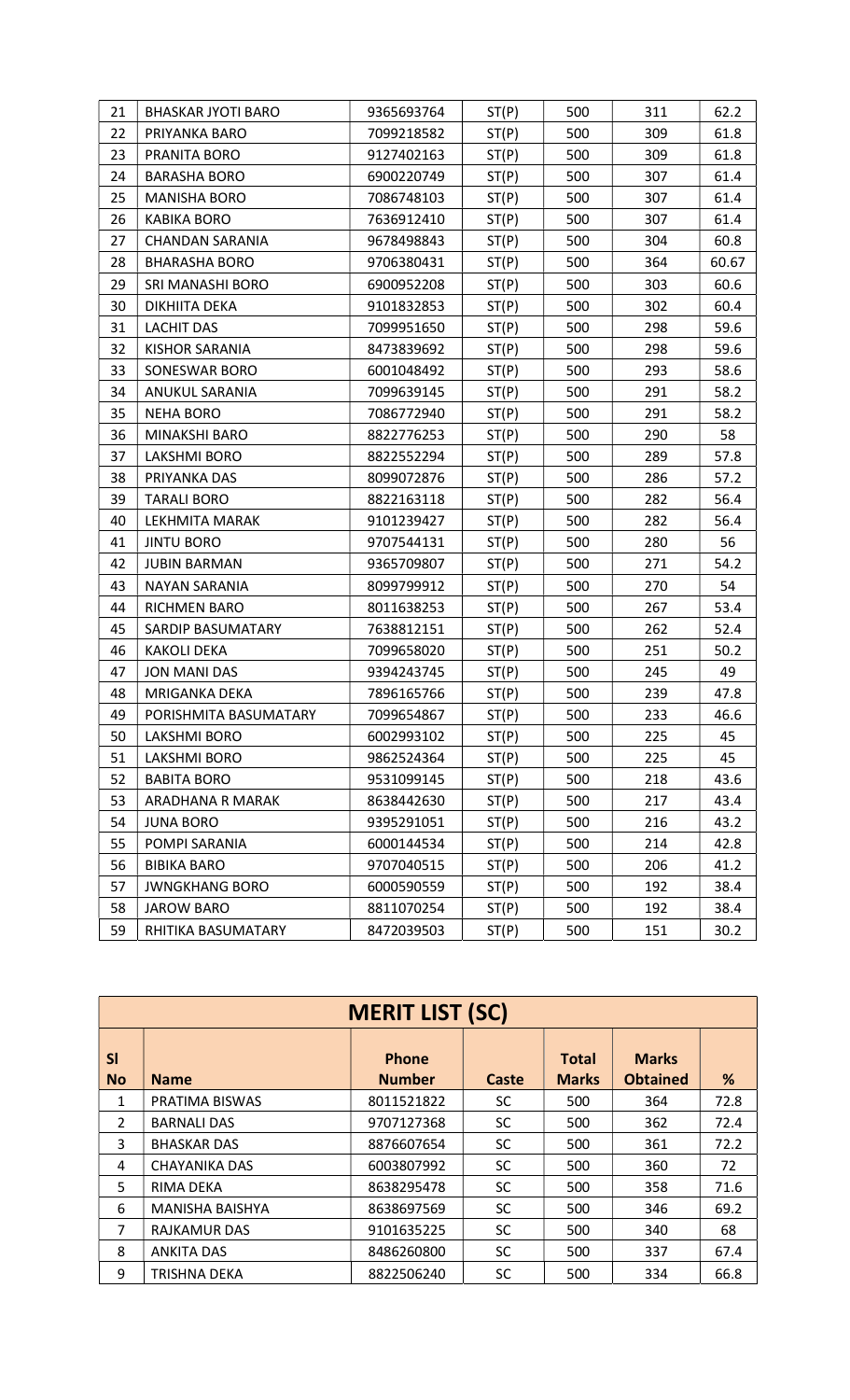| <b>SC</b><br>500<br>10<br><b>HIMANGSHU DAS</b><br>7636890123<br>334<br><b>SC</b><br>11<br>500<br>331<br><b>KISHOR DEKA</b><br>8876586748<br>12<br><b>SC</b><br>500<br>319<br>SUNITA BAISHYA<br>8752928323<br><b>SC</b><br>500<br>13<br><b>SURAVI DAS</b><br>9085765611<br>318<br>14<br><b>SC</b><br>500<br>314<br>PRIYANKA MANDAL<br>7099146088<br>15<br><b>SC</b><br>500<br>313<br>AJOY HIRA<br>8876404727<br>16<br><b>SC</b><br>309<br><b>DEBA JIT MALI</b><br>500<br>7002866934<br>500<br>17<br><b>NUPUR DAS</b><br>9394508692<br><b>SC</b><br>302<br>18<br>7099577721<br><b>SC</b><br>500<br>297<br>ANJANA MALI<br><b>SC</b><br>19<br>500<br>297<br>NABANITA DAS<br>6001823825<br>20<br><b>SC</b><br>500<br>294<br>TANMOY KUMAR BAISHYA<br>8876637744<br>21<br>7638867298<br>SC<br>500<br>293<br>KAN MALI<br>22<br><b>AJAY MALI</b><br><b>SC</b><br>500<br>292<br>9864345405<br><b>SC</b><br>289<br>23<br><b>RUPJYOTI DAS</b><br>500<br>6001173348<br>24<br><b>SC</b><br>500<br>289<br>MANOJ DEKA<br>8822019770<br>25<br><b>SC</b><br>500<br>286<br><b>AKASH SAIKIA</b><br>8822162214<br>26<br><b>SC</b><br>500<br>277<br><b>JITUL BAISHYA</b><br>6001528994<br><b>SC</b><br>27<br>500<br>276<br>KASMIRI MALI<br>9577800991<br>28<br><b>SC</b><br>500<br>272<br>KARINA DAS<br>9954689423<br>29<br>7086653593<br>SC<br>500<br>269<br>BHRIGU KUMAR BAISHYA<br><b>SC</b><br>30<br><b>MINTU MALI</b><br>500<br>266<br>8761073632<br><b>SC</b><br>265<br>31<br>500<br>ANAMIKA BAISHYA<br>9864973485<br>32<br><b>SC</b><br>500<br>265<br>ANAMIKA BAISHYA<br>8135991738<br>33<br><b>SC</b><br>500<br>261<br>SIMA BAISHYA<br>8011826908<br>34<br><b>SC</b><br>500<br>261<br>NIKUMANI DEKA<br>6003912309<br>35<br><b>SC</b><br>500<br>259<br>ANAMIKA DEKA<br>9707200271<br>36<br><b>BHARGAV PRITAM DEKA</b><br>9854347922<br><b>SC</b><br>500<br>258<br>37<br><b>SC</b><br>500<br>253<br><b>DIGANTA MALI</b><br>9127245716<br>38<br>9707382540<br><b>SC</b><br>500<br>251<br>PRIYANKA DEKA<br>39<br><b>SC</b><br>251<br>7575974900<br>500<br>KRISHNAMONI BAISHYA<br><b>SC</b><br>500<br>248<br>40<br><b>KOKIL DAS</b><br>6001205092<br><b>SC</b><br>500<br>245<br>41<br>SIMASHREE SAIKIA<br>8822467145 |  |  |  |      |
|---------------------------------------------------------------------------------------------------------------------------------------------------------------------------------------------------------------------------------------------------------------------------------------------------------------------------------------------------------------------------------------------------------------------------------------------------------------------------------------------------------------------------------------------------------------------------------------------------------------------------------------------------------------------------------------------------------------------------------------------------------------------------------------------------------------------------------------------------------------------------------------------------------------------------------------------------------------------------------------------------------------------------------------------------------------------------------------------------------------------------------------------------------------------------------------------------------------------------------------------------------------------------------------------------------------------------------------------------------------------------------------------------------------------------------------------------------------------------------------------------------------------------------------------------------------------------------------------------------------------------------------------------------------------------------------------------------------------------------------------------------------------------------------------------------------------------------------------------------------------------------------------------------------------------------------------------------------------------------------------------------------------------------------------------------------------------------------------------------------------------------------------------------------------------------------------------|--|--|--|------|
|                                                                                                                                                                                                                                                                                                                                                                                                                                                                                                                                                                                                                                                                                                                                                                                                                                                                                                                                                                                                                                                                                                                                                                                                                                                                                                                                                                                                                                                                                                                                                                                                                                                                                                                                                                                                                                                                                                                                                                                                                                                                                                                                                                                                   |  |  |  | 66.8 |
|                                                                                                                                                                                                                                                                                                                                                                                                                                                                                                                                                                                                                                                                                                                                                                                                                                                                                                                                                                                                                                                                                                                                                                                                                                                                                                                                                                                                                                                                                                                                                                                                                                                                                                                                                                                                                                                                                                                                                                                                                                                                                                                                                                                                   |  |  |  | 66.2 |
|                                                                                                                                                                                                                                                                                                                                                                                                                                                                                                                                                                                                                                                                                                                                                                                                                                                                                                                                                                                                                                                                                                                                                                                                                                                                                                                                                                                                                                                                                                                                                                                                                                                                                                                                                                                                                                                                                                                                                                                                                                                                                                                                                                                                   |  |  |  | 63.8 |
|                                                                                                                                                                                                                                                                                                                                                                                                                                                                                                                                                                                                                                                                                                                                                                                                                                                                                                                                                                                                                                                                                                                                                                                                                                                                                                                                                                                                                                                                                                                                                                                                                                                                                                                                                                                                                                                                                                                                                                                                                                                                                                                                                                                                   |  |  |  | 63.6 |
|                                                                                                                                                                                                                                                                                                                                                                                                                                                                                                                                                                                                                                                                                                                                                                                                                                                                                                                                                                                                                                                                                                                                                                                                                                                                                                                                                                                                                                                                                                                                                                                                                                                                                                                                                                                                                                                                                                                                                                                                                                                                                                                                                                                                   |  |  |  | 62.8 |
|                                                                                                                                                                                                                                                                                                                                                                                                                                                                                                                                                                                                                                                                                                                                                                                                                                                                                                                                                                                                                                                                                                                                                                                                                                                                                                                                                                                                                                                                                                                                                                                                                                                                                                                                                                                                                                                                                                                                                                                                                                                                                                                                                                                                   |  |  |  | 62.6 |
|                                                                                                                                                                                                                                                                                                                                                                                                                                                                                                                                                                                                                                                                                                                                                                                                                                                                                                                                                                                                                                                                                                                                                                                                                                                                                                                                                                                                                                                                                                                                                                                                                                                                                                                                                                                                                                                                                                                                                                                                                                                                                                                                                                                                   |  |  |  | 61.8 |
|                                                                                                                                                                                                                                                                                                                                                                                                                                                                                                                                                                                                                                                                                                                                                                                                                                                                                                                                                                                                                                                                                                                                                                                                                                                                                                                                                                                                                                                                                                                                                                                                                                                                                                                                                                                                                                                                                                                                                                                                                                                                                                                                                                                                   |  |  |  | 60.4 |
|                                                                                                                                                                                                                                                                                                                                                                                                                                                                                                                                                                                                                                                                                                                                                                                                                                                                                                                                                                                                                                                                                                                                                                                                                                                                                                                                                                                                                                                                                                                                                                                                                                                                                                                                                                                                                                                                                                                                                                                                                                                                                                                                                                                                   |  |  |  | 59.4 |
|                                                                                                                                                                                                                                                                                                                                                                                                                                                                                                                                                                                                                                                                                                                                                                                                                                                                                                                                                                                                                                                                                                                                                                                                                                                                                                                                                                                                                                                                                                                                                                                                                                                                                                                                                                                                                                                                                                                                                                                                                                                                                                                                                                                                   |  |  |  | 59.4 |
|                                                                                                                                                                                                                                                                                                                                                                                                                                                                                                                                                                                                                                                                                                                                                                                                                                                                                                                                                                                                                                                                                                                                                                                                                                                                                                                                                                                                                                                                                                                                                                                                                                                                                                                                                                                                                                                                                                                                                                                                                                                                                                                                                                                                   |  |  |  | 58.8 |
|                                                                                                                                                                                                                                                                                                                                                                                                                                                                                                                                                                                                                                                                                                                                                                                                                                                                                                                                                                                                                                                                                                                                                                                                                                                                                                                                                                                                                                                                                                                                                                                                                                                                                                                                                                                                                                                                                                                                                                                                                                                                                                                                                                                                   |  |  |  | 58.6 |
|                                                                                                                                                                                                                                                                                                                                                                                                                                                                                                                                                                                                                                                                                                                                                                                                                                                                                                                                                                                                                                                                                                                                                                                                                                                                                                                                                                                                                                                                                                                                                                                                                                                                                                                                                                                                                                                                                                                                                                                                                                                                                                                                                                                                   |  |  |  | 58.4 |
|                                                                                                                                                                                                                                                                                                                                                                                                                                                                                                                                                                                                                                                                                                                                                                                                                                                                                                                                                                                                                                                                                                                                                                                                                                                                                                                                                                                                                                                                                                                                                                                                                                                                                                                                                                                                                                                                                                                                                                                                                                                                                                                                                                                                   |  |  |  | 57.8 |
|                                                                                                                                                                                                                                                                                                                                                                                                                                                                                                                                                                                                                                                                                                                                                                                                                                                                                                                                                                                                                                                                                                                                                                                                                                                                                                                                                                                                                                                                                                                                                                                                                                                                                                                                                                                                                                                                                                                                                                                                                                                                                                                                                                                                   |  |  |  | 57.8 |
|                                                                                                                                                                                                                                                                                                                                                                                                                                                                                                                                                                                                                                                                                                                                                                                                                                                                                                                                                                                                                                                                                                                                                                                                                                                                                                                                                                                                                                                                                                                                                                                                                                                                                                                                                                                                                                                                                                                                                                                                                                                                                                                                                                                                   |  |  |  | 57.2 |
|                                                                                                                                                                                                                                                                                                                                                                                                                                                                                                                                                                                                                                                                                                                                                                                                                                                                                                                                                                                                                                                                                                                                                                                                                                                                                                                                                                                                                                                                                                                                                                                                                                                                                                                                                                                                                                                                                                                                                                                                                                                                                                                                                                                                   |  |  |  | 55.4 |
|                                                                                                                                                                                                                                                                                                                                                                                                                                                                                                                                                                                                                                                                                                                                                                                                                                                                                                                                                                                                                                                                                                                                                                                                                                                                                                                                                                                                                                                                                                                                                                                                                                                                                                                                                                                                                                                                                                                                                                                                                                                                                                                                                                                                   |  |  |  | 55.2 |
|                                                                                                                                                                                                                                                                                                                                                                                                                                                                                                                                                                                                                                                                                                                                                                                                                                                                                                                                                                                                                                                                                                                                                                                                                                                                                                                                                                                                                                                                                                                                                                                                                                                                                                                                                                                                                                                                                                                                                                                                                                                                                                                                                                                                   |  |  |  | 54.4 |
|                                                                                                                                                                                                                                                                                                                                                                                                                                                                                                                                                                                                                                                                                                                                                                                                                                                                                                                                                                                                                                                                                                                                                                                                                                                                                                                                                                                                                                                                                                                                                                                                                                                                                                                                                                                                                                                                                                                                                                                                                                                                                                                                                                                                   |  |  |  | 53.8 |
|                                                                                                                                                                                                                                                                                                                                                                                                                                                                                                                                                                                                                                                                                                                                                                                                                                                                                                                                                                                                                                                                                                                                                                                                                                                                                                                                                                                                                                                                                                                                                                                                                                                                                                                                                                                                                                                                                                                                                                                                                                                                                                                                                                                                   |  |  |  | 53.2 |
|                                                                                                                                                                                                                                                                                                                                                                                                                                                                                                                                                                                                                                                                                                                                                                                                                                                                                                                                                                                                                                                                                                                                                                                                                                                                                                                                                                                                                                                                                                                                                                                                                                                                                                                                                                                                                                                                                                                                                                                                                                                                                                                                                                                                   |  |  |  | 53   |
|                                                                                                                                                                                                                                                                                                                                                                                                                                                                                                                                                                                                                                                                                                                                                                                                                                                                                                                                                                                                                                                                                                                                                                                                                                                                                                                                                                                                                                                                                                                                                                                                                                                                                                                                                                                                                                                                                                                                                                                                                                                                                                                                                                                                   |  |  |  | 53   |
|                                                                                                                                                                                                                                                                                                                                                                                                                                                                                                                                                                                                                                                                                                                                                                                                                                                                                                                                                                                                                                                                                                                                                                                                                                                                                                                                                                                                                                                                                                                                                                                                                                                                                                                                                                                                                                                                                                                                                                                                                                                                                                                                                                                                   |  |  |  | 52.2 |
|                                                                                                                                                                                                                                                                                                                                                                                                                                                                                                                                                                                                                                                                                                                                                                                                                                                                                                                                                                                                                                                                                                                                                                                                                                                                                                                                                                                                                                                                                                                                                                                                                                                                                                                                                                                                                                                                                                                                                                                                                                                                                                                                                                                                   |  |  |  | 52.2 |
|                                                                                                                                                                                                                                                                                                                                                                                                                                                                                                                                                                                                                                                                                                                                                                                                                                                                                                                                                                                                                                                                                                                                                                                                                                                                                                                                                                                                                                                                                                                                                                                                                                                                                                                                                                                                                                                                                                                                                                                                                                                                                                                                                                                                   |  |  |  | 51.8 |
|                                                                                                                                                                                                                                                                                                                                                                                                                                                                                                                                                                                                                                                                                                                                                                                                                                                                                                                                                                                                                                                                                                                                                                                                                                                                                                                                                                                                                                                                                                                                                                                                                                                                                                                                                                                                                                                                                                                                                                                                                                                                                                                                                                                                   |  |  |  | 51.6 |
|                                                                                                                                                                                                                                                                                                                                                                                                                                                                                                                                                                                                                                                                                                                                                                                                                                                                                                                                                                                                                                                                                                                                                                                                                                                                                                                                                                                                                                                                                                                                                                                                                                                                                                                                                                                                                                                                                                                                                                                                                                                                                                                                                                                                   |  |  |  | 50.6 |
|                                                                                                                                                                                                                                                                                                                                                                                                                                                                                                                                                                                                                                                                                                                                                                                                                                                                                                                                                                                                                                                                                                                                                                                                                                                                                                                                                                                                                                                                                                                                                                                                                                                                                                                                                                                                                                                                                                                                                                                                                                                                                                                                                                                                   |  |  |  | 50.2 |
|                                                                                                                                                                                                                                                                                                                                                                                                                                                                                                                                                                                                                                                                                                                                                                                                                                                                                                                                                                                                                                                                                                                                                                                                                                                                                                                                                                                                                                                                                                                                                                                                                                                                                                                                                                                                                                                                                                                                                                                                                                                                                                                                                                                                   |  |  |  | 50.2 |
|                                                                                                                                                                                                                                                                                                                                                                                                                                                                                                                                                                                                                                                                                                                                                                                                                                                                                                                                                                                                                                                                                                                                                                                                                                                                                                                                                                                                                                                                                                                                                                                                                                                                                                                                                                                                                                                                                                                                                                                                                                                                                                                                                                                                   |  |  |  | 49.6 |
|                                                                                                                                                                                                                                                                                                                                                                                                                                                                                                                                                                                                                                                                                                                                                                                                                                                                                                                                                                                                                                                                                                                                                                                                                                                                                                                                                                                                                                                                                                                                                                                                                                                                                                                                                                                                                                                                                                                                                                                                                                                                                                                                                                                                   |  |  |  | 49   |
| 42<br><b>PUJA DAS</b><br>9707373599<br>SC<br>500<br>242                                                                                                                                                                                                                                                                                                                                                                                                                                                                                                                                                                                                                                                                                                                                                                                                                                                                                                                                                                                                                                                                                                                                                                                                                                                                                                                                                                                                                                                                                                                                                                                                                                                                                                                                                                                                                                                                                                                                                                                                                                                                                                                                           |  |  |  | 48.4 |

|                        | <b>MERIT LIST (EC)</b> |                               |                |                              |                                 |      |  |  |  |
|------------------------|------------------------|-------------------------------|----------------|------------------------------|---------------------------------|------|--|--|--|
| <b>SI</b><br><b>No</b> | <b>Name</b>            | <b>Phone</b><br><b>Number</b> | Caste          | <b>Total</b><br><b>Marks</b> | <b>Marks</b><br><b>Obtained</b> | %    |  |  |  |
| 01                     | TANAJ SULTANA          | 7099281910                    | <b>GENERAL</b> | 500                          | 312                             | 62.4 |  |  |  |
| 02                     | NIBEDITA DEKA          | 8403069270                    | <b>GENERAL</b> | 500                          | 303                             | 60.6 |  |  |  |
| 03                     | RUPAM KUMAR RAJBONGSHI | 9085043161                    | <b>OBC</b>     | 500                          | 285                             | 57   |  |  |  |
| 04                     | DEEPSIKHA HAZARIKA     | 9864785224                    | <b>OBC</b>     | 500                          | 280                             | 56   |  |  |  |
| 05                     | KUMARI LUNA LAHKAR     | 6001134323                    | <b>GENERAL</b> | 500                          | 262                             | 52.4 |  |  |  |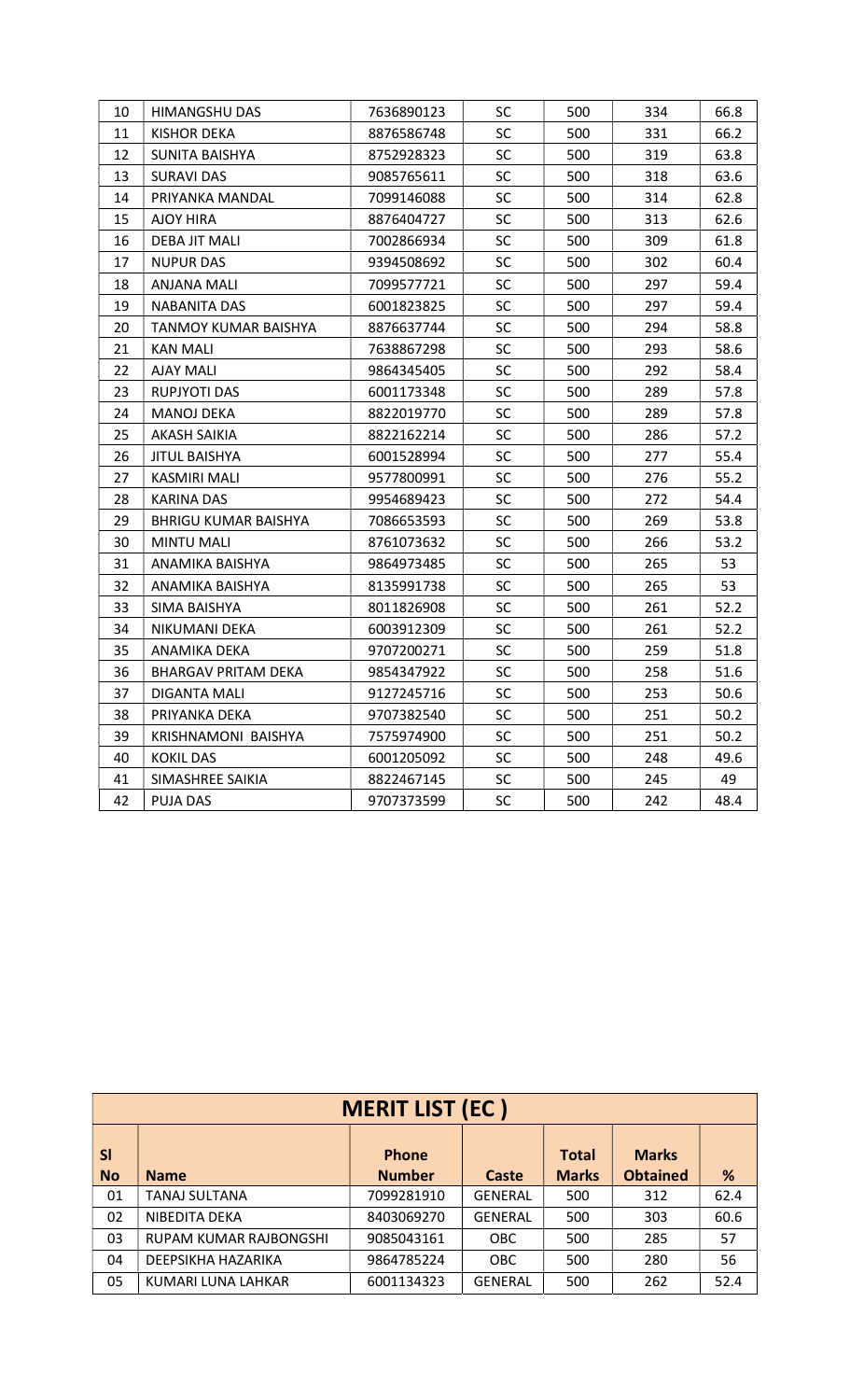| 06<br><b>SIDF</b> | <b>' RAJKONWAR</b><br>NHAR<br>. | ۹۹۹۹۹۹<br>.600.<br>,,,,,, | ОВС | ⊏∩∩<br>ouc | , | л٥<br>. |
|-------------------|---------------------------------|---------------------------|-----|------------|---|---------|
|-------------------|---------------------------------|---------------------------|-----|------------|---|---------|

|                        | <b>MERIT LIST (DIFFERENTLY ABLED)</b> |                               |                |                              |                                 |      |  |  |  |
|------------------------|---------------------------------------|-------------------------------|----------------|------------------------------|---------------------------------|------|--|--|--|
| <b>SI</b><br><b>No</b> | <b>Name</b>                           | <b>Phone</b><br><b>Number</b> | Caste          | <b>Total</b><br><b>Marks</b> | <b>Marks</b><br><b>Obtained</b> | %    |  |  |  |
| 01                     | <b>RINKI NATH</b>                     | 9127891507                    | <b>OBC</b>     | 500                          | 243                             | 48.6 |  |  |  |
| 02                     | <b>LIZA DAS</b>                       | 6002851400                    | <b>GENERAL</b> | 500                          | 205                             | 41   |  |  |  |
| 03                     | <b>RANJAN NATH</b>                    | 6002690273                    | OBC            | 500                          | 174                             | 34.8 |  |  |  |

\*Terms and conditions apply

\* Before admission, the students have to submit their supporting documents.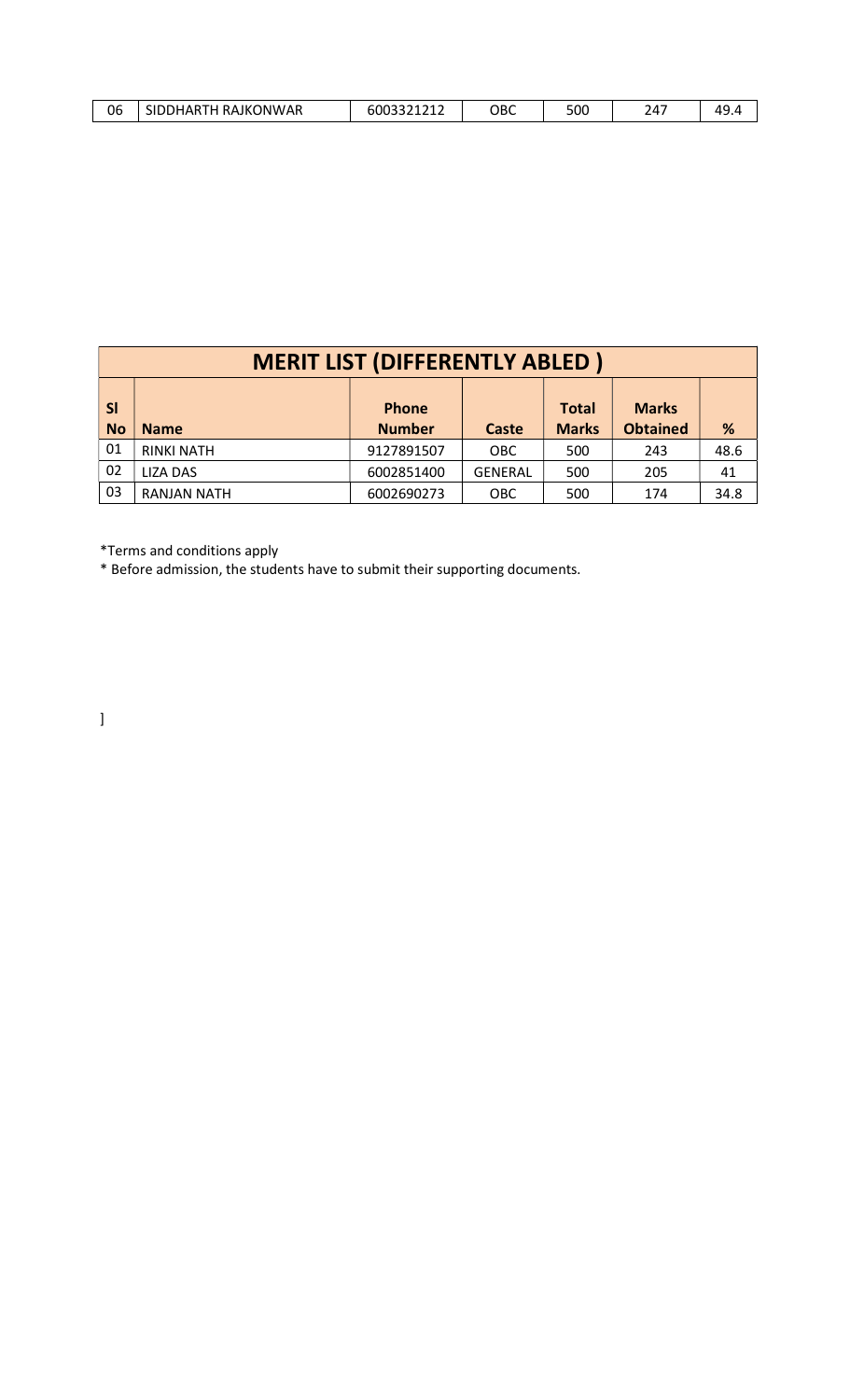## WAITING LIST

### UNRESERVED

|                 | <b>WAITING LIST (UNRESERVED)</b> |                               |                |                              |                                 |      |  |  |  |  |
|-----------------|----------------------------------|-------------------------------|----------------|------------------------------|---------------------------------|------|--|--|--|--|
| SI<br><b>No</b> | <b>Name</b>                      | <b>Phone</b><br><b>Number</b> | <b>Caste</b>   | <b>Total</b><br><b>Marks</b> | <b>Marks</b><br><b>Obtained</b> | %    |  |  |  |  |
| $\mathbf{1}$    | <b>GAURANGA KRISHNAN DEKA</b>    | 8474019272                    | <b>GENERAL</b> | 500                          | 368                             | 73.6 |  |  |  |  |
| $\overline{2}$  | PRIYANKA DEKA                    | 9707958099                    | <b>GENERAL</b> | 500                          | 368                             | 73.6 |  |  |  |  |
| 3               | <b>BHABANA DEKA</b>              | 9127891757                    | <b>GENERAL</b> | 500                          | 368                             | 73.6 |  |  |  |  |
| 4               | <b>SUMI BEGUM</b>                | 7099339293                    | <b>GENERAL</b> | 500                          | 368                             | 73.6 |  |  |  |  |
| 5               | MANABENDRA DEKA                  | 9365164129                    | <b>GENERAL</b> | 500                          | 368                             | 73.6 |  |  |  |  |
| 6               | SUDARSHANA BARUAH                | 6001797686                    | <b>GENERAL</b> | 500                          | 368                             | 73.6 |  |  |  |  |
| $\overline{7}$  | ANISHA BEGUM                     | 8761073034                    | <b>GENERAL</b> | 500                          | 367                             | 73.4 |  |  |  |  |
| 8               | SYED HABJUL HUSSAIN              | 6003990042                    | <b>GENERAL</b> | 500                          | 367                             | 73.4 |  |  |  |  |
| 9               | <b>JYOTSNA KHANDAKAR</b>         | 7099537487                    | <b>GENERAL</b> | 500                          | 367                             | 73.4 |  |  |  |  |
| 10              | <b>RUNA BEGUM</b>                | 8724895157                    | <b>GENERAL</b> | 500                          | 367                             | 73.4 |  |  |  |  |
| 11              | <b>BARASHA DEKA</b>              | 7896128377                    | <b>GENERAL</b> | 500                          | 367                             | 73.4 |  |  |  |  |
| 12              | DIBYA JYOTI KALITA               | 6002625297                    | <b>GENERAL</b> | 500                          | 366                             | 73.2 |  |  |  |  |
| 13              | <b>DISHA DEKA</b>                | 9864513370                    | <b>GENERAL</b> | 500                          | 365                             | 73   |  |  |  |  |
| 14              | <b>HIRAK JYOTI DEKA</b>          | 9864522967                    | <b>GENERAL</b> | 500                          | 365                             | 73   |  |  |  |  |
| 15              | RIMA BEGUM                       | 9394881535                    | <b>GENERAL</b> | 500                          | 365                             | 73   |  |  |  |  |
| 16              | <b>SIMANTA DAS</b>               | 9678089849                    | <b>GENERAL</b> | 500                          | 364                             | 72.8 |  |  |  |  |
| 17              | <b>SUNU BEGUM</b>                | 8472020669                    | <b>GENERAL</b> | 500                          | 364                             | 72.8 |  |  |  |  |
| 18              | <b>BEAUTY DEKA</b>               | 9707352400                    | <b>GENERAL</b> | 500                          | 364                             | 72.8 |  |  |  |  |
| 19              | NIHARIKA DEKA                    | 9707040447                    | <b>GENERAL</b> | 500                          | 363                             | 72.6 |  |  |  |  |
| 20              | LIPIKA KALITA                    | 9401057772                    | <b>GENERAL</b> | 500                          | 363                             | 72.6 |  |  |  |  |
| 21              | DIKHITA SHARMA                   | 9707422660                    | <b>GENERAL</b> | 500                          | 363                             | 72.6 |  |  |  |  |
| 22              | <b>GITANJALI BHUYAN</b>          | 9957904945                    | <b>GENERAL</b> | 500                          | 363                             | 72.6 |  |  |  |  |
| 23              | MADHUSMITA DEKA                  | 7399687462                    | GENERAL        | 500                          | 363                             | 72.6 |  |  |  |  |
| 24              | <b>SIMI KALITA</b>               | 6002851625                    | <b>GENERAL</b> | 500                          | 363                             | 72.6 |  |  |  |  |
| 25              | <b>BHAGYASHREE PATOWARY</b>      | 9707551854                    | <b>GENERAL</b> | 500                          | 363                             | 72.6 |  |  |  |  |
| 26              | AMINUL HOQUE                     | 7636042648                    | GENERAL        | 500                          | 363                             | 72.6 |  |  |  |  |
| 27              | ARJUMA BEGUM                     | 9706033946                    | <b>GENERAL</b> | 500                          | 362                             | 72.4 |  |  |  |  |
| 28              | PARVEZ ILAHI                     | 9394244049                    | <b>GENERAL</b> | 500                          | 362                             | 72.4 |  |  |  |  |
| 29              | NIKUMONI KALITA                  | 8638224830                    | <b>GENERAL</b> | 500                          | 362                             | 72.4 |  |  |  |  |
| 30              | KUNTAL BHATTA                    | 6003496761                    | <b>GENERAL</b> | 500                          | 361                             | 72.2 |  |  |  |  |
| 31              | <b>SUSMITA KALITA</b>            | 9395355898                    | GENERAL        | 500                          | 361                             | 72.2 |  |  |  |  |
| 32              | <b>CHAMIRON BEGUM</b>            | 9365765265                    | GENERAL        | 500                          | 361                             | 72.2 |  |  |  |  |
| 33              | NIKITA AHMED                     | 8822385539                    | <b>GENERAL</b> | 500                          | 361                             | 72.2 |  |  |  |  |
| 34              | <b>SUNIYA HANNAN</b>             | 9707618556                    | <b>GENERAL</b> | 500                          | 361                             | 72.2 |  |  |  |  |
| 35              | PARAG JYOTI DEKA                 | 6901504165                    | GENERAL        | 500                          | 360                             | 72   |  |  |  |  |
| 36              | <b>BIJUMONI PATOWARY</b>         | 8099212436                    | <b>GENERAL</b> | 500                          | 360                             | 72   |  |  |  |  |
| 37              | <b>JUMI BEGUM</b>                | 9394626573                    | <b>GENERAL</b> | 500                          | 360                             | 72   |  |  |  |  |
| 38              | RAJI BEGUM                       | 8471963702                    | GENERAL        | 500                          | 360                             | 72   |  |  |  |  |
| 39              | PRANAMIKA KALITA                 | 8011594341                    | <b>GENERAL</b> | 500                          | 359                             | 71.8 |  |  |  |  |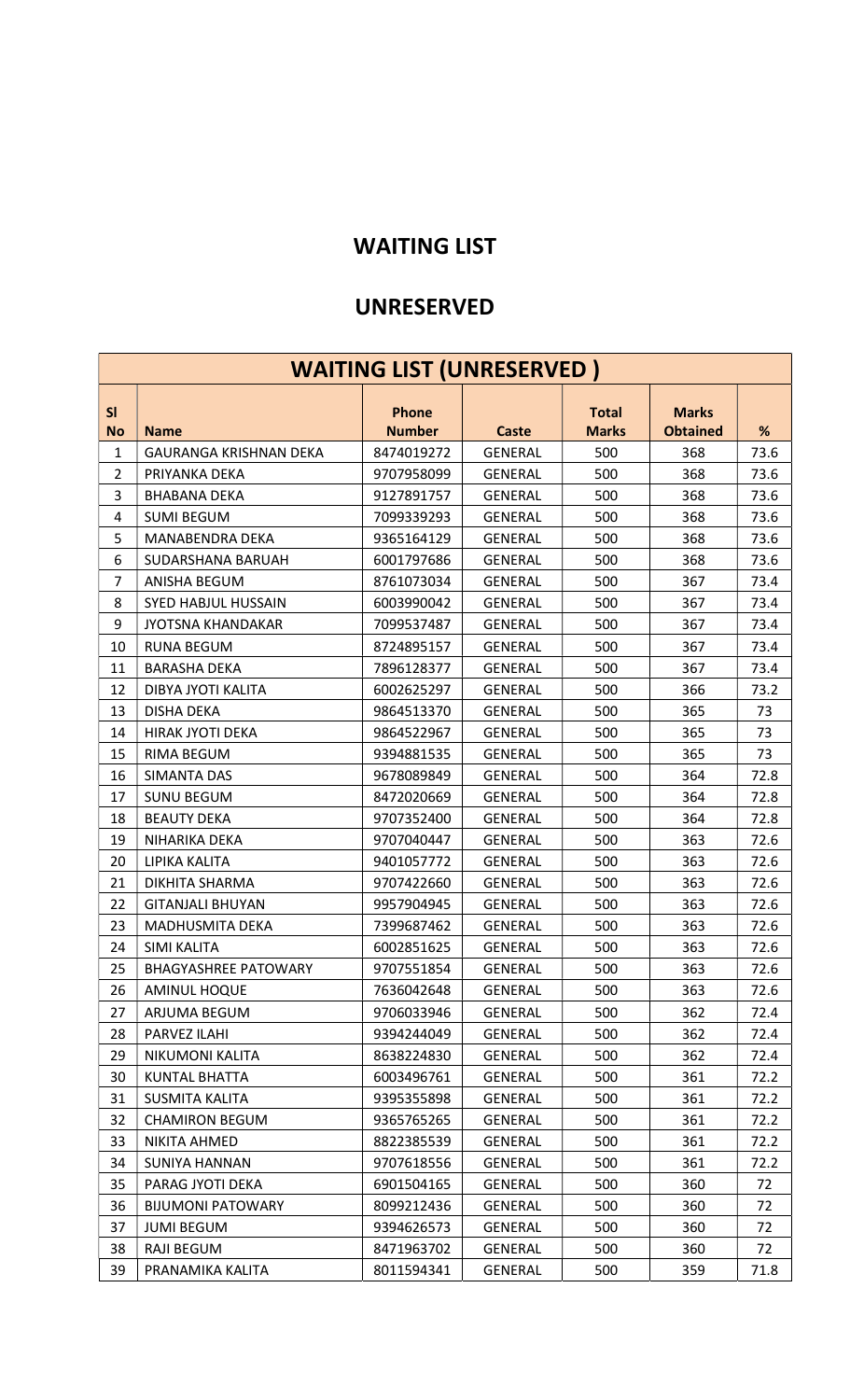| 40       | HAFIZAN KHANAM                     | 9394552382               | <b>GENERAL</b>            | 500        | 359        | 71.8         |
|----------|------------------------------------|--------------------------|---------------------------|------------|------------|--------------|
| 41       | <b>TINKU PATOWARY</b>              | 6003543039               | GENERAL                   | 500        | 359        | 71.8         |
| 42       | <b>BIDISHA DEVI</b>                | 6002680343               | <b>GENERAL</b>            | 500        | 359        | 71.8         |
| 43       | MANAB KALITA                       | 6003329630               | GENERAL                   | 500        | 359        | 71.8         |
| 44       | <b>GAUTAM MEDHI</b>                | 9365931718               | GENERAL                   | 500        | 359        | 71.8         |
| 45       | <b>LIZA DAS</b>                    | 6003592649               | GENERAL                   | 500        | 359        | 71.8         |
| 46       | <b>NUR ALAM HAQUE</b>              | 9707887883               | GENERAL                   | 500        | 359        | 71.8         |
| 47       | ARSHIK ELAHI                       | 8473056171               | <b>GENERAL</b>            | 500        | 359        | 71.8         |
| 48       | <b>GITUMANI BARMAN</b>             | 9707196347               | GENERAL                   | 500        | 359        | 71.8         |
| 49       | <b>TWINKUL AHMED</b>               | 7086787441               | GENERAL                   | 500        | 359        | 71.8         |
| 50       | SHABNAM AHMEDA                     | 9954879979               | GENERAL                   | 500        | 358        | 71.6         |
| 51       | NIKUMONI BEGUM                     | 8403973198               | GENERAL                   | 500        | 358        | 71.6         |
| 52       | KAMAL KAKATI                       | 7638822104               | GENERAL                   | 500        | 358        | 71.6         |
| 53       | <b>BARNALI DEKA</b>                | 7099951734               | GENERAL                   | 500        | 358        | 71.6         |
| 54       | <b>ASMIN SULTANA</b>               | 8472893674               | GENERAL                   | 500        | 357        | 71.4         |
| 55       | <b>VIOLINA BARUAH</b>              | 6003490051               | GENERAL                   | 500        | 357        | 71.4         |
| 56       | <b>EDUL HUSSAIN</b>                | 9707127172               | GENERAL                   | 500        | 357        | 71.4         |
| 57       | JENI DEKA                          | 6002105015               | GENERAL                   | 500        | 356        | 71.2         |
| 58       | <b>BIDISHA DEKA</b>                | 9864328273               | GENERAL                   | 500        | 356        | 71.2         |
| 59       | KRISHNAKHI KALITA                  | 9508112006               | GENERAL                   | 500        | 355        | 71           |
| 60       | HIRAK JYOTI DEKA                   | 6002594693               | GENERAL                   | 500        | 355        | 71           |
| 61       | JARJINA BEGUM                      | 6003409182               | GENERAL                   | 500        | 355        | 71           |
| 62       | SUNITA DEKA                        | 6913425714               | GENERAL                   | 500        | 354        | 70.8         |
| 63       | <b>ASHIKAR RAHMAN</b>              | 6000028159               | GENERAL                   | 500        | 354        | 70.8         |
| 64       | NAJMIN SULTANA                     | 6003564369               | GENERAL                   | 500        | 354        | 70.8         |
| 65       |                                    |                          |                           | 500        | 354        | 70.8         |
|          | MAMATA BEGUM<br><b>LIZA KALITA</b> | 9394626464               | GENERAL                   |            |            |              |
| 66<br>67 |                                    | 7637995377               | GENERAL                   | 500        | 354        | 70.8         |
| 68       | NIHARIKA BORA<br>PRANTIKA GOSWAMI  | 6003565394<br>9707382911 | GENERAL<br><b>GENERAL</b> | 500<br>500 | 353<br>353 | 70.6<br>70.6 |
|          |                                    |                          |                           |            |            |              |
| 69       | TINA MONI PATOWARY                 | 9394039466<br>9678342411 | GENERAL                   | 500        | 353        | 70.6         |
| 70       | NISHITA DEKA                       | 9954773534               | GENERAL<br><b>GENERAL</b> | 500        | 353        | 70.6         |
| 71       | HIYAMANI KALITA                    |                          |                           | 500        | 353        | 70.6         |
| 72       | ASHIK IKBAL AHMED                  | 9394881189               | <b>GENERAL</b>            | 500        | 353        | 70.6         |
| 73       | KOUSTOV GOSWAMI                    | 9394304684               | GENERAL                   | 500        | 353        | 70.6         |
| 74       | SEHNAJ AKHTARA                     | 9395402449               | <b>GENERAL</b>            | 500        | 353        | 70.6         |
| 75       | PALLABI KALITA                     | 9678838344               | GENERAL                   | 500        | 352        | 70.4         |
| 76       | <b>MRIGANKA PATHAK</b>             | 6900471230               | GENERAL                   | 500        | 352        | 70.4         |
| 77       | <b>BIJOY DEKA</b>                  | 7086219035               | GENERAL                   | 500        | 352        | 70.4         |
| 78       | MANIMA BEGUM                       | 9957351063               | <b>GENERAL</b>            | 500        | 352        | 70.4         |
| 79       | <b>MONIKA BEGUM</b>                | 8011822209               | GENERAL                   | 500        | 352        | 70.4         |
| 80       | JAYASHREE DEKA                     | 6003587248               | GENERAL                   | 500        | 351        | 70.2         |
| 81       | <b>MITALI KALITA</b>               | 8486899348               | <b>GENERAL</b>            | 500        | 351        | 70.2         |
| 82       | PRIYANKA DEKA                      | 9365111561               | GENERAL                   | 500        | 351        | 70.2         |
| 83       | RITISHNA KALITA                    | 8011872540               | GENERAL                   | 500        | 350        | 70           |
| 84       | PARISMITA DEKA                     | 8876319265               | GENERAL                   | 500        | 350        | 70           |
| 85       | <b>SABNAM SERIN</b>                | 9954013895               | GENERAL                   | 500        | 350        | 70           |
| 86       | DIKSHITA KAKATI                    | 6002392548               | GENERAL                   | 500        | 350        | 70           |
| 87       | <b>BARASHA SARMA</b>               | 8135004804               | GENERAL                   | 500        | 350        | 70           |
| 88       | SAHIL AMIN                         | 6003729516               | GENERAL                   | 500        | 350        | 70           |
| 89       | DHRITISMITA CHOUDHURY              | 7578973081               | GENERAL                   | 500        | 349        | 69.8         |
| 90       | PAPARI DEKA                        | 8011551105               | GENERAL                   | 500        | 349        | 69.8         |
| 91       | MAHESWAR SARMA                     | 9127215065               | <b>GENERAL</b>            | 500        | 349        | 69.8         |
| 92       | <b>DALI BORAH</b>                  | 6901825960               | GENERAL                   | 500        | 348        | 69.6         |
| 93       | SARTHA PRATIM KALITA               | 9613504507               | GENERAL                   | 500        | 348        | 69.6         |
| 94       | DIPANNITA GOSWAMI                  | 6026854075               | GENERAL                   | 500        | 348        | 69.6         |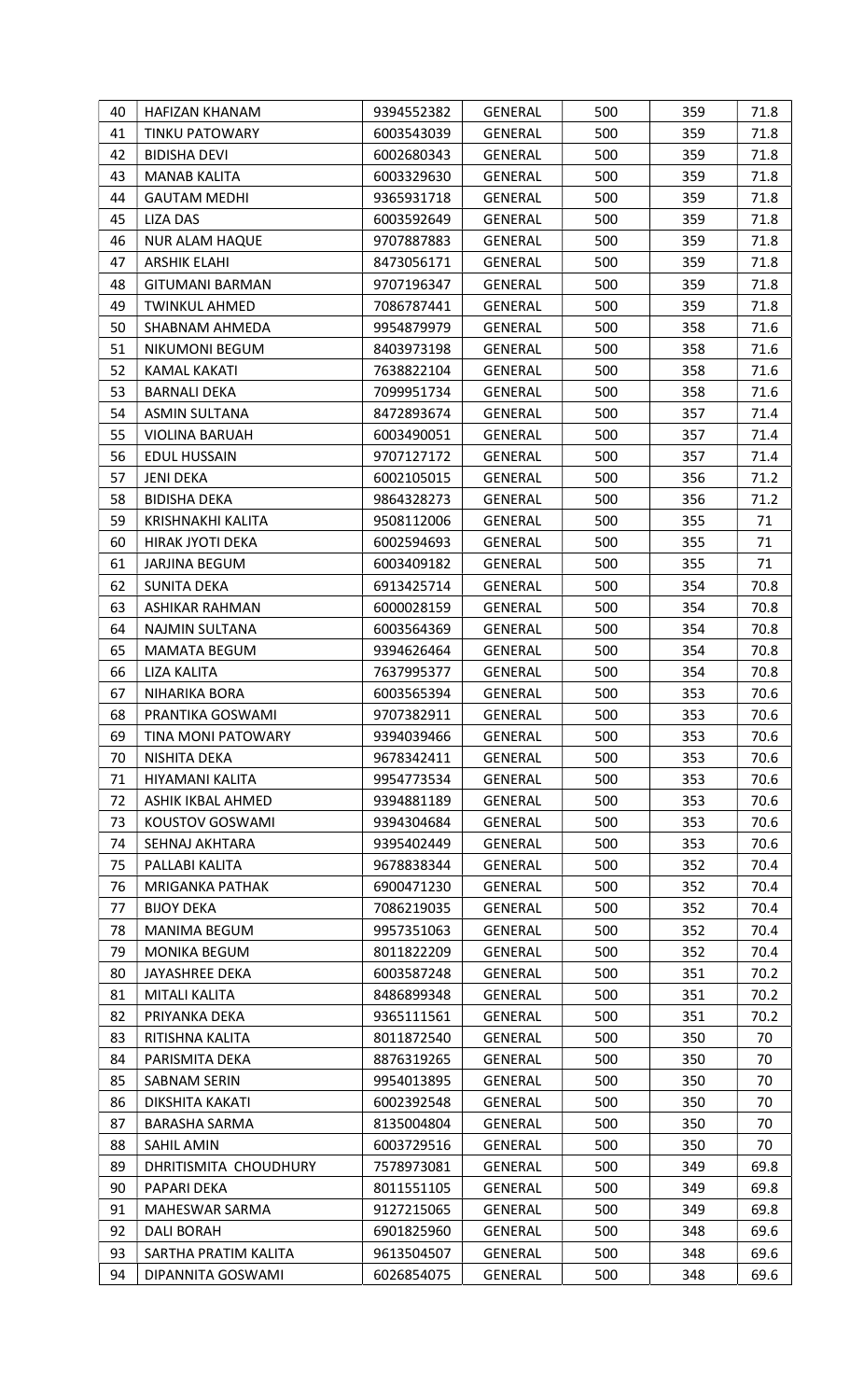| 95  | <b>JOON MONI KALITA</b>  | 7099787485 | <b>GENERAL</b> | 500 | 348 | 69.6 |
|-----|--------------------------|------------|----------------|-----|-----|------|
| 96  | PALLABI DEKA             | 9864958991 | GENERAL        | 500 | 348 | 69.6 |
| 97  | <b>KANKAN DEKA</b>       | 8876266540 | <b>GENERAL</b> | 500 | 347 | 69.4 |
| 98  | <b>SUNIA BEGUM</b>       | 6003609371 | <b>GENERAL</b> | 500 | 347 | 69.4 |
| 99  | MERINA BEGUM             | 7099761429 | GENERAL        | 500 | 347 | 69.4 |
| 100 | <b>BIBHASH DEKA</b>      | 8822373132 | GENERAL        | 500 | 347 | 69.4 |
| 101 | NAYANITA DAS             | 9577702666 | GENERAL        | 500 | 347 | 69.4 |
| 102 | LINA MONI BEGUM          | 8472940769 | GENERAL        | 500 | 347 | 69.4 |
| 103 | DHANJEET RAJ DEKA        | 9864746261 | <b>GENERAL</b> | 500 | 347 | 69.4 |
| 104 | MARTINA AJAM             | 9707888310 | GENERAL        | 500 | 346 | 69.2 |
| 105 | MANASHI DEKA             | 8721965046 | GENERAL        | 500 | 346 | 69.2 |
| 106 | <b>RIJUL ALI</b>         | 6003699860 | <b>GENERAL</b> | 500 | 346 | 69.2 |
| 107 | ANJUMA BEGUM             | 6000640855 | GENERAL        | 500 | 345 | 69   |
| 108 | <b>MAMI BEGUM</b>        | 6003412009 | GENERAL        | 500 | 345 | 69   |
| 109 | SYEDA AFRIN SULTANA      | 6003344512 | GENERAL        | 500 | 345 | 69   |
| 110 | HIMAKHI DEKA             | 8011264016 | GENERAL        | 500 | 345 | 69   |
| 111 | <b>JUTIKA KALITA</b>     | 7002762739 | GENERAL        | 500 | 345 | 69   |
| 112 | YESMIN CHOUDHURY         | 9954311077 | GENERAL        | 500 | 344 | 68.8 |
| 113 | <b>KAKALI KALITA</b>     | 8822586698 | <b>GENERAL</b> | 500 | 344 | 68.8 |
| 114 | <b>HAMEN RAJBONGSHI</b>  | 9859468043 | GENERAL        | 500 | 344 | 68.8 |
| 115 | <b>SUMI DEKA</b>         | 8011835785 | GENERAL        | 500 | 344 | 68.8 |
| 116 | PRITY SAIKIA             | 7429150167 | GENERAL        | 500 | 344 | 68.8 |
| 117 | KARIMA BEGUM             | 9365947899 | GENERAL        | 500 | 344 | 68.8 |
| 118 | <b>KULDIP KALITA</b>     | 7002496548 | GENERAL        | 500 | 344 | 68.8 |
| 119 | PRIYANKA DEKA            | 6003135397 | GENERAL        | 500 | 344 | 68.8 |
| 120 | ASIFA BEGUM              | 9435940018 | GENERAL        | 500 | 344 | 68.8 |
| 121 | <b>KULDIP KALITA</b>     | 8399887609 | GENERAL        | 500 | 344 | 68.8 |
| 122 | SAMUDRA DEKA             | 7086983523 | GENERAL        | 500 | 344 | 68.8 |
| 123 | <b>JAKI BORAH</b>        | 8822877224 | <b>GENERAL</b> | 500 | 344 | 68.8 |
| 124 | <b>DIPANKEE DEKA</b>     | 8099072912 | <b>GENERAL</b> | 500 | 343 | 68.6 |
| 125 | <b>DOLI KALTA</b>        | 9707126521 | GENERAL        | 500 | 343 | 68.6 |
| 126 | <b>BANNYA DEKA</b>       | 9707958277 | GENERAL        | 500 | 343 | 68.6 |
| 127 | <b>JYOTISMITA DEKA</b>   | 8822604770 | GENERAL        | 500 | 342 | 68.4 |
| 128 | RIZOWAN NASIM            | 6000133589 | <b>GENERAL</b> | 500 | 342 | 68.4 |
| 129 | KASHMIRI KASHYAP         | 7575937900 | GENERAL        | 500 | 341 | 68.2 |
| 130 | YESMIN BEGUM             | 9365587021 | <b>GENERAL</b> | 500 | 341 | 68.2 |
| 131 | UPASANA DEKA             | 6003042348 | GENERAL        | 500 | 341 | 68.2 |
| 132 | <b>MANISHA CHOUDHURY</b> | 6913713264 | GENERAL        | 500 | 341 | 68.2 |
| 133 | <b>BARASHA RANI DEKA</b> | 7099537140 | <b>GENERAL</b> | 500 | 341 | 68.2 |
| 134 | PRANJIT DEKA             | 7576032796 | <b>GENERAL</b> | 500 | 341 | 68.2 |
| 135 | <b>KAUSHIK PARASAR</b>   | 8638213129 | GENERAL        | 500 | 341 | 68.2 |
| 136 | SUDITYA KAKATI           | 9365170014 | <b>GENERAL</b> | 500 | 340 | 68   |
| 137 | RIMPI SULTANA            | 8822677871 | GENERAL        | 500 | 340 | 68   |
| 138 | MANASH JYOTI DEKA        | 6002007612 | GENERAL        | 500 | 340 | 68   |
| 139 | MANASH JYOTI DEKA        | 8135846027 | GENERAL        | 500 | 340 | 68   |
| 140 | ALAKESH KALITA           | 8638692653 | <b>GENERAL</b> | 500 | 340 | 68   |
| 141 | <b>BHASWATI KALITA</b>   | 8638688305 | GENERAL        | 500 | 340 | 68   |
| 142 | <b>SALMA YASMIN</b>      | 6001718681 | GENERAL        | 500 | 339 | 67.8 |
| 143 | <b>JYOTISMITA SARMA</b>  | 7002231353 | GENERAL        | 500 | 339 | 67.8 |
| 144 | <b>JYOTISHMITA SARMA</b> | 9864567485 | <b>GENERAL</b> | 500 | 339 | 67.8 |
| 145 | <b>NASIFA YESMIN</b>     | 7576910665 | <b>GENERAL</b> | 500 | 339 | 67.8 |
| 146 | <b>HIYAMANI GOSWAMI</b>  | 9706412143 | GENERAL        | 500 | 339 | 67.8 |
| 147 | PALLABI KALITA           | 9394243831 | <b>GENERAL</b> | 500 | 338 | 67.6 |
| 148 | <b>BEAUTY CHOUDHURY</b>  | 8099799136 | <b>GENERAL</b> | 500 | 338 | 67.6 |
| 149 | <b>ASIF ALI</b>          | 9864920325 | GENERAL        | 500 | 338 | 67.6 |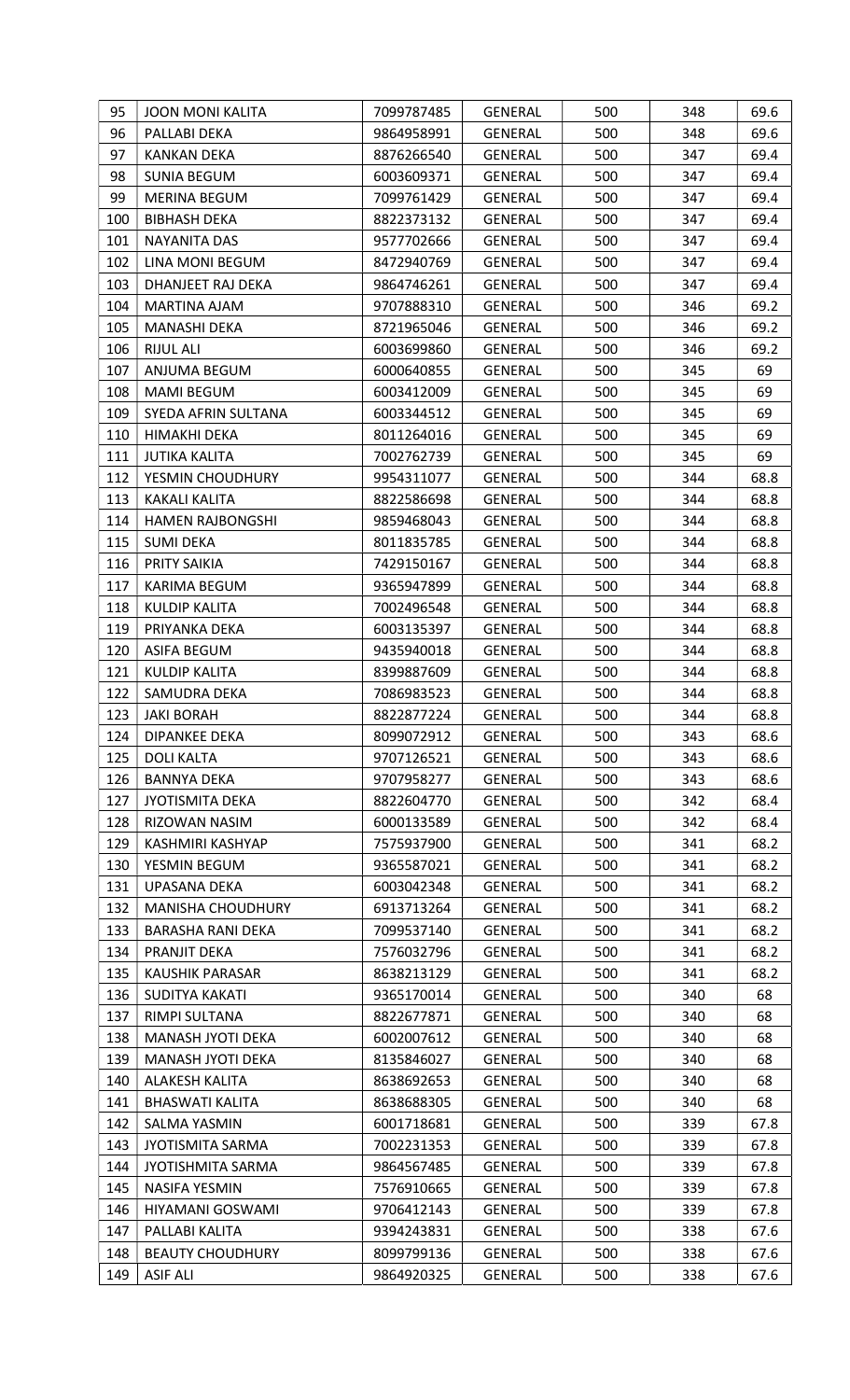| 150 | <b>BEAUTI BORAH</b>        | 9854959566 | GENERAL        | 500 | 337 | 67.4 |
|-----|----------------------------|------------|----------------|-----|-----|------|
| 151 | <b>MAINU BEGUM</b>         | 9613784957 | <b>GENERAL</b> | 500 | 337 | 67.4 |
| 152 | RABINA CHOUDHURY           | 7099951769 | <b>GENERAL</b> | 500 | 337 | 67.4 |
| 153 | <b>AMINUL HAQUE</b>        | 9859166545 | <b>GENERAL</b> | 500 | 337 | 67.4 |
| 154 | SIMA BEGUM                 | 6901607089 | <b>GENERAL</b> | 500 | 337 | 67.4 |
| 155 | <b>JAHUR ALI</b>           | 9365775508 | <b>GENERAL</b> | 500 | 337 | 67.4 |
| 156 | <b>RESMA BEGUM</b>         | 9859838281 | GENERAL        | 500 | 336 | 67.2 |
| 157 | <b>BITUPAN DEKA</b>        | 9954665341 | GENERAL        | 500 | 336 | 67.2 |
| 158 | PARISMITA MAHANTA          | 6003614276 | <b>GENERAL</b> | 500 | 336 | 67.2 |
| 159 | <b>JUBI MAHANTA</b>        | 9707197545 | <b>GENERAL</b> | 500 | 336 | 67.2 |
| 160 | DIP RANJAN KALITA          | 8876541255 | GENERAL        | 500 | 335 | 67   |
| 161 | <b>SEMINA BEGUM</b>        | 9859323636 | <b>GENERAL</b> | 500 | 335 | 67   |
| 162 | SAMIRAN DEKA               | 9954911055 | <b>GENERAL</b> | 500 | 335 | 67   |
| 163 | HIMANGSHU SARMA            | 7086347381 | GENERAL        | 500 | 335 | 67   |
| 164 | <b>JUBILEE BUJARBARUAH</b> | 6002501881 | <b>GENERAL</b> | 500 | 335 | 67   |
| 165 | <b>NARGIS BEGUM</b>        | 6900911153 | <b>GENERAL</b> | 500 | 335 | 67   |
| 166 | KULDEEP DEKA               | 7086426773 | <b>GENERAL</b> | 500 | 334 | 66.8 |
| 167 | TRISHNA DEKA               | 7896239431 | GENERAL        | 500 | 334 | 66.8 |
| 168 | NISITA DEKA                | 7896444459 | GENERAL        | 500 | 334 | 66.8 |
| 169 | <b>ANKITA DEKA</b>         | 8723802970 | <b>GENERAL</b> | 500 | 334 | 66.8 |
| 170 | PARVES AHMED               | 8011623785 | <b>GENERAL</b> | 500 | 333 | 66.6 |
| 171 | CHAYANIKA DEVI             | 8404038187 | <b>GENERAL</b> | 500 | 333 | 66.6 |
| 172 | NURE ASMA YESMIN           | 8721992698 | <b>GENERAL</b> | 500 | 333 | 66.6 |
| 173 | KANGKANA KALITA            | 6001832402 | GENERAL        | 500 | 333 | 66.6 |
| 174 | RIMJIM SARMA               | 8724978731 | GENERAL        | 500 | 333 | 66.6 |
| 175 | SYEDA KHUSBOO BEGUM        | 8011563621 | GENERAL        | 500 | 333 | 66.6 |
| 176 | <b>BIKI DEKA</b>           | 8720961424 | <b>GENERAL</b> | 500 | 333 | 66.6 |
| 177 | KARISHMA KALITA            | 9707188137 | <b>GENERAL</b> | 500 | 333 | 66.6 |
| 178 | ALAKESH SARMA              | 7002254326 | <b>GENERAL</b> | 500 | 333 | 66.6 |
| 179 | <b>JURIMA DEKA</b>         | 9365920402 | <b>GENERAL</b> | 500 | 333 | 66.6 |
| 180 | <b>BIJU MANI PATOWARY</b>  | 7099638876 | <b>GENERAL</b> | 500 | 333 | 66.6 |
| 181 | <b>BANDITA DEKA</b>        | 8811871181 | <b>GENERAL</b> | 500 | 332 | 66.4 |
| 182 | NIBEDITA DEKA              | 6002556489 | GENERAL        | 500 | 332 | 66.4 |
| 183 | <b>ANKITA DEKA</b>         | 8822445474 | <b>GENERAL</b> | 500 | 332 | 66.4 |
| 184 | SAMINA AKHTERA             | 9707374248 | GENERAL        | 500 | 332 | 66.4 |
| 185 | <b>JINNATUL KARIM</b>      | 6900918175 | <b>GENERAL</b> | 500 | 332 | 66.4 |
| 186 | <b>SUMAN SARMA</b>         | 8812854545 | <b>GENERAL</b> | 500 | 331 | 66.2 |
| 187 | HIRAKJYOTI SHARMA          | 8133849343 | GENERAL        | 500 | 331 | 66.2 |
| 188 | <b>KHAIRUL ISLAM</b>       | 8721885749 | <b>GENERAL</b> | 500 | 331 | 66.2 |
| 189 | <b>BHARGAB DEKA</b>        | 6002031441 | GENERAL        | 500 | 331 | 66.2 |
| 190 | NITISHA DEVI               | 7399495472 | <b>GENERAL</b> | 500 | 331 | 66.2 |
| 191 | <b>AKHIL DEKA</b>          | 9613760307 | <b>GENERAL</b> | 500 | 331 | 66.2 |
| 192 | RANJUSMITA CHOUDHURY       | 8812881154 | GENERAL        | 500 | 330 | 66   |
| 193 | KARABI DEKA                | 9394151850 | <b>GENERAL</b> | 500 | 330 | 66   |
| 194 | <b>BARNALI DAS</b>         | 6900138499 | GENERAL        | 500 | 330 | 66   |
| 195 | <b>RAHUL ALI</b>           | 8135842102 | <b>GENERAL</b> | 500 | 330 | 66   |
| 196 | <b>BARASHA DEKA</b>        | 7576027581 | <b>GENERAL</b> | 500 | 330 | 66   |
| 197 | <b>KABITA KOLITA</b>       | 9707137925 | <b>GENERAL</b> | 500 | 330 | 66   |
| 198 | RAHUL ISLAM                | 9365217253 | GENERAL        | 500 | 329 | 65.8 |
| 199 | REKIBUL ISLAM              | 8876630920 | <b>GENERAL</b> | 500 | 329 | 65.8 |
| 200 | SHYAMAL KRISHNA DEKA       | 9957331774 | <b>GENERAL</b> | 500 | 329 | 65.8 |
| 201 | NABA JYOTI DEKA            | 8486840124 | <b>GENERAL</b> | 500 | 329 | 65.8 |
| 202 | <b>TINKU DEKA</b>          | 9706432520 | <b>GENERAL</b> | 500 | 329 | 65.8 |
| 203 | CHAYANIKA DAS              | 9957256248 | <b>GENERAL</b> | 500 | 329 | 65.8 |
| 204 | SAJIDA YASMIN              | 9365907827 | <b>GENERAL</b> | 500 | 329 | 65.8 |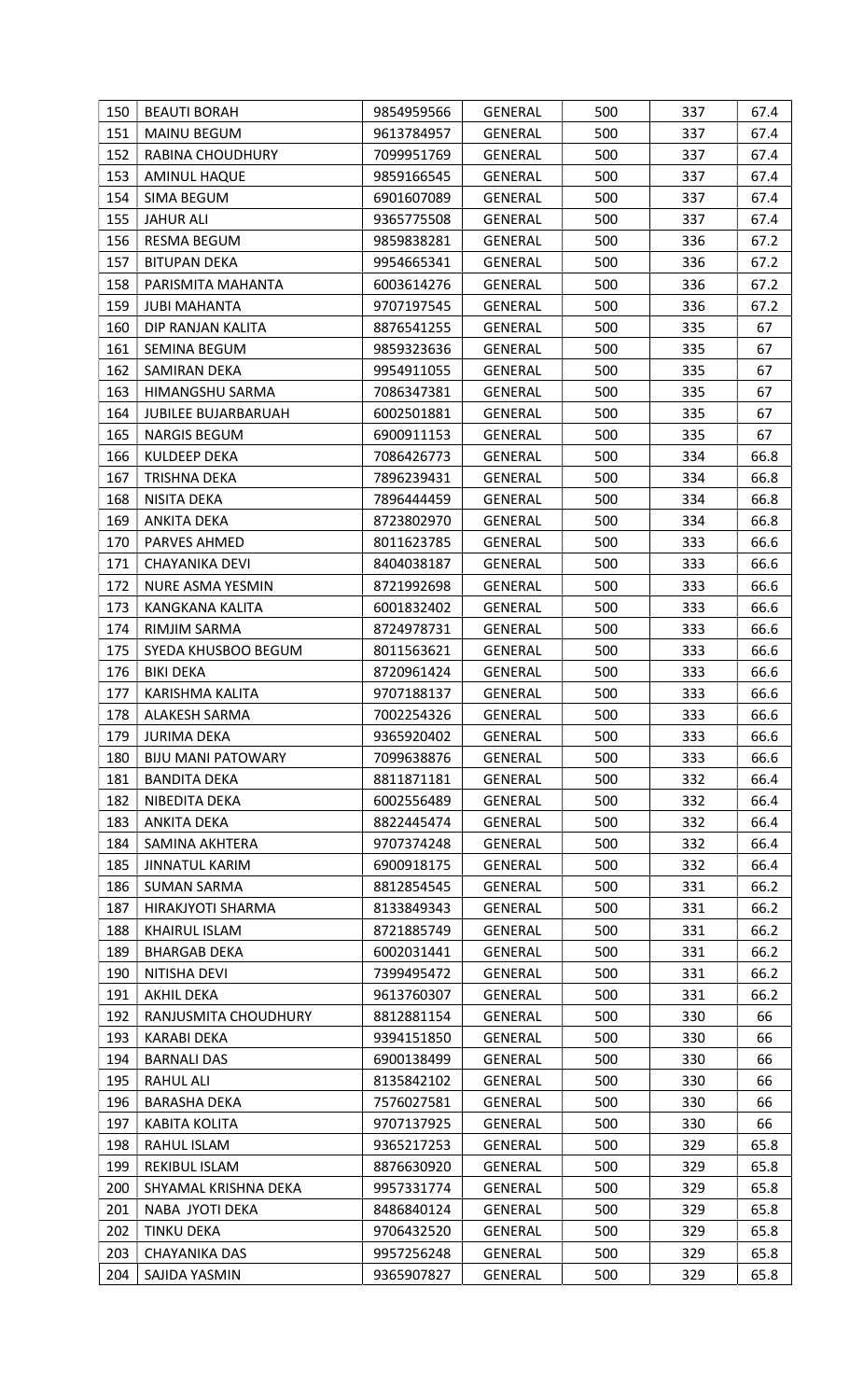| 205        | <b>BANASRI KALITA</b>     | 9864782903 | <b>GENERAL</b>                   | 500 | 329        | 65.8         |
|------------|---------------------------|------------|----------------------------------|-----|------------|--------------|
| 206        | <b>FARHIN SULTANA</b>     | 9707603577 | <b>GENERAL</b>                   | 500 | 328        | 65.6         |
| 207        | <b>BHASWATI DEKA</b>      | 8486861690 | GENERAL                          | 500 | 328        | 65.6         |
| 208        | <b>SONIA AMIN</b>         | 9859502545 | GENERAL                          | 500 | 328        | 65.6         |
| 209        | <b>KAMAL SAIKIA</b>       | 6000349971 | <b>GENERAL</b>                   | 500 | 327        | 65.4         |
| 210        | SEBINA YESMIN             | 7635993182 | <b>GENERAL</b>                   | 500 | 327        | 65.4         |
| 211        | KOUSTAV MANI SARMA        | 9132052056 | GENERAL                          | 500 | 327        | 65.4         |
| 212        | RIYAJUL ALI               | 6900623415 | GENERAL                          | 500 | 327        | 65.4         |
| 213        | <b>BHAGYASHREE SHARMA</b> | 7896309763 | GENERAL                          | 500 | 327        | 65.4         |
| 214        | PAMPI KALITA              | 7086513451 | <b>GENERAL</b>                   | 500 | 326        | 65.2         |
| 215        | SANJIB BARUAH             | 9854483921 | <b>GENERAL</b>                   | 500 | 326        | 65.2         |
| 216        | <b>BAKHTIYAR ALI</b>      | 8822345045 | <b>GENERAL</b>                   | 500 | 326        | 65.2         |
| 217        | HIMASRI DEKA              | 7099639057 | GENERAL                          | 500 | 326        | 65.2         |
| 218        | <b>HIYAMONI CHODHURY</b>  | 9394244216 | GENERAL                          | 500 | 326        | 65.2         |
| 219        | <b>GARGI BUJAR BARUAH</b> | 9854235444 | GENERAL                          | 500 | 325        | 65           |
| 220        | RIYAJ AHMED               | 9476591191 | <b>GENERAL</b>                   | 500 | 325        | 65           |
| 221        | BARASHA DEKA              | 9864638432 | <b>GENERAL</b>                   | 500 | 325        | 65           |
| 222        | <b>BARNALI DEKA</b>       | 6001840734 | <b>GENERAL</b>                   | 500 | 325        | 65           |
| 223        | <b>ATIKUR RAHMAN</b>      | 9395219769 | <b>GENERAL</b>                   | 500 | 324        | 64.8         |
| 224        | NIKITA DEKA               | 6026798628 | <b>GENERAL</b>                   | 500 | 324        | 64.8         |
| 225        | <b>JAKIR HUSSAIN</b>      | 6003096159 | <b>GENERAL</b>                   | 500 | 324        | 64.8         |
| 226        | CHAYANIKA RAJBONGSHI      | 7086800625 | GENERAL                          | 500 | 324        | 64.8         |
| 227        | ABINASH DEKA              | 9706191247 | GENERAL                          | 500 | 323        | 64.6         |
| 228        | TRISHNA KALITA            | 7086553965 | GENERAL                          | 500 | 323        | 64.6         |
| 229        |                           |            |                                  |     |            | 64.6         |
|            | ASHIM DEKA                | 7086457505 | GENERAL                          | 500 | 323        |              |
| 230        | <b>JYOTIR MOY KALITA</b>  | 7099599601 | GENERAL                          | 500 | 323        | 64.6         |
| 231        | <b>HIYA MONI DEKA</b>     | 6002868598 | <b>GENERAL</b>                   | 500 | 323        | 64.6         |
| 232<br>233 | KABITA DEKA               | 6002857107 | <b>GENERAL</b><br><b>GENERAL</b> | 500 | 323<br>323 | 64.6<br>64.6 |
|            | <b>SUMAN AHMED</b>        | 9127587552 |                                  | 500 |            |              |
| 234        | HIMASHRI DEKA             | 6001716664 | GENERAL                          | 500 | 323        | 64.6         |
| 235        | LUNA BISWAS               | 9854854344 | <b>GENERAL</b>                   | 500 | 323        | 64.6         |
| 236        | PRIYA SHARMA              | 9707383046 | <b>GENERAL</b>                   | 500 | 323        | 64.6         |
| 237        | PARBIN SULTANA            | 7429088769 | GENERAL                          | 500 | 322        | 64.4         |
| 238        | NIRZARA BEGUM             | 7099762055 | <b>GENERAL</b>                   | 500 | 322        | 64.4         |
| 239        | <b>LEEMA NASRIN</b>       | 6001494020 | <b>GENERAL</b>                   | 500 | 322        | 64.4         |
| 240        | <b>RUMINA BEGUM</b>       | 8474068434 | <b>GENERAL</b>                   | 500 | 322        | 64.4         |
| 241        | RUTUKA AHMED              | 9864433347 | GENERAL                          | 500 | 321        | 64.2         |
| 242        | <b>SWAPAN DEKA</b>        | 7399937750 | GENERAL                          | 500 | 321        | 64.2         |
| 243        | <b>JUWEL AHMED</b>        | 6003672312 | <b>GENERAL</b>                   | 500 | 321        | 64.2         |
| 244        | <b>CHAMIRON BEGUM</b>     | 7896310347 | GENERAL                          | 500 | 321        | 64.2         |
| 245        | <b>SUNITA DAS</b>         | 8822387090 | <b>GENERAL</b>                   | 500 | 320        | 64           |
| 246        | SIMA SARMA                | 9706728740 | <b>GENERAL</b>                   | 500 | 320        | 64           |
| 247        | NILANJANA DEKA            | 9864158731 | GENERAL                          | 500 | 320        | 64           |
| 248        | UTPAL KALITA              | 8876336798 | GENERAL                          | 500 | 320        | 64           |
| 249        | <b>KALPANA DEKA</b>       | 7577852043 | <b>GENERAL</b>                   | 500 | 320        | 64           |
| 250        | <b>SUWAL AHMED</b>        | 6003566761 | GENERAL                          | 500 | 320        | 64           |
| 251        | RAJASMITA CHOUDHURY       | 8761998138 | <b>GENERAL</b>                   | 500 | 320        | 64           |
| 252        | RANJU WARA BEGUM          | 6003282784 | <b>GENERAL</b>                   | 500 | 320        | 64           |
| 253        | <b>BARASHA RAJBONGSHI</b> | 7099916008 | GENERAL                          | 500 | 319        | 63.8         |
| 254        | <b>HRISHIKESH SARMA</b>   | 6003092181 | GENERAL                          | 500 | 319        | 63.8         |
| 255        | DIBYAJYOTI DEKA           | 6003614966 | <b>GENERAL</b>                   | 500 | 319        | 63.8         |
| 256        | <b>KAKALI DEKA</b>        | 8402913601 | GENERAL                          | 500 | 319        | 63.8         |
| 257        | <b>HASINA BEGUM</b>       | 8822848875 | <b>GENERAL</b>                   | 500 | 319        | 63.8         |
| 258        | <b>JYOTIMA KALITA</b>     | 8474847977 | GENERAL                          | 500 | 319        | 63.8         |
| 259        | EDUL ALI                  | 7099577518 | GENERAL                          | 500 | 319        | 63.8         |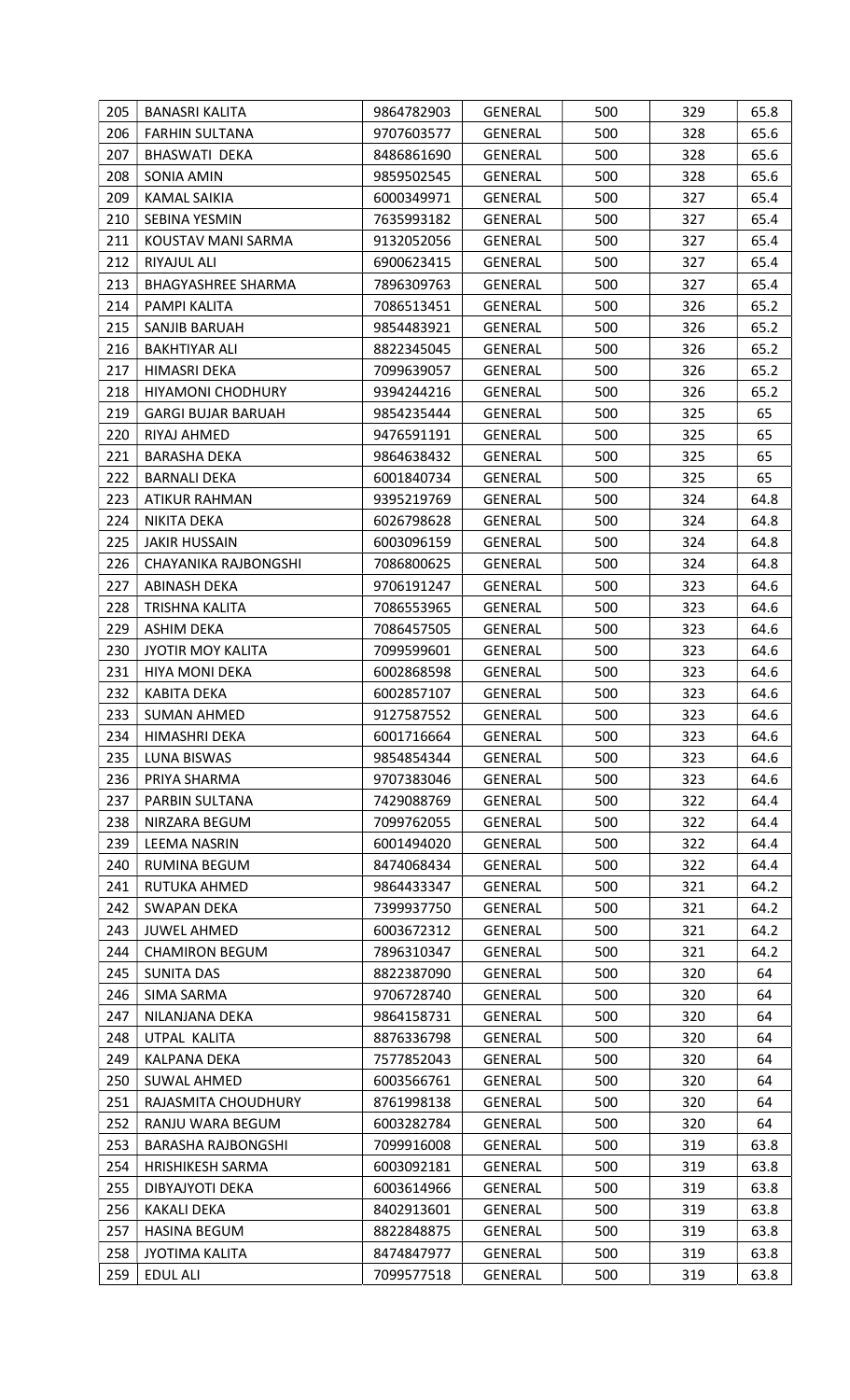| 260 | SUMIARA BEGUM            | 8822911429 | <b>GENERAL</b> | 500 | 319 | 63.8 |
|-----|--------------------------|------------|----------------|-----|-----|------|
| 261 | <b>JUBLY KALITA</b>      | 6002571414 | GENERAL        | 500 | 319 | 63.8 |
| 262 | <b>JITUL KALITA</b>      | 9613262753 | GENERAL        | 500 | 318 | 63.6 |
| 263 | SAJIYA BEGUM             | 7637908444 | <b>GENERAL</b> | 500 | 317 | 63.4 |
| 264 | <b>JOONTI DEKA</b>       | 7578948577 | <b>GENERAL</b> | 500 | 317 | 63.4 |
| 265 | DIKSHITA DEKA            | 7576031651 | GENERAL        | 500 | 317 | 63.4 |
| 266 | SIMA BEGUM               | 8811882930 | GENERAL        | 500 | 317 | 63.4 |
| 267 | NIVA PATOWARY            | 6003087301 | GENERAL        | 500 | 317 | 63.4 |
| 268 | PRANAB JYOTI SALOI       | 8011567025 | GENERAL        | 500 | 316 | 63.2 |
| 269 | <b>ROJI BEGUM</b>        | 9394304798 | <b>GENERAL</b> | 500 | 316 | 63.2 |
| 270 | RAHUL DEKA               | 8099448077 | GENERAL        | 500 | 316 | 63.2 |
| 271 | LABIBA HAQUE             | 6000606456 | <b>GENERAL</b> | 500 | 316 | 63.2 |
| 272 | HIMASHREE KALITA         | 9395033205 | <b>GENERAL</b> | 500 | 316 | 63.2 |
| 273 | <b>KAKALI CHOUDHURY</b>  | 9954344107 | GENERAL        | 500 | 315 | 63   |
| 274 | ARIYAN AHMED             | 8638093426 | <b>GENERAL</b> | 500 | 315 | 63   |
| 275 | SALIMUDDIN AHMED         | 7086980707 | <b>GENERAL</b> | 500 | 315 | 63   |
| 276 | <b>OWAJIDA BEGUM</b>     | 9707382297 | GENERAL        | 500 | 315 | 63   |
| 277 | PREETI DEKA              | 9577034435 | GENERAL        | 500 | 315 | 63   |
| 278 | <b>TUTUMONI DEKA</b>     | 6000676766 | <b>GENERAL</b> | 500 | 315 | 63   |
| 279 | NAMITA DEKA              | 6003853533 | GENERAL        | 500 | 315 | 63   |
| 280 | HRIDAY DEKA              | 8011831629 | <b>GENERAL</b> | 500 | 314 | 62.8 |
| 281 | ARSIMA BEGUM             | 8812859125 | <b>GENERAL</b> | 500 | 314 | 62.8 |
| 282 | ASMINA BEGUM             | 6900202015 | GENERAL        | 500 | 314 | 62.8 |
| 283 | SABINA YESMIN            | 9127403514 | GENERAL        | 500 | 314 | 62.8 |
| 284 | SMITA DEKA               | 8761071550 | GENERAL        | 500 | 314 | 62.8 |
| 285 | SARMIS SULTANA           | 8822768083 | <b>GENERAL</b> | 500 | 314 | 62.8 |
| 286 | <b>BABI SARMA</b>        | 6002844170 | <b>GENERAL</b> | 500 | 313 | 62.6 |
| 287 | MAFIDA BEGUM             | 9127258285 | <b>GENERAL</b> | 500 | 313 | 62.6 |
| 288 | MOUSUMI BEGUM            | 9101462229 | <b>GENERAL</b> | 500 | 313 | 62.6 |
| 289 | <b>DIMPI DEKA</b>        | 9613439552 | <b>GENERAL</b> | 500 | 313 | 62.6 |
| 290 | <b>SUMAN DHAR</b>        | 6901531257 | <b>GENERAL</b> | 500 | 312 | 62.4 |
| 291 | <b>BANASRI KALITA</b>    | 6901551141 | <b>GENERAL</b> | 500 | 312 | 62.4 |
| 292 | SABNAM SULTANA           | 6901156692 | <b>GENERAL</b> | 500 | 312 | 62.4 |
| 293 | <b>BHARASHA PHALGUNI</b> | 9864140606 | <b>GENERAL</b> | 500 | 312 | 62.4 |
| 294 | TANAJ SULTANA            | 7099281910 | <b>GENERAL</b> | 500 | 312 | 62.4 |
| 295 | DIPSHIKHA DEKA           | 9706603192 | GENERAL        | 500 | 312 | 62.4 |
| 296 | UDIPTA RANTA GOSWAMI     | 6002749798 | <b>GENERAL</b> | 500 | 312 | 62.4 |
| 297 | <b>BITOPAN DEKA</b>      | 9395371097 | GENERAL        | 500 | 312 | 62.4 |
| 298 | <b>IRFAN ALI</b>         | 9707352664 | GENERAL        | 500 | 312 | 62.4 |
| 299 | PREETIREKHA SARMA        | 8794238980 | <b>GENERAL</b> | 500 | 312 | 62.4 |
| 300 | MAYUR KASHYAP SARMA      | 7002607935 | <b>GENERAL</b> | 500 | 311 | 62.2 |
| 301 | JEMIMA BEGUM             | 9101076017 | <b>GENERAL</b> | 500 | 311 | 62.2 |
| 302 | <b>BITU ALI</b>          | 9365707731 | <b>GENERAL</b> | 500 | 311 | 62.2 |
| 303 | PARBIN SULTANA           | 9707114258 | GENERAL        | 500 | 311 | 62.2 |
| 304 | <b>BIKASH DEKA</b>       | 9365907056 | GENERAL        | 500 | 310 | 62   |
| 305 | <b>MD AFRIDI</b>         | 9365580823 | <b>GENERAL</b> | 500 | 310 | 62   |
| 306 | NIBEDITA SARMAH          | 7636046331 | <b>GENERAL</b> | 500 | 310 | 62   |
| 307 | AKHIL DEKA               | 9707550925 | GENERAL        | 500 | 309 | 61.8 |
| 308 | ANJUMANI BEGUM           | 9854122933 | <b>GENERAL</b> | 500 | 309 | 61.8 |
| 309 | RIMI BEGUM               | 7086802224 | GENERAL        | 500 | 309 | 61.8 |
| 310 | <b>TRISHNA BASFOR</b>    | 8099445020 | <b>GENERAL</b> | 500 | 309 | 61.8 |
| 311 | <b>SUMAN PATOWARY</b>    | 9365981141 | <b>GENERAL</b> | 500 | 309 | 61.8 |
| 312 | <b>SUNIA SULTANA</b>     | 9706536832 | <b>GENERAL</b> | 500 | 309 | 61.8 |
| 313 | RISAMONI KHANDAKAR       | 9864771207 | GENERAL        | 500 | 309 | 61.8 |
| 314 | SUNIYA SULTANA           | 7099762105 | GENERAL        | 500 | 309 | 61.8 |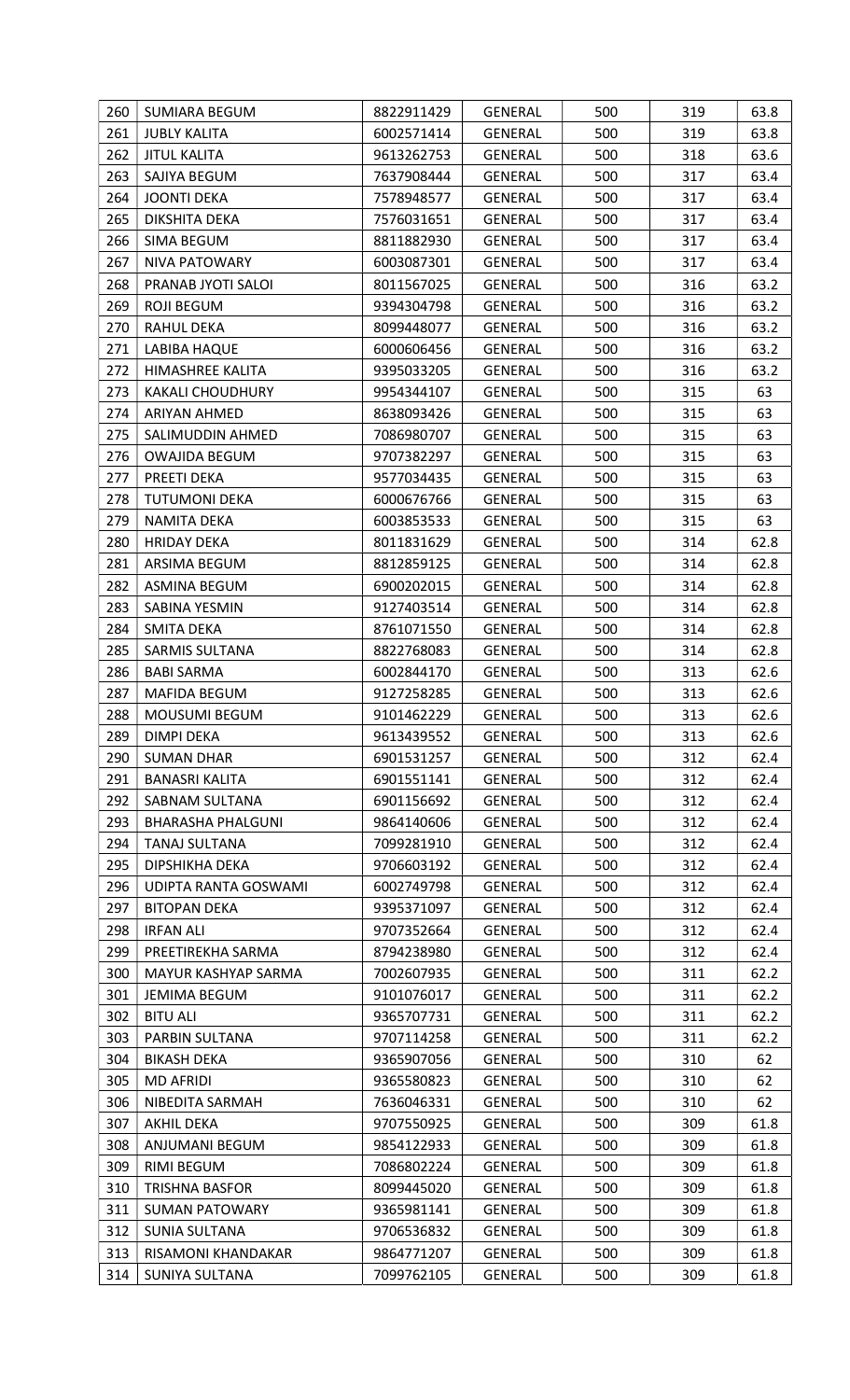| 315 | SAJMIN SULTANA          | 6000418145 | <b>GENERAL</b> | 500 | 309 | 61.8 |
|-----|-------------------------|------------|----------------|-----|-----|------|
| 316 | <b>HRISHIKESH DEKA</b>  | 6026707453 | GENERAL        | 500 | 309 | 61.8 |
| 317 | <b>CHINTU DEKA</b>      | 9395037016 | <b>GENERAL</b> | 500 | 309 | 61.8 |
| 318 | <b>SUNIL DEKA</b>       | 6002911243 | <b>GENERAL</b> | 500 | 308 | 61.6 |
| 319 | <b>ANKUR KALITA</b>     | 7399956827 | <b>GENERAL</b> | 500 | 308 | 61.6 |
| 320 | PARBIN BEGUM            | 8099072124 | <b>GENERAL</b> | 500 | 308 | 61.6 |
| 321 | DIBYAJYOTI KALITA       | 6901689036 | GENERAL        | 500 | 308 | 61.6 |
| 322 | NITU DEKA               | 7099638974 | GENERAL        | 500 | 308 | 61.6 |
| 323 | MANISHA KALITA          | 9859501201 | GENERAL        | 500 | 307 | 61.4 |
| 324 | DIPJYOTI DEKA           | 7578919014 | <b>GENERAL</b> | 500 | 307 | 61.4 |
| 325 | <b>BANDITA KALITA</b>   | 8099582066 | <b>GENERAL</b> | 500 | 307 | 61.4 |
| 326 | <b>BHABITA DEKA</b>     | 8876151027 | <b>GENERAL</b> | 500 | 307 | 61.4 |
| 327 | ANAMIKA KALITA          | 7086417248 | <b>GENERAL</b> | 500 | 307 | 61.4 |
| 328 | AMISHA BEGUM            | 7896626601 | GENERAL        | 500 | 307 | 61.4 |
| 329 | DHIRITASHMITA DEKA      | 9707297258 | GENERAL        | 500 | 307 | 61.4 |
| 330 | MEGHALI DEKA            | 8011802951 | <b>GENERAL</b> | 500 | 307 | 61.4 |
| 331 | SAHIDUL ALI             | 6003012119 | <b>GENERAL</b> | 500 | 306 | 61.2 |
| 332 | MANASHI DEKA            | 8721897269 | <b>GENERAL</b> | 500 | 306 | 61.2 |
| 333 | <b>MANISHA DEKA</b>     | 9531333508 | <b>GENERAL</b> | 500 | 306 | 61.2 |
| 334 | POMPI DEKA              | 6900977712 | <b>GENERAL</b> | 500 | 305 | 61   |
| 335 | DULUMONI DEKA           | 9707551737 | <b>GENERAL</b> | 500 | 305 | 61   |
| 336 | <b>IDUL HOQUE</b>       | 9859741779 | GENERAL        | 500 | 305 | 61   |
| 337 | CHARIKA AHMEDA          | 7896661077 | <b>GENERAL</b> | 500 | 305 | 61   |
| 338 | <b>MARAMI DAS</b>       | 8822916087 | GENERAL        | 500 | 305 | 61   |
| 339 | EVLINA YEASMIN          | 8638662614 | GENERAL        | 500 | 305 | 61   |
| 340 | KARANJYOTI DEKA         | 9577131142 | GENERAL        | 500 | 305 | 61   |
| 341 | <b>BISWAJIT DEKA</b>    | 9864008105 | GENERAL        | 500 | 304 | 60.8 |
| 342 | DISHA MONI KALITA       | 9957772531 | <b>GENERAL</b> | 500 | 304 | 60.8 |
| 343 | PRABAL KALITA           | 7002847576 | <b>GENERAL</b> | 500 | 304 | 60.8 |
| 344 | NAYAN DEKA              | 8011331874 | <b>GENERAL</b> | 500 | 304 | 60.8 |
| 345 | <b>SUMI BEGUM</b>       | 6900201286 | <b>GENERAL</b> | 500 | 304 | 60.8 |
| 346 | <b>GITU MONI DEKA</b>   | 9394305154 | <b>GENERAL</b> | 500 | 304 | 60.8 |
| 347 | <b>TRISHNAMONI DEKA</b> | 7086591683 | GENERAL        | 500 | 304 | 60.8 |
| 348 | NIBEDITA DEKA           | 8403069270 | <b>GENERAL</b> | 500 | 303 | 60.6 |
| 349 | <b>QUEEN AHMEDA</b>     | 7099339325 | <b>GENERAL</b> | 500 | 303 | 60.6 |
| 350 | SAMARJIT DEKA           | 9864682281 | <b>GENERAL</b> | 500 | 303 | 60.6 |
| 351 | <b>QUEEN AHMEDA</b>     | 9101433513 | <b>GENERAL</b> | 500 | 303 | 60.6 |
| 352 | DIPU MAHANTA            | 9707329806 | <b>GENERAL</b> | 500 | 303 | 60.6 |
| 353 | <b>ANKUR KALITA</b>     | 8133882204 | <b>GENERAL</b> | 500 | 303 | 60.6 |
| 354 | <b>DIMPAL NATH</b>      | 8723889943 | GENERAL        | 500 | 302 | 60.4 |
| 355 | SONMAINA AKHTARA        | 8822015636 | <b>GENERAL</b> | 500 | 302 | 60.4 |
| 356 | NITU MONI DEKA          | 9394305464 | <b>GENERAL</b> | 500 | 302 | 60.4 |
| 357 | <b>RUPAM DEKA</b>       | 6002674932 | GENERAL        | 500 | 302 | 60.4 |
| 358 | PRIYANKA NATH           | 8099072538 | GENERAL        | 500 | 302 | 60.4 |
| 359 | <b>DIKU DEKA</b>        | 9395237686 | <b>GENERAL</b> | 500 | 302 | 60.4 |
| 360 | HIMASRI DEKA            | 8822668943 | <b>GENERAL</b> | 500 | 302 | 60.4 |
| 361 | RIMPA BEGUM             | 7086588673 | <b>GENERAL</b> | 500 | 302 | 60.4 |
| 362 | <b>MANOJ DEKA</b>       | 8402808088 | <b>GENERAL</b> | 500 | 302 | 60.4 |
| 363 | MRINMOYEE DAS           | 8721854929 | GENERAL        | 500 | 302 | 60.4 |
| 364 | <b>BIKI DEKA</b>        | 6002641682 | <b>GENERAL</b> | 500 | 301 | 60.2 |
| 365 | <b>BIPLAB KALITA</b>    | 9864431598 | GENERAL        | 500 | 301 | 60.2 |
| 366 | <b>RAJIB ALI</b>        | 7896149857 | GENERAL        | 500 | 301 | 60.2 |
| 367 | <b>KANKI CHOUDHURY</b>  | 6002543266 | <b>GENERAL</b> | 500 | 301 | 60.2 |
| 368 | SUDIPTA SARMA           | 8822957728 | GENERAL        | 500 | 301 | 60.2 |
| 369 | <b>RUMI BEGUM</b>       | 8474850635 | GENERAL        | 500 | 301 | 60.2 |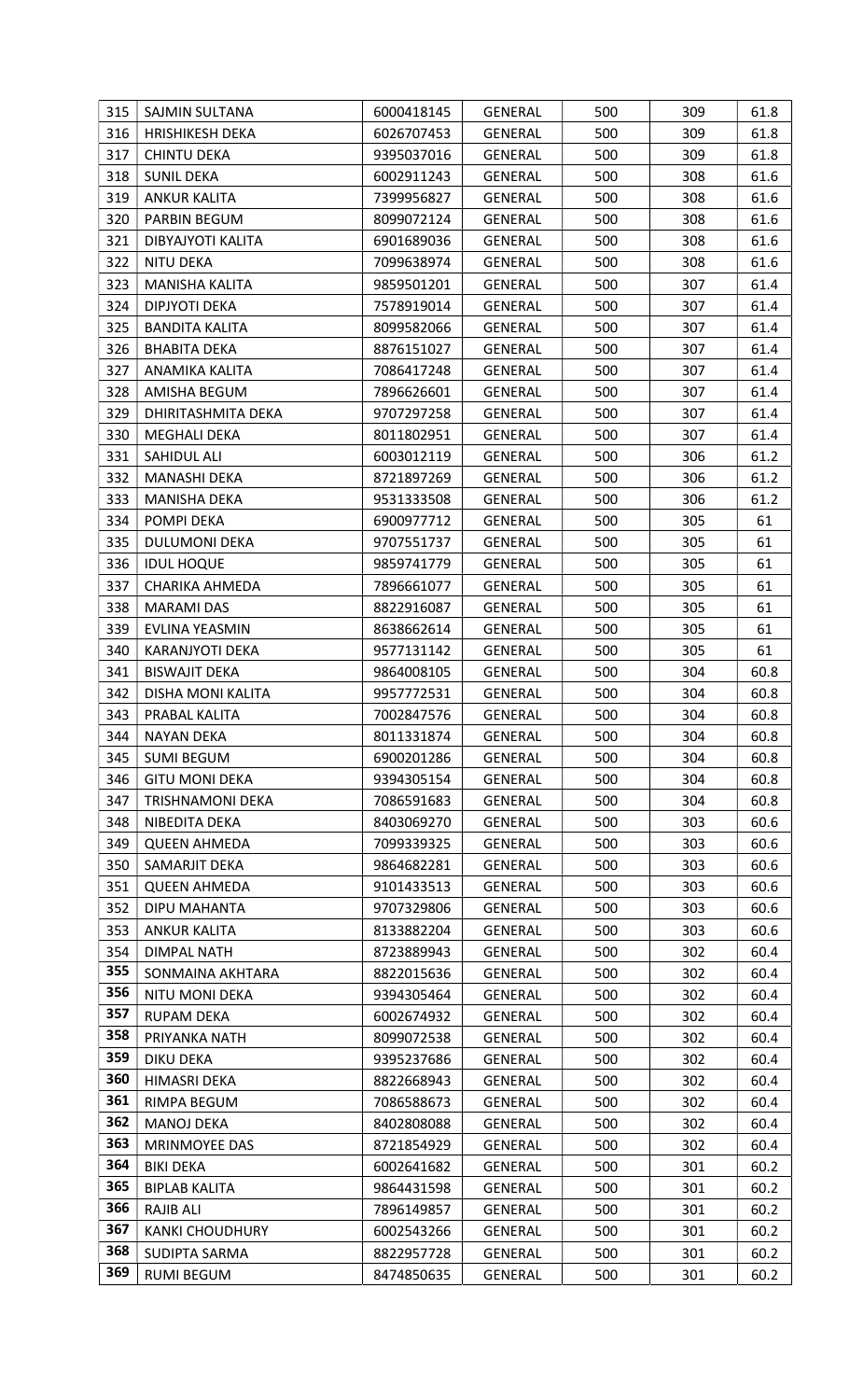| 370 | RUNA LAILA BEGUM        | 6003412610 | <b>GENERAL</b> | 500 | 301 | 60.2 |
|-----|-------------------------|------------|----------------|-----|-----|------|
| 371 | SAHIDUL ALAM            | 6000475810 | <b>GENERAL</b> | 500 | 300 | 60   |
| 372 | <b>ALISHA CHOUDHURY</b> | 9394880969 | <b>GENERAL</b> | 500 | 300 | 60   |
| 373 | TINAMANI DEKA           | 8822320747 | <b>GENERAL</b> | 500 | 300 | 60   |
| 374 | PARBIN SULTANA          | 8822791461 | GENERAL        | 500 | 300 | 60   |
| 375 | PAMPI KALITA            | 6002824317 | GENERAL        | 500 | 300 | 60   |
| 376 | MAFIA ALAM              | 7099577520 | <b>GENERAL</b> | 500 | 300 | 60   |
| 377 | SANGITA DEKA            | 9707197435 | <b>GENERAL</b> | 500 | 300 | 60   |
| 378 | <b>RESMA BEGUM</b>      | 7896193416 | GENERAL        | 500 | 300 | 60   |
| 379 | <b>HRISHIKESH SARMA</b> | 6003860265 | GENERAL        | 500 | 300 | 60   |
| 380 | <b>HARJYOTI DEKA</b>    | 8753029114 | GENERAL        | 500 | 300 | 60   |
| 381 | ASMINA SULTANA          | 9954101954 | GENERAL        | 500 | 299 | 59.8 |
| 382 | TAJMINA SULTANA         | 6000168155 | <b>GENERAL</b> | 500 | 299 | 59.8 |
| 383 | <b>PAPU ALI</b>         | 7086569692 | GENERAL        | 500 | 299 | 59.8 |
| 384 | NISHA CHOUDHURY         | 7086353798 | GENERAL        | 500 | 299 | 59.8 |
| 385 | <b>MANAS KAKATI</b>     | 7086345364 | GENERAL        | 500 | 298 | 59.6 |
| 386 | <b>MANASH DEKA</b>      | 9707469658 | GENERAL        | 500 | 298 | 59.6 |
| 387 | <b>BABITA SARMA</b>     | 7575911135 | GENERAL        | 500 | 298 | 59.6 |
| 388 | NIKU MANI RAJBONGSHI    | 9394244006 | <b>GENERAL</b> | 500 | 297 | 59.4 |
| 389 | PRITISHMITA SARMA       | 7099915169 | <b>GENERAL</b> | 500 | 297 | 59.4 |
| 390 | MAMATA KALITA           | 8011717268 | GENERAL        | 500 | 297 | 59.4 |
| 391 | LUBNA KHANDAKAR         | 8822737649 | GENERAL        | 500 | 297 | 59.4 |
| 392 | <b>KARAN KALITA</b>     | 7896155722 | GENERAL        | 500 | 297 | 59.4 |
| 393 | <b>GITU MONI DEKA</b>   | 8812865481 | GENERAL        | 500 | 297 | 59.4 |
| 394 | <b>SUMI BAISHYA</b>     | 6900206656 | GENERAL        | 500 | 296 | 59.2 |
| 395 | <b>IDUL ALI</b>         | 6003762427 | GENERAL        | 500 | 296 | 59.2 |
| 396 | <b>DHRITISMA KALITA</b> | 6003417743 | GENERAL        | 500 | 296 | 59.2 |
| 397 | <b>ASIF ALI</b>         | 9126664789 | GENERAL        | 500 | 296 | 59.2 |
| 398 | <b>HOLISMITA KALITA</b> | 9394038973 | <b>GENERAL</b> | 500 | 296 | 59.2 |
| 399 | MADHUSMITA TALUKDAR     | 7637864315 | <b>GENERAL</b> | 500 | 295 | 59   |
| 400 | DEBASREE SARMA          | 7576095940 | <b>GENERAL</b> | 500 | 295 | 59   |
| 401 | <b>JONTI DEKA</b>       | 9707352678 | <b>GENERAL</b> | 500 | 295 | 59   |
| 402 | <b>HIYA KALITA</b>      | 7636922868 | <b>GENERAL</b> | 500 | 295 | 59   |
| 403 | HIMASHREE DEKA          | 8099699841 | <b>GENERAL</b> | 500 | 295 | 59   |
| 404 | <b>DEEPJYOTI DAS</b>    | 6002515350 | <b>GENERAL</b> | 500 | 294 | 58.8 |
| 405 | NILIMA BEGUM            | 7399542316 | GENERAL        | 500 | 294 | 58.8 |
| 406 | <b>MAINA BEGUM</b>      | 7636883260 | GENERAL        | 500 | 294 | 58.8 |
| 407 | MAMIDA BEGUM            | 8876304970 | GENERAL        | 500 | 294 | 58.8 |
| 408 | RIMA DEKA               | 6003962837 | <b>GENERAL</b> | 500 | 294 | 58.8 |
| 409 | DHAN JYOTI DEKA         | 7399576772 | GENERAL        | 500 | 293 | 58.6 |
| 410 | RITU RAJ DEKA           | 7099577615 | <b>GENERAL</b> | 500 | 293 | 58.6 |
| 411 | <b>JESMIN SULTANA</b>   | 9859503881 | GENERAL        | 500 | 293 | 58.6 |
| 412 | PRAKASH KUMAR           | 8876361385 | GENERAL        | 500 | 293 | 58.6 |
| 413 | AJIJ ALI                | 6003876782 | GENERAL        | 500 | 293 | 58.6 |
| 414 | ANKITA SARMA            | 7002361568 | GENERAL        | 500 | 293 | 58.6 |
| 415 | SAHIL AKHTER            | 8638596177 | GENERAL        | 500 | 292 | 58.4 |
| 416 | NILAKSHI DEKA           | 6001901282 | <b>GENERAL</b> | 500 | 292 | 58.4 |
| 417 | ASMINA BEGUM            | 8099212862 | GENERAL        | 500 | 292 | 58.4 |
| 418 | NIKUMONI KALITA         | 8822414071 | <b>GENERAL</b> | 500 | 292 | 58.4 |
| 419 | <b>GAUTAM BHUYAN</b>    | 6900818675 | GENERAL        | 500 | 292 | 58.4 |
| 420 | <b>MANISHA DEKA</b>     | 8822535304 | <b>GENERAL</b> | 500 | 292 | 58.4 |
| 421 | <b>MOROMI SAIKIA</b>    | 7896059502 | GENERAL        | 500 | 291 | 58.2 |
| 422 | <b>SEHNAZ PARBIN</b>    | 6000973296 | <b>GENERAL</b> | 500 | 291 | 58.2 |
| 423 | <b>BHASWATI DEKA</b>    | 6026656021 | GENERAL        | 500 | 291 | 58.2 |
| 424 | <b>FIROJ EKBAL</b>      | 9394039379 | <b>GENERAL</b> | 500 | 291 | 58.2 |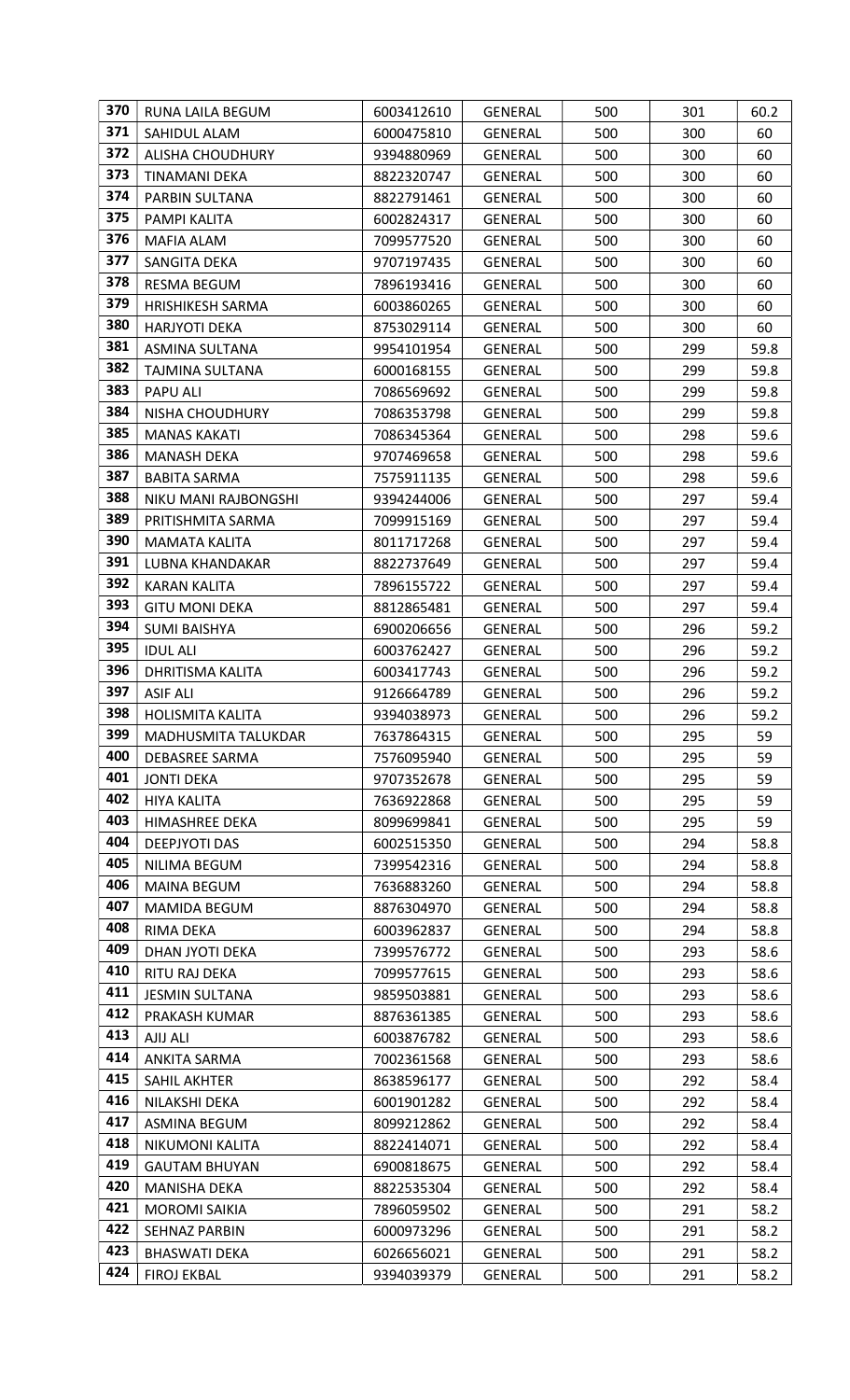| 425 | DILUARA BEGUM              | 6900202157 | <b>GENERAL</b> | 500 | 291 | 58.2 |
|-----|----------------------------|------------|----------------|-----|-----|------|
| 426 | <b>RESHIM AHMED</b>        | 6002176487 | GENERAL        | 500 | 291 | 58.2 |
| 427 | <b>RESHIM AHMED</b>        | 7002260677 | <b>GENERAL</b> | 500 | 291 | 58.2 |
| 428 | <b>MAMI BARUAH</b>         | 8011330504 | GENERAL        | 500 | 290 | 58   |
| 429 | AFRUJA BEGUM               | 9707256874 | <b>GENERAL</b> | 500 | 290 | 58   |
| 430 | SYEDA NAIMA SEHNAZ         | 8753990804 | <b>GENERAL</b> | 500 | 290 | 58   |
| 431 | DHARITRI PATOWARY          | 9613356256 | GENERAL        | 500 | 290 | 58   |
| 432 | CHANJIMA BEGUM             | 9365291717 | GENERAL        | 500 | 290 | 58   |
| 433 | NILIMA BEGUM               | 9707372713 | GENERAL        | 500 | 290 | 58   |
| 434 | RIMLEE BEGUM               | 7002693220 | <b>GENERAL</b> | 500 | 289 | 57.8 |
| 435 | <b>BARASHA DEKA</b>        | 6900102962 | GENERAL        | 500 | 289 | 57.8 |
| 436 | <b>JESMIN CHOUDHURY</b>    | 8723021705 | <b>GENERAL</b> | 500 | 289 | 57.8 |
| 437 | DIPTI MONI PATOWARY        | 8473839134 | GENERAL        | 500 | 289 | 57.8 |
| 438 | CHAYANIKA PATOWARY         | 6003036795 | <b>GENERAL</b> | 500 | 289 | 57.8 |
| 439 | <b>CHINMOY DEKA</b>        | 8473024868 | GENERAL        | 500 | 288 | 57.6 |
| 440 | DHARMENDRA SARMA           | 8811068635 | <b>GENERAL</b> | 500 | 288 | 57.6 |
| 441 | CHAYANIKA KAKATI           | 8822172483 | <b>GENERAL</b> | 500 | 288 | 57.6 |
| 442 | <b>BITU MANI BARUAH</b>    | 8099799970 | GENERAL        | 500 | 288 | 57.6 |
| 443 | <b>JYOTIMA DEKA</b>        | 7635879591 | GENERAL        | 500 | 288 | 57.6 |
| 444 | CHAYANIKA DEKA             | 9678113160 | GENERAL        | 500 | 288 | 57.6 |
| 445 | AHMED DILUWAR AKHTAR       | 8638086389 | GENERAL        | 500 | 287 | 57.4 |
| 446 | <b>TARALI DEKA</b>         | 6003306453 | <b>GENERAL</b> | 500 | 287 | 57.4 |
| 447 | NAJMIN AKHTARA             | 7636878921 | <b>GENERAL</b> | 500 | 287 | 57.4 |
| 448 | <b>SUMI MALI</b>           | 9957331329 | <b>GENERAL</b> | 500 | 287 | 57.4 |
| 449 | SAFIKUL RAHMAN             | 9706399504 | GENERAL        | 500 | 286 | 57.2 |
| 450 | POPITORA CHOUDHURY         | 7099915121 | GENERAL        | 500 | 286 | 57.2 |
| 451 | PALLAB CHOUDHURY           | 7637986080 | <b>GENERAL</b> | 500 | 286 | 57.2 |
| 452 | RIJUWANA BEGUM             | 6901825772 | GENERAL        | 500 | 286 | 57.2 |
| 453 | LIPIKA DEKA                | 8486732822 | <b>GENERAL</b> | 500 | 286 | 57.2 |
| 454 | KALYANI KAKATI             | 9707550977 | <b>GENERAL</b> | 500 | 285 | 57   |
| 455 | SAMARJYOTI DEKA            | 9864966612 | <b>GENERAL</b> | 500 | 285 | 57   |
| 456 | <b>GARIMA DAS</b>          | 6003664924 | <b>GENERAL</b> | 500 | 285 | 57   |
| 457 | KALSUM BEGUM               | 9101609490 | <b>GENERAL</b> | 500 | 285 | 57   |
| 458 | <b>JASMIN SULTANA</b>      | 8876555460 | <b>GENERAL</b> | 500 | 285 | 57   |
| 459 | SIKHA RANI BEGUM           | 9707114570 | <b>GENERAL</b> | 500 | 285 | 57   |
| 460 | PARINITA KALITA            | 8822339217 | <b>GENERAL</b> | 500 | 285 | 57   |
| 461 | ANAMIKA KALITA             | 9394039434 | <b>GENERAL</b> | 500 | 285 | 57   |
| 462 | SAJMINA BEGUM              | 6002537518 | GENERAL        | 500 | 285 | 57   |
| 463 | PARBIN SULTANA             | 7099951614 | <b>GENERAL</b> | 500 | 285 | 57   |
| 464 | <b>NISHA BORO</b>          | 8473010370 | <b>GENERAL</b> | 500 | 284 | 56.8 |
| 465 | <b>KONMONY DEKA</b>        | 7005593706 | GENERAL        | 500 | 284 | 56.8 |
| 466 | <b>ABHIJIT DEKA</b>        | 9395378046 | <b>GENERAL</b> | 500 | 284 | 56.8 |
| 467 | <b>SAPNA KAKATI</b>        | 8876488287 | GENERAL        | 500 | 283 | 56.6 |
| 468 | <b>JANGKI DEKA</b>         | 9132137396 | <b>GENERAL</b> | 500 | 283 | 56.6 |
| 469 | HIYASHREE KALITA           | 9394304539 | <b>GENERAL</b> | 500 | 283 | 56.6 |
| 470 | <b>NIPON DEKA</b>          | 6002153227 | GENERAL        | 500 | 283 | 56.6 |
| 471 | <b>JESMIN SULTANA</b>      | 8254970434 | GENERAL        | 500 | 283 | 56.6 |
| 472 | MIN MUSTAK SAHARIA         | 6001282774 | <b>GENERAL</b> | 500 | 282 | 56.4 |
| 473 | <b>JELINA YESMIN</b>       | 9854713932 | GENERAL        | 500 | 282 | 56.4 |
| 474 | <b>CHAMPAK DAS</b>         | 9395044721 | <b>GENERAL</b> | 500 | 282 | 56.4 |
| 475 | MADHUSMITA DEKA            | 6002211340 | <b>GENERAL</b> | 500 | 281 | 56.2 |
| 476 | <b>GITASHREE DAS</b>       | 8720901719 | <b>GENERAL</b> | 500 | 281 | 56.2 |
| 477 | <b>CHAYANIKA CHOUDHURY</b> | 8822491461 | <b>GENERAL</b> | 500 | 281 | 56.2 |
| 478 | SAMIM AKHTAR HOQUE         | 6003415628 | GENERAL        | 500 | 281 | 56.2 |
| 479 | <b>RIKI CHOUDHURY</b>      | 9394880901 | <b>GENERAL</b> | 500 | 281 | 56.2 |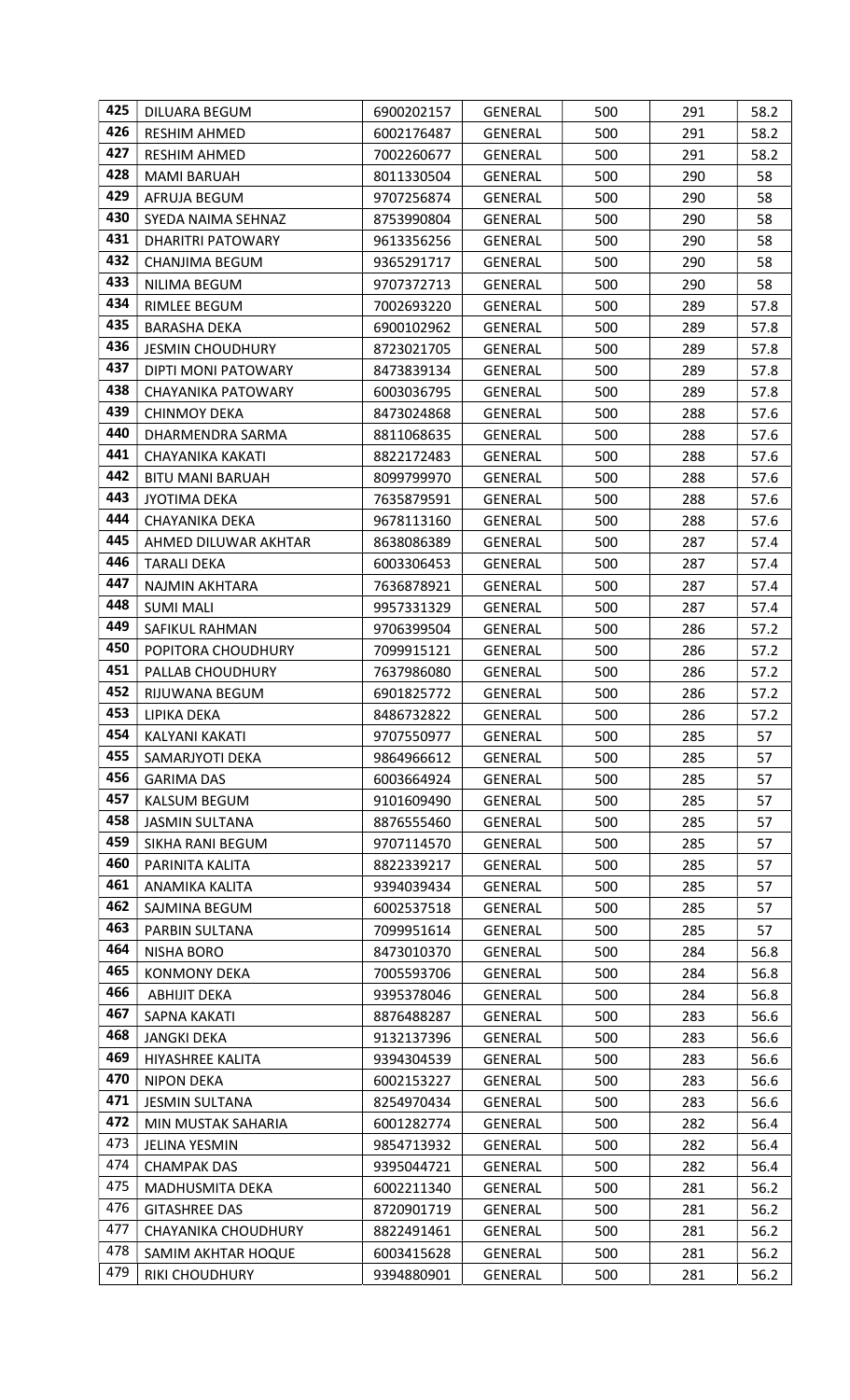| 480 | RUHUL AMIN               | 8724035021 | <b>GENERAL</b> | 500 | 281 | 56.2 |
|-----|--------------------------|------------|----------------|-----|-----|------|
| 481 | <b>IRFAN ALI</b>         | 8473091396 | GENERAL        | 500 | 281 | 56.2 |
| 482 | KARISHMA BEGUM           | 9707114820 | <b>GENERAL</b> | 500 | 280 | 56   |
| 483 | <b>IKBAL HUSSAIN</b>     | 8486465161 | GENERAL        | 500 | 280 | 56   |
| 484 | <b>KARABI DEKA</b>       | 9707352864 | <b>GENERAL</b> | 500 | 280 | 56   |
| 485 | <b>APURBA</b>            | 7576856230 | <b>GENERAL</b> | 500 | 280 | 56   |
| 486 | ARJUNA BEGUM             | 8486682253 | GENERAL        | 500 | 280 | 56   |
| 487 | APURBA DEKA              | 7099144688 | <b>GENERAL</b> | 500 | 280 | 56   |
| 488 | NISHITA CHOUDHURY        | 8638111101 | <b>GENERAL</b> | 500 | 280 | 56   |
| 489 | PALLABI DEVI             | 9577309143 | <b>GENERAL</b> | 500 | 280 | 56   |
| 490 | DIPU DAS                 | 8011643667 | GENERAL        | 500 | 279 | 55.8 |
| 491 | <b>MAINUDDIN AHMED</b>   | 7577005630 | <b>GENERAL</b> | 500 | 279 | 55.8 |
| 492 | ALISA BEGUM              | 7086355622 | <b>GENERAL</b> | 500 | 279 | 55.8 |
| 493 | <b>JINNATUN NESSA</b>    | 8811902181 | <b>GENERAL</b> | 500 | 279 | 55.8 |
| 494 | <b>BHARGAV DEKA</b>      | 8638290636 | <b>GENERAL</b> | 500 | 279 | 55.8 |
| 495 | SANJIB DEKA              | 6002892905 | <b>GENERAL</b> | 500 | 279 | 55.8 |
| 496 | MADHUSMITA KALITA        | 9706444134 | <b>GENERAL</b> | 500 | 279 | 55.8 |
| 497 | <b>AMINUR HOQUE</b>      | 7896624631 | <b>GENERAL</b> | 500 | 279 | 55.8 |
| 498 | <b>MUNU BEGUM</b>        | 9707446188 | <b>GENERAL</b> | 500 | 278 | 55.6 |
| 499 | MADHURYA PATOWARY        | 9954475621 | <b>GENERAL</b> | 500 | 277 | 55.4 |
| 500 | <b>JYOTISMAN BARUAH</b>  | 9854649503 | <b>GENERAL</b> | 500 | 277 | 55.4 |
| 501 | RAJU AHMED               | 8822652224 | <b>GENERAL</b> | 500 | 277 | 55.4 |
| 502 | KABITA KAKATI            | 6002639726 | <b>GENERAL</b> | 500 | 277 | 55.4 |
| 503 | JAYASHREE DEKA           | 7099638898 | <b>GENERAL</b> | 500 | 277 | 55.4 |
| 504 | SEHNAZ SULTANA           | 7636921201 | GENERAL        | 500 | 277 | 55.4 |
| 505 | SRI DHIRAJ DEKA          | 8753987541 | <b>GENERAL</b> | 500 | 277 | 55.4 |
| 506 | JIMANI KASHYAP           | 6003828480 | <b>GENERAL</b> | 500 | 276 | 55.2 |
| 507 | <b>BHASWATI PATOWARY</b> | 8011986882 | <b>GENERAL</b> | 500 | 276 | 55.2 |
| 508 | SABINA NASRIN            | 9864435999 | <b>GENERAL</b> | 500 | 276 | 55.2 |
| 509 | ARJIMA BEGUM             | 9707352953 | <b>GENERAL</b> | 500 | 276 | 55.2 |
| 510 | <b>MANASHI DEKA</b>      | 7086990911 | <b>GENERAL</b> | 500 | 275 | 55   |
| 511 | <b>JYOTIMA DEKA</b>      | 9957870718 | <b>GENERAL</b> | 500 | 275 | 55   |
| 512 | <b>HIYA MONI DEKA</b>    | 9085359187 | <b>GENERAL</b> | 500 | 275 | 55   |
| 513 | PUJA DEKA                | 6002757966 | <b>GENERAL</b> | 500 | 275 | 55   |
| 514 | NIKITA DEKA              | 7636872435 | <b>GENERAL</b> | 500 | 275 | 55   |
| 515 | <b>BHANITA PATOWARY</b>  | 7099269153 | <b>GENERAL</b> | 500 | 274 | 54.8 |
| 516 | DIKSHITA BARUAH          | 8721966457 | GENERAL        | 500 | 274 | 54.8 |
| 517 | RESHMA BEGUM             | 9395245031 | GENERAL        | 500 | 273 | 54.6 |
| 518 | HARIPRIYA KALITA         | 7099537704 | <b>GENERAL</b> | 500 | 273 | 54.6 |
| 519 | <b>BHITALAI DEKA</b>     | 7896616830 | <b>GENERAL</b> | 500 | 273 | 54.6 |
| 520 | <b>REKIB ALI</b>         | 6001667753 | <b>GENERAL</b> | 500 | 272 | 54.4 |
| 521 | <b>ASIF HUSSAIN</b>      | 8822235551 | <b>GENERAL</b> | 500 | 272 | 54.4 |
| 522 | <b>ASIF HUSSAIN</b>      | 8399063059 | GENERAL        | 500 | 272 | 54.4 |
| 523 | <b>MAMANI BEGUM</b>      | 9394202152 | <b>GENERAL</b> | 500 | 272 | 54.4 |
| 524 | <b>BHUPALI DEKA</b>      | 7002794587 | GENERAL        | 500 | 271 | 54.2 |
| 525 | <b>IFTIKAR HUSSAIN</b>   | 7896214858 | <b>GENERAL</b> | 500 | 271 | 54.2 |
| 526 | <b>BHUPALI DEKA</b>      | 9395192844 | <b>GENERAL</b> | 500 | 271 | 54.2 |
| 527 | <b>GUNJAN DEKA</b>       | 9859477389 | <b>GENERAL</b> | 500 | 271 | 54.2 |
| 528 | <b>KANKAN DEKA</b>       | 9365426832 | GENERAL        | 500 | 271 | 54.2 |
| 529 | <b>ABDUL HANIF</b>       | 9127024733 | <b>GENERAL</b> | 500 | 270 | 54   |
| 530 | ZINKU SUMAN DEKA         | 9394201627 | <b>GENERAL</b> | 500 | 270 | 54   |
| 531 | ZINKU SUMAN DEKA         | 7086514004 | <b>GENERAL</b> | 500 | 270 | 54   |
| 532 | MITUMA BEGUM             | 7896849912 | <b>GENERAL</b> | 500 | 270 | 54   |
| 533 | SAGARIKA DEKA            | 6002473795 | <b>GENERAL</b> | 500 | 270 | 54   |
| 534 | <b>BHASWATI DEKA</b>     | 8011826635 | <b>GENERAL</b> | 500 | 270 | 54   |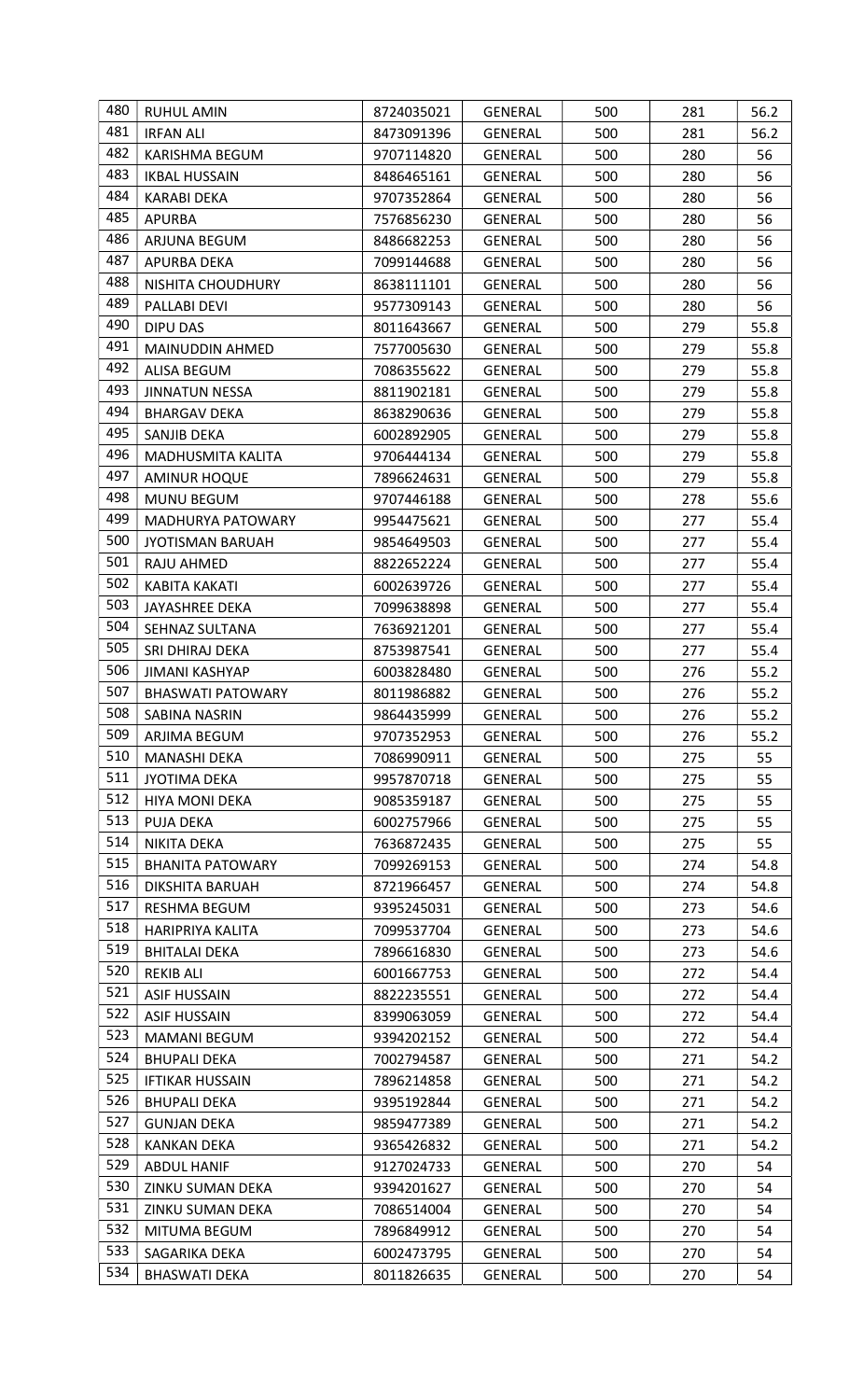| 535 | LIMA DEVI                  | 9127454229 | <b>GENERAL</b> | 500 | 270 | 54   |
|-----|----------------------------|------------|----------------|-----|-----|------|
| 536 | NIHARIKA DEKA              | 9864747390 | <b>GENERAL</b> | 500 | 269 | 53.8 |
| 537 | SABINA SULTANA             | 9707188054 | <b>GENERAL</b> | 500 | 269 | 53.8 |
| 538 | <b>BHUPALI DEVI</b>        | 6001640947 | <b>GENERAL</b> | 500 | 269 | 53.8 |
| 539 | NIHARIKA DEKA              | 6002449885 | <b>GENERAL</b> | 500 | 269 | 53.8 |
| 540 | <b>SUNNY DEKA</b>          | 7635983331 | <b>GENERAL</b> | 500 | 269 | 53.8 |
| 541 | <b>AKHIL DEKA</b>          | 6001333095 | <b>GENERAL</b> | 500 | 269 | 53.8 |
| 542 | <b>SUMIN AKHTARA</b>       | 9394528618 | <b>GENERAL</b> | 500 | 268 | 53.6 |
| 543 | <b>GITIKA DEKA</b>         | 7086348182 | <b>GENERAL</b> | 500 | 268 | 53.6 |
| 544 | <b>JUBARAJ PARASAR</b>     | 9678588731 | <b>GENERAL</b> | 500 | 267 | 53.4 |
| 545 | <b>JERINA BEGUM</b>        | 8753903319 | GENERAL        | 500 | 267 | 53.4 |
| 546 | <b>SUMI BEGUM</b>          | 7099577523 | <b>GENERAL</b> | 500 | 267 | 53.4 |
| 547 | <b>SUMI BEGUM</b>          | 7086442435 | <b>GENERAL</b> | 500 | 267 | 53.4 |
| 548 | <b>TULIKA DEKA</b>         | 6900808421 | GENERAL        | 500 | 267 | 53.4 |
| 549 | <b>MONDIP TALUKDAR</b>     | 9365622685 | <b>GENERAL</b> | 500 | 267 | 53.4 |
| 550 | <b>NISHAMONI DEKA</b>      | 8099444917 | <b>GENERAL</b> | 500 | 267 | 53.4 |
| 551 | DIPANKAR DEKA              | 7896201201 | GENERAL        | 500 | 266 | 53.2 |
| 552 | <b>JISU KUMAR</b>          | 7896224092 | <b>GENERAL</b> | 500 | 266 | 53.2 |
| 553 | <b>JENIFA SULTANA</b>      | 6003257564 | GENERAL        | 500 | 266 | 53.2 |
| 554 | JAHID HUSSAIN              | 7896619587 | GENERAL        | 500 | 266 | 53.2 |
| 555 | PURABI KALITA              | 9101398650 | <b>GENERAL</b> | 500 | 266 | 53.2 |
| 556 | <b>JAHID HUSSAIN</b>       | 7636042113 | <b>GENERAL</b> | 500 | 266 | 53.2 |
| 557 | NABANITA DEKA              | 6901748286 | <b>GENERAL</b> | 500 | 265 | 53   |
| 558 | KARISHMA DEKA              | 7086570575 | GENERAL        | 500 | 265 | 53   |
| 559 | <b>SUNIYA BEGUM</b>        | 8134845901 | <b>GENERAL</b> | 500 | 265 | 53   |
| 560 | <b>MAUSUMI BEGUM</b>       | 8473994559 | GENERAL        | 500 | 265 | 53   |
| 561 | AJMERA BEGUM               | 8822076294 | <b>GENERAL</b> | 500 | 265 | 53   |
| 562 | <b>ARIF CHOUDHURY</b>      | 8876099016 | <b>GENERAL</b> | 500 | 265 | 53   |
| 563 | <b>NURUL HAQUE</b>         | 8471900197 | <b>GENERAL</b> | 500 | 265 | 53   |
| 564 | <b>BHARGAB JYOTI SARMA</b> | 9394244387 | <b>GENERAL</b> | 500 | 264 | 52.8 |
| 565 | <b>JESMIN SULTANA</b>      | 7002477640 | GENERAL        | 500 | 264 | 52.8 |
| 566 | SEHNAJ SULTANA             | 9395346253 | <b>GENERAL</b> | 500 | 263 | 52.6 |
| 567 | <b>SUMI KALITA</b>         | 8473012558 | <b>GENERAL</b> | 500 | 263 | 52.6 |
| 568 | MUSADDIQUE NISHAD ALOM     | 8761005373 | <b>GENERAL</b> | 500 | 263 | 52.6 |
| 569 | <b>DHANJIT THAKURIYA</b>   | 8471969527 | <b>GENERAL</b> | 600 | 315 | 52.5 |
| 570 | PAPI DEKA                  | 8876552960 | GENERAL        | 500 | 262 | 52.4 |
| 571 | <b>ANKITA DEKA</b>         | 9101616545 | <b>GENERAL</b> | 500 | 262 | 52.4 |
| 572 | KUMARI LUNA LAHKAR         | 6001134323 | <b>GENERAL</b> | 500 | 262 | 52.4 |
| 573 | KANKANA KALITA             | 7002785631 | <b>GENERAL</b> | 500 | 262 | 52.4 |
| 574 | RIMJIM DEKA                | 8822416050 | <b>GENERAL</b> | 500 | 262 | 52.4 |
| 575 | PARVJ HAQUE                | 9854650611 | <b>GENERAL</b> | 500 | 261 | 52.2 |
| 576 | <b>JUGAL DEKA</b>          | 8099799677 | <b>GENERAL</b> | 500 | 261 | 52.2 |
| 577 | FIZA AHMEDA                | 6901616291 | <b>GENERAL</b> | 500 | 260 | 52   |
| 578 | <b>CHINMOY DEKA</b>        | 8723074647 | <b>GENERAL</b> | 500 | 260 | 52   |
| 579 | ANAMIKA DEKA               | 8822048175 | <b>GENERAL</b> | 500 | 260 | 52   |
| 580 | <b>TARALI KALITA</b>       | 6026850680 | <b>GENERAL</b> | 500 | 260 | 52   |
| 581 | <b>DHANJIT KALITA</b>      | 6002073518 | <b>GENERAL</b> | 500 | 260 | 52   |
| 582 | <b>MAMI BARUAH</b>         | 7896060411 | <b>GENERAL</b> | 500 | 260 | 52   |
| 583 | <b>SAUROV KALITA</b>       | 7099577505 | <b>GENERAL</b> | 500 | 259 | 51.8 |
| 584 | <b>KRISHNAMONI DEKA</b>    | 8133931740 | GENERAL        | 500 | 259 | 51.8 |
| 585 | ANUPAMA BAISHYA            | 9508676068 | <b>GENERAL</b> | 500 | 259 | 51.8 |
| 586 | <b>MANISHA DEKA</b>        | 9707316544 | <b>GENERAL</b> | 500 | 259 | 51.8 |
| 587 | <b>JOONMONI BEGUM</b>      | 7086955087 | <b>GENERAL</b> | 500 | 258 | 51.6 |
| 588 | NIKITA DEKA                | 7636875079 | <b>GENERAL</b> | 500 | 258 | 51.6 |
| 589 | <b>JYOTI REKHA DEKA</b>    | 7002992361 | <b>GENERAL</b> | 500 | 258 | 51.6 |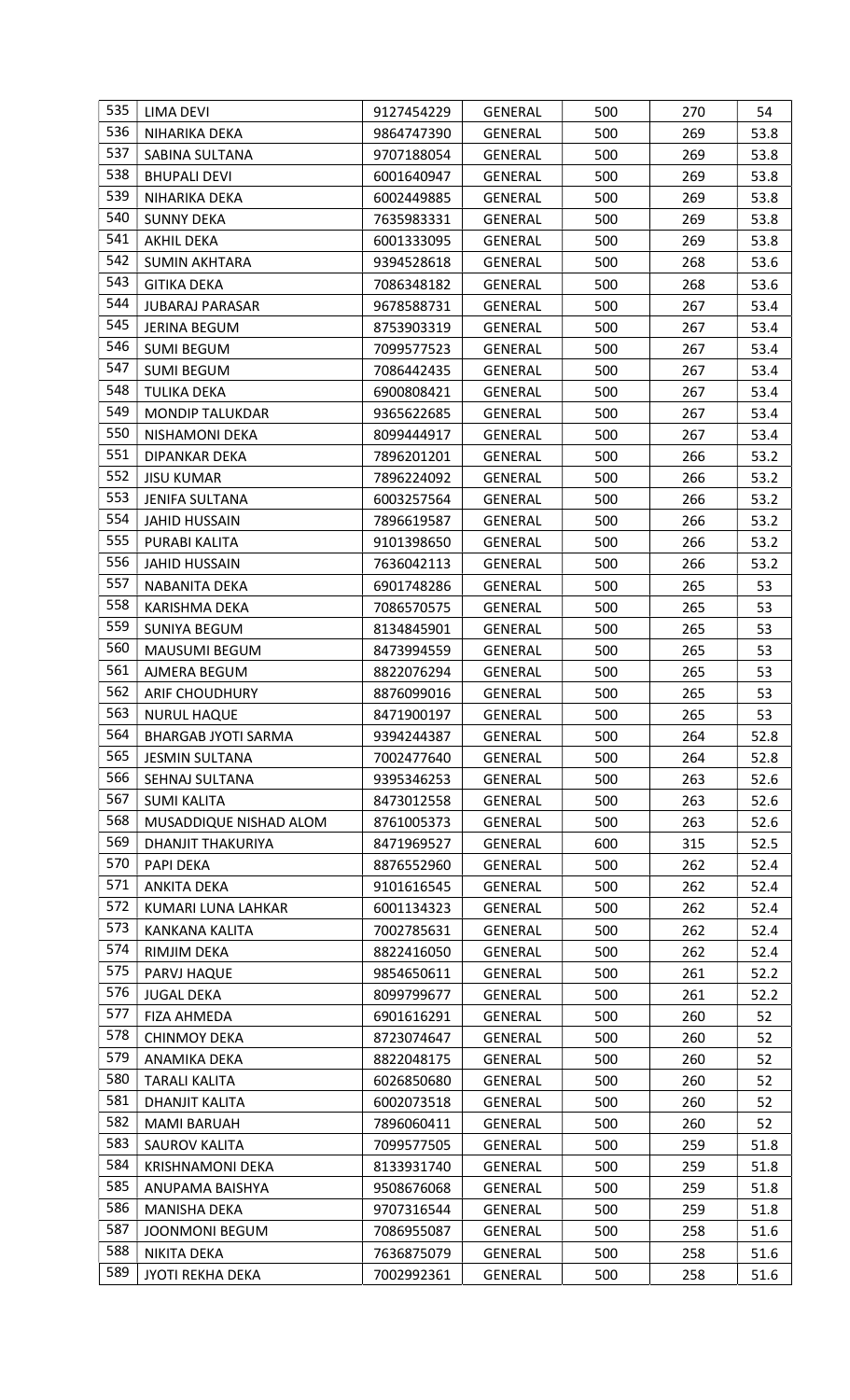| 590 | <b>SUMI BEGUM</b>          | 8011556091 | <b>GENERAL</b> | 500 | 258 | 51.6  |
|-----|----------------------------|------------|----------------|-----|-----|-------|
| 591 | SUHENA AZMIN               | 9101115241 | GENERAL        | 500 | 258 | 51.6  |
| 592 | <b>ANKUR DEKA</b>          | 9957103709 | <b>GENERAL</b> | 500 | 257 | 51.4  |
| 593 | <b>MAHIMA BEGUM</b>        | 8822147718 | GENERAL        | 500 | 256 | 51.2  |
| 594 | <b>SWABNAM SULTANA</b>     | 7637930086 | <b>GENERAL</b> | 500 | 256 | 51.2  |
| 595 | JIT JYOTI KALITA           | 7637975442 | <b>GENERAL</b> | 500 | 255 | 51    |
| 596 | LUTFUR RAHMAN              | 8720937962 | GENERAL        | 500 | 255 | 51    |
| 597 | <b>DINKI DEKA</b>          | 6003454242 | GENERAL        | 500 | 255 | 51    |
| 598 | SAMPA BEGUM                | 7636000330 | <b>GENERAL</b> | 500 | 255 | 51    |
| 599 | MADHUSMITA BARUAH          | 8134075491 | GENERAL        | 500 | 254 | 50.8  |
| 600 | DHANJIT DEKA               | 9365669218 | GENERAL        | 500 | 254 | 50.8  |
| 601 | <b>BIKASH DEKA</b>         | 8822484115 | GENERAL        | 500 | 254 | 50.8  |
| 602 | DIPSIKHA DEKA              | 9126727647 | GENERAL        | 500 | 254 | 50.8  |
| 603 | <b>ANISUL ALI</b>          | 7099577192 | <b>GENERAL</b> | 500 | 253 | 50.6  |
| 604 | <b>MOON CHOUDHURY</b>      | 9957333364 | GENERAL        | 500 | 253 | 50.6  |
| 605 | SEWALI DAS                 | 8811940823 | GENERAL        | 500 | 253 | 50.6  |
| 606 | <b>ANINDITA DEKA</b>       | 6000645520 | GENERAL        | 500 | 253 | 50.6  |
| 607 | ARJINA BEGUM               | 8099589697 | GENERAL        | 500 | 252 | 50.4  |
| 608 | SAGARIKA BAISHYA           | 9864639376 | GENERAL        | 500 | 252 | 50.4  |
| 609 | NISHARANI DEKA             | 9957250136 | GENERAL        | 500 | 252 | 50.4  |
| 610 | <b>FIRUJUL HAQUE</b>       | 9954121766 | GENERAL        | 500 | 251 | 50.2  |
| 611 | <b>JUGAL KRISHN DEKA</b>   | 8099072627 | GENERAL        | 500 | 251 | 50.2  |
| 612 | SANGITA DUTTA              | 6901395947 | GENERAL        | 500 | 251 | 50.2  |
| 613 | <b>MINTU DEKA</b>          | 8822674276 | GENERAL        | 500 | 250 | 50    |
| 614 | <b>DOLLY DEKA</b>          | 6901764693 | GENERAL        | 500 | 250 | 50    |
| 615 | <b>BIKI BORAH</b>          | 8876318901 | GENERAL        | 500 | 250 | 50    |
| 616 | ASMINA SULTANA             | 7637864620 | GENERAL        | 500 | 299 | 49.83 |
| 617 | <b>QUEEN BEGUM</b>         | 6900155757 | <b>GENERAL</b> | 500 | 249 | 49.8  |
| 618 | JAYANTA KUMAR DEB          | 7896566840 | <b>GENERAL</b> | 500 | 249 | 49.8  |
| 619 | RIYAJUL ISLAM              | 9707126421 | GENERAL        | 500 | 249 | 49.8  |
| 620 | <b>AMINUL HOQUE</b>        | 6002149443 | GENERAL        | 500 | 248 | 49.6  |
| 621 | NITU MONI SARMA            | 7099638764 | <b>GENERAL</b> | 500 | 248 | 49.6  |
| 622 | NAYAN MANI SARMAH          | 8136017639 | GENERAL        | 500 | 247 | 49.4  |
| 623 | <b>AMINUL ALI</b>          | 8761072628 | GENERAL        | 500 | 247 | 49.4  |
| 624 | <b>ENAMONI TALUKDAR</b>    | 8099072821 | GENERAL        | 500 | 247 | 49.4  |
| 625 | <b>SUMI BEGUM</b>          | 9707352956 | <b>GENERAL</b> | 500 | 247 | 49.4  |
| 626 | RUMI DEKA                  | 6901765994 | GENERAL        | 500 | 247 | 49.4  |
| 627 | ARCHITA DEKA               | 9864396088 | <b>GENERAL</b> | 500 | 246 | 49.2  |
| 628 | ROZI BEGUM                 | 9707333716 | <b>GENERAL</b> | 500 | 245 | 49    |
| 629 | <b>TINA MONI DEKA</b>      | 8254902623 | <b>GENERAL</b> | 500 | 245 | 49    |
| 630 | <b>BARASHA KALITA</b>      | 9707196352 | GENERAL        | 500 | 245 | 49    |
| 631 | <b>ASHIKUL ISLAM</b>       | 8876642731 | <b>GENERAL</b> | 500 | 244 | 48.8  |
| 632 | <b>PAMPI DAS</b>           | 9864708878 | GENERAL        | 500 | 244 | 48.8  |
| 633 | MURCHANA DEKA              | 9957857135 | GENERAL        | 500 | 242 | 48.4  |
| 634 | SANGITA KALITA             | 6900419927 | <b>GENERAL</b> | 500 | 242 | 48.4  |
| 635 | AJMINA BEGUM               | 8011788759 | <b>GENERAL</b> | 500 | 241 | 48.2  |
| 636 | KALPANA DEKA               | 8011264709 | GENERAL        | 500 | 241 | 48.2  |
| 637 | <b>JITU DEKA</b>           | 9707550928 | <b>GENERAL</b> | 500 | 240 | 48    |
| 638 | DHANJIT SARMA              | 9707334376 | GENERAL        | 500 | 240 | 48    |
| 639 | SAGAR DEEP CHOUDHURY       | 9954639687 | GENERAL        | 500 | 239 | 47.8  |
| 640 | <b>GAUTAM KUMAR SARMAH</b> | 7002474159 | GENERAL        | 500 | 239 | 47.8  |
| 641 | <b>RIKIMONI PARBIN</b>     | 6901616443 | <b>GENERAL</b> | 500 | 239 | 47.8  |
| 642 | RISHA KALITA               | 7099613719 | GENERAL        | 500 | 239 | 47.8  |
| 643 | <b>RITUL ALI</b>           | 6000717051 | GENERAL        | 500 | 238 | 47.6  |
| 644 | DARSHAN RAJBONGSHI         | 6003281106 | GENERAL        | 500 | 238 | 47.6  |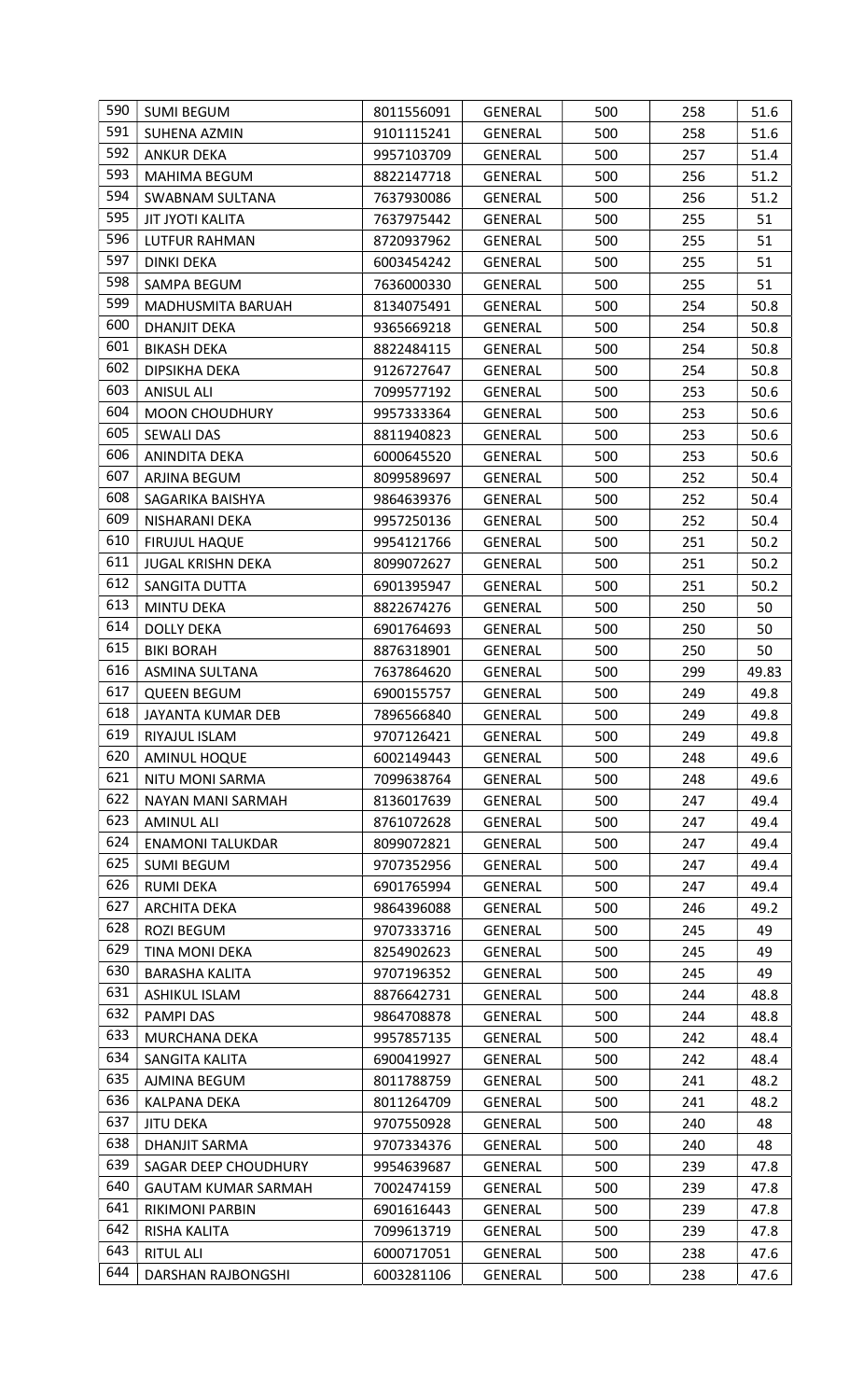| 645 | <b>MOMI BEGUM</b>        | 9132181114 | <b>GENERAL</b> | 500 | 237 | 47.4  |
|-----|--------------------------|------------|----------------|-----|-----|-------|
| 646 | <b>KARAN SARMAH</b>      | 7896061898 | GENERAL        | 500 | 237 | 47.4  |
| 647 | SIKHAMONI DEKA           | 8822491771 | <b>GENERAL</b> | 500 | 236 | 47.2  |
| 648 | <b>RISA BEGUM</b>        | 6003954331 | <b>GENERAL</b> | 500 | 235 | 47    |
| 649 | RUKIYA BEGUM             | 6901749438 | GENERAL        | 500 | 234 | 46.8  |
| 650 | <b>RAMEN DEKA</b>        | 9864379703 | GENERAL        | 500 | 234 | 46.8  |
| 651 | NAYAN TARA DEKA          | 9864394731 | GENERAL        | 500 | 234 | 46.8  |
| 652 | <b>JAVED HYAZARIKA</b>   | 7002651190 | GENERAL        | 500 | 232 | 46.4  |
| 653 | <b>SAHIL KHAN</b>        | 9678586135 | <b>GENERAL</b> | 500 | 231 | 46.2  |
| 654 | SAMAR JYOTI DEKA         | 8761956282 | GENERAL        | 500 | 231 | 46.2  |
| 655 | SANGITA DEKA             | 6900808094 | <b>GENERAL</b> | 500 | 231 | 46.2  |
| 656 | <b>FARIDA BEGUM</b>      | 6002206132 | GENERAL        | 500 | 231 | 46.2  |
| 657 | <b>KAMAL ALI</b>         | 8822072851 | <b>GENERAL</b> | 500 | 230 | 46    |
| 658 | PRANITA DEKA             | 8474863797 | GENERAL        | 500 | 229 | 45.8  |
| 659 | <b>ASHIQUE ALI</b>       | 8399002131 | GENERAL        | 500 | 229 | 45.8  |
| 660 | MRINANGKA KALITA         | 9864886794 | GENERAL        | 500 | 228 | 45.6  |
| 661 | ASIF ALI AHMED           | 9864378714 | GENERAL        | 500 | 227 | 45.4  |
| 662 | AZIZAR RAHMAN            | 9127408023 | GENERAL        | 500 | 227 | 45.4  |
| 663 | ASIF ALI AHMED           | 7399994346 | GENERAL        | 500 | 227 | 45.4  |
| 664 | PUJA BAISHYA             | 8822763291 | GENERAL        | 500 | 227 | 45.4  |
| 665 | <b>BHASKAR KALITA</b>    | 9365015028 | GENERAL        | 500 | 227 | 45.4  |
| 666 | <b>JAANMONI BEGUM</b>    | 7896209143 | <b>GENERAL</b> | 500 | 226 | 45.2  |
| 667 | <b>HIRAK THAKURIA</b>    | 6900201191 | <b>GENERAL</b> | 500 | 226 | 45.2  |
| 668 | <b>MILTON ALI</b>        | 9707113901 | GENERAL        | 500 | 225 | 45    |
| 669 | PURNIMA AKHTARA          | 6002054898 | GENERAL        | 500 | 224 | 44.8  |
| 670 | <b>MOSTAK ALI</b>        | 9127821259 | GENERAL        | 500 | 224 | 44.8  |
| 671 | NIHARIKA BEGUM           | 6901765972 | GENERAL        | 500 | 223 | 44.6  |
| 672 | RUKSHANA CHOUDHURY       | 9864925382 | GENERAL        | 500 | 222 | 44.4  |
| 673 | <b>CHANDANA DEKA</b>     | 8403894418 | <b>GENERAL</b> | 500 | 222 | 44.4  |
| 674 | <b>NEHAZ JAMAN</b>       | 9394151473 | <b>GENERAL</b> | 500 | 222 | 44.4  |
| 675 | <b>RAHUL ALI</b>         | 9707248386 | <b>GENERAL</b> | 500 | 222 | 44.4  |
| 676 | SUDAKSHINA HAZARIKA      | 8822518596 | <b>GENERAL</b> | 500 | 221 | 44.2  |
| 677 | <b>BAHARUL ALI</b>       | 9678585318 | GENERAL        | 500 | 221 | 44.2  |
| 678 | NABANITA DEKA            | 8011455354 | <b>GENERAL</b> | 500 | 219 | 43.8  |
| 679 | <b>GARIMA DAS</b>        | 9085275816 | <b>GENERAL</b> | 500 | 217 | 43.4  |
| 680 | SANGITA DEKA             | 9678497820 | GENERAL        | 500 | 215 | 43    |
| 681 | <b>KLINTAN KALITA</b>    | 9864575011 | GENERAL        | 500 | 214 | 42.8  |
| 682 | TAJMINA BEGUM            | 7099577105 | GENERAL        | 500 | 256 | 42.67 |
| 683 | NARJUMA BEGUM            | 9101953586 | <b>GENERAL</b> | 500 | 213 | 42.6  |
| 684 | MITALI BAISHYA           | 6002696402 | <b>GENERAL</b> | 500 | 213 | 42.6  |
| 685 | SAJIT ALI                | 6001421712 | <b>GENERAL</b> | 500 | 212 | 42.4  |
| 686 | <b>TWINKLE MANI DEKA</b> | 9954765548 | GENERAL        | 500 | 206 | 41.2  |
| 687 | <b>LIZA DAS</b>          | 6002851400 | <b>GENERAL</b> | 500 | 205 | 41    |
| 688 | NAJMA BEGUM              | 6901616883 | GENERAL        | 500 | 204 | 40.8  |
| 689 | NAJMA BEGUM              | 6900522311 | GENERAL        | 500 | 204 | 40.8  |
| 690 | SABNAM SIDDIKA           | 8753960409 | GENERAL        | 500 | 203 | 40.6  |
| 691 | PINKU DEKA               | 8099212712 | <b>GENERAL</b> | 500 | 202 | 40.4  |
| 692 | <b>FATIMA BEGUM</b>      | 9859867369 | <b>GENERAL</b> | 500 | 194 | 38.8  |
| 693 | <b>NABAJIT RAMCHIARY</b> | 9864260164 | <b>GENERAL</b> | 500 | 192 | 38.4  |
| 694 | <b>JAHIDUL ISLAM</b>     | 8486633721 | GENERAL        | 500 | 190 | 38    |
| 695 | HAFIJUL ISLAM            | 9395259158 | GENERAL        | 500 | 189 | 37.8  |
| 696 | <b>SUNIA CHOUDHURY</b>   | 6900952767 | GENERAL        | 500 | 180 | 36    |
| 697 | <b>KARAN DEKA</b>        | 6900728971 | GENERAL        | 500 | 176 | 35.2  |
| 698 | DHANMONI DEKA            | 6002010429 | GENERAL        | 500 | 176 | 35.2  |
| 699 | PRANAB KALITA            | 9101645560 | <b>GENERAL</b> | 500 | 174 | 34.8  |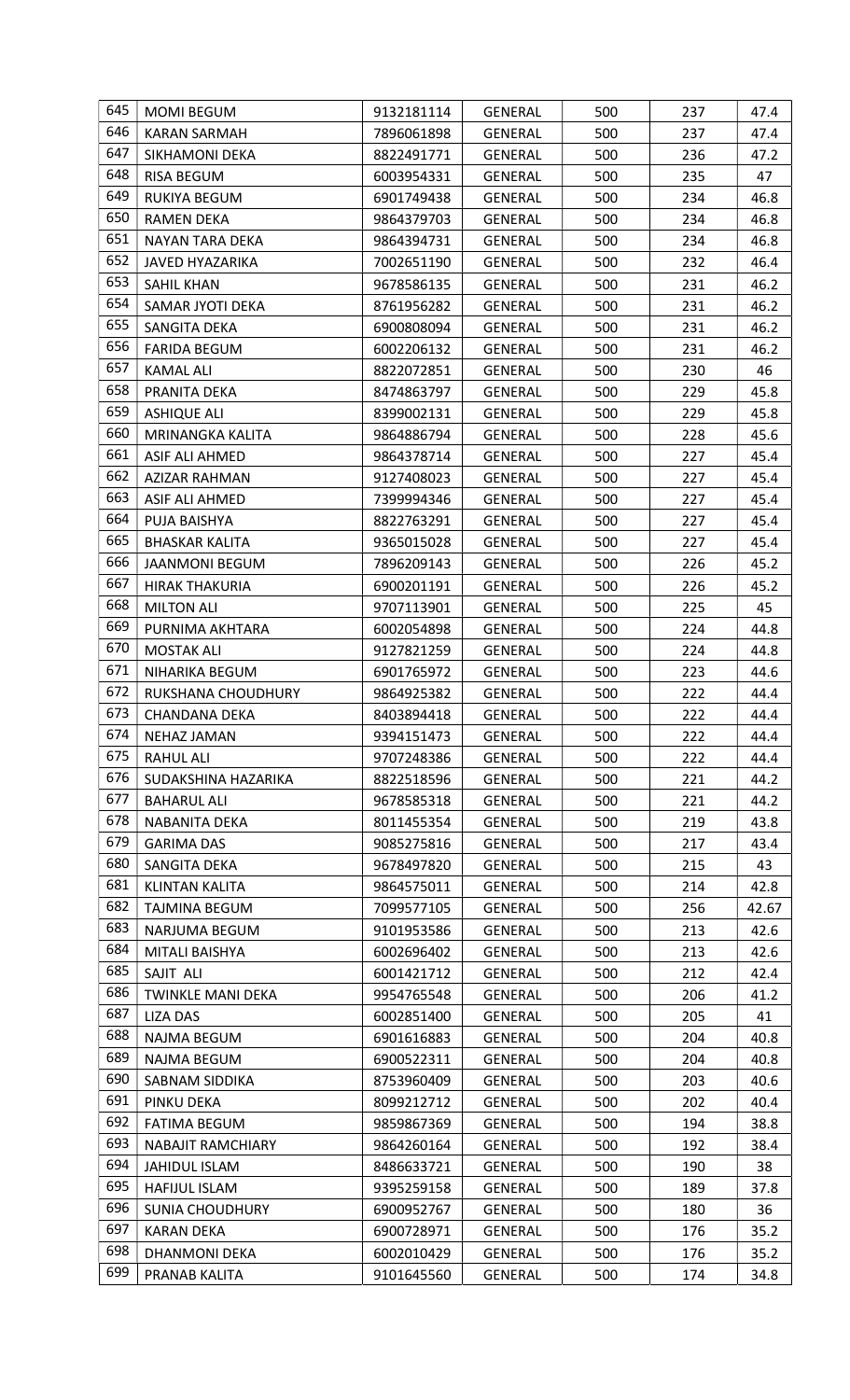| 700<br>6001253740<br>RUPANKAR SARMA<br>500<br><b>GENERAL</b><br>150 | 30 |
|---------------------------------------------------------------------|----|
|---------------------------------------------------------------------|----|

| <b>WAITING LIST (OBC/MOBC)</b> |                       |                               |              |                              |                                 |      |  |  |
|--------------------------------|-----------------------|-------------------------------|--------------|------------------------------|---------------------------------|------|--|--|
| SI<br><b>No</b>                | <b>Name</b>           | <b>Phone</b><br><b>Number</b> | <b>Caste</b> | <b>Total</b><br><b>Marks</b> | <b>Marks</b><br><b>Obtained</b> | %    |  |  |
| 1                              | ABINASH KUMAR NATH    | 9707257042                    | OBC          | 500                          | 315                             | 63   |  |  |
| $\overline{2}$                 | <b>JITUMONI DAS</b>   | 9678141912                    | OBC          | 500                          | 313                             | 62.6 |  |  |
| 3                              | PARTHA PRATIM DAS     | 6900769172                    | OBC          | 500                          | 312                             | 62.4 |  |  |
| 4                              | <b>DIPANKAR DAS</b>   | 8099326935                    | OBC          | 500                          | 312                             | 62.4 |  |  |
| 5                              | <b>PAPARI DAS</b>     | 6001556859                    | OBC          | 500                          | 311                             | 62.2 |  |  |
| 6                              | <b>BARASHA KUMAR</b>  | 6026294605                    | <b>OBC</b>   | 500                          | 311                             | 62.2 |  |  |
| $\overline{7}$                 | SAGARIKA SAIKIA       | 6001527253                    | OBC          | 500                          | 310                             | 62   |  |  |
| 8                              | <b>PRANKAN NATH</b>   | 8135816835                    | OBC          | 500                          | 309                             | 61.8 |  |  |
| 9                              | <b>ABHIJEET DAS</b>   | 7099638863                    | OBC          | 500                          | 309                             | 61.8 |  |  |
| 10                             | <b>KAKALI NATH</b>    | 6900429044                    | OBC          | 500                          | 308                             | 61.6 |  |  |
| 11                             | RIMASRI NATH          | 9864837116                    | OBC          | 500                          | 308                             | 61.6 |  |  |
| 12                             | <b>NITUL NATH</b>     | 8638727107                    | <b>OBC</b>   | 500                          | 307                             | 61.4 |  |  |
| 13                             | <b>JAYASRI BARUAH</b> | 7577964218                    | <b>OBC</b>   | 500                          | 307                             | 61.4 |  |  |
| 14                             | KRISHNA RAJBONGSHI    | 8822632780                    | OBC          | 500                          | 306                             | 61.2 |  |  |
| 15                             | <b>JANKI DAS</b>      | 8486527760                    | OBC          | 500                          | 306                             | 61.2 |  |  |
| 16                             | <b>TARALI NATH</b>    | 9864341781                    | <b>OBC</b>   | 500                          | 305                             | 61   |  |  |
| 17                             | <b>DHANJITA DAS</b>   | 8822003365                    | OBC          | 500                          | 304                             | 60.8 |  |  |
| 18                             | <b>SEWALI DAS</b>     | 8822318738                    | <b>OBC</b>   | 500                          | 303                             | 60.6 |  |  |
| 19                             | HRIDAY PRAKASH SHIVAM | 9127492218                    | OBC          | 500                          | 302                             | 60.4 |  |  |
| 20                             | <b>APURBA NATH</b>    | 6002635104                    | OBC          | 500                          | 302                             | 60.4 |  |  |
| 21                             | <b>UPAMA DAS</b>      | 7099787074                    | OBC          | 500                          | 302                             | 60.4 |  |  |
| 22                             | <b>JOYDIP DAS</b>     | 9395384257                    | OBC          | 500                          | 301                             | 60.2 |  |  |
| 23                             | <b>MOUSUMI MEDHI</b>  | 6003035144                    | <b>OBC</b>   | 500                          | 301                             | 60.2 |  |  |
| 24                             | <b>PUJA NATH</b>      | 7636045913                    | OBC          | 500                          | 300                             | 60   |  |  |
| 25                             | <b>SIMA CHOUDHURY</b> | 7099198453                    | OBC          | 500                          | 300                             | 60   |  |  |
| 26                             | <b>SAMIN DAS</b>      | 7099951851                    | OBC          | 500                          | 299                             | 59.8 |  |  |
| 27                             | <b>BARASHA DAS</b>    | 9101138753                    | OBC          | 500                          | 299                             | 59.8 |  |  |
| 28                             | SAMIR DEBNATH         | 8486021097                    | <b>OBC</b>   | 500                          | 298                             | 59.6 |  |  |
| 29                             | <b>DEVAJIT NATH</b>   | 9864941725                    | OBC          | 500                          | 298                             | 59.6 |  |  |
| 30                             | JAYASRI BARUAH        | 8876516227                    | OBC          | 500                          | 298                             | 59.6 |  |  |
| 31                             | PRANJIT DAS           | 8724070338                    | OBC          | 500                          | 294                             | 58.8 |  |  |
| 32                             | <b>HARJIT NATH</b>    | 9864499514                    | <b>OBC</b>   | 500                          | 294                             | 58.8 |  |  |
| 33                             | ARUNA RAJBONGSHI      | 6900809571                    | <b>OBC</b>   | 500                          | 293                             | 58.6 |  |  |
| 34                             | <b>JURI KUMAR</b>     | 6003942718                    | OBC          | 500                          | 293                             | 58.6 |  |  |
| 35                             | <b>TUINKU NATH</b>    | 8011129469                    | OBC          | 500                          | 292                             | 58.4 |  |  |
| 36                             | <b>MANJITA NATH</b>   | 8134852531                    | <b>OBC</b>   | 500                          | 292                             | 58.4 |  |  |
| 37                             | <b>RAKTIM NATH</b>    | 9395427745                    | <b>OBC</b>   | 500                          | 292                             | 58.4 |  |  |
| 38                             | <b>ANKITA DAS</b>     | 8135830101                    | OBC          | 500                          | 291                             | 58.2 |  |  |
| 39                             | <b>ANKUR BHARALI</b>  | 9864736221                    | <b>OBC</b>   | 500                          | 291                             | 58.2 |  |  |
| 40                             | SIMANTA RAJBONGSHI    | 8876033962                    | <b>OBC</b>   | 500                          | 291                             | 58.2 |  |  |
| 41                             | <b>RAKESH NATH</b>    | 6003113714                    | OBC          | 500                          | 290                             | 58   |  |  |
| 42                             | RAKESH NATH           | 8099694376                    | OBC          | 500                          | 290                             | 58   |  |  |
| 43                             | <b>TONMOY BEZ</b>     | 6002809804                    | OBC          | 500                          | 289                             | 57.8 |  |  |
| 44                             | <b>TONMOY BEZ</b>     | 9707551708                    | OBC          | 500                          | 289                             | 57.8 |  |  |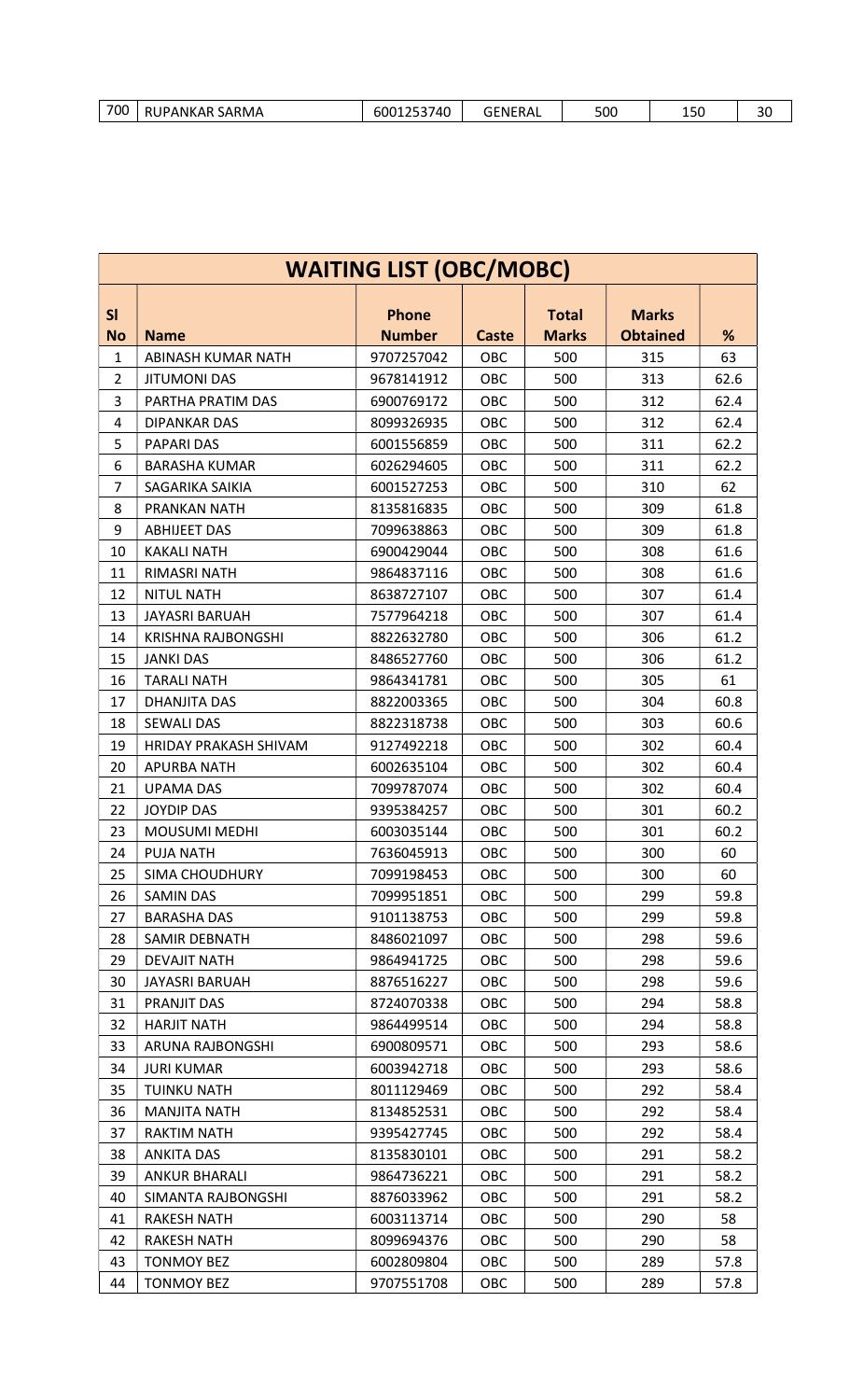| 45 | DULUMANI DAS              | 8471892926 | OBC        | 500 | 288 | 57.6 |
|----|---------------------------|------------|------------|-----|-----|------|
| 46 | NIKUMANI DAS              | 8403850197 | OBC        | 500 | 288 | 57.6 |
| 47 | <b>JURI DAS</b>           | 7002555304 | OBC        | 500 | 288 | 57.6 |
| 48 | HIMANGSHU KUMAR           | 6901765909 | <b>OBC</b> | 500 | 286 | 57.2 |
| 49 | <b>RUPAM KUMAR</b>        | 8486515827 | OBC        | 500 | 286 | 57.2 |
| 50 | KALYANI KAKATI            | 6901742356 | OBC        | 500 | 286 | 57.2 |
| 51 | KAILYANJIT GOGOI          | 9864835190 | OBC        | 500 | 286 | 57.2 |
| 52 | SANDHYA DAS               | 9854711934 | <b>OBC</b> | 500 | 286 | 57.2 |
| 53 | RUPAM KUMAR RAJBONGSHI    | 9085043161 | OBC        | 500 | 285 | 57   |
| 54 | <b>TRISHNA DAS</b>        | 7002641353 | OBC        | 500 | 284 | 56.8 |
| 55 | ANITA RAJBONGSHI          | 6001761822 | <b>OBC</b> | 500 | 284 | 56.8 |
| 56 | <b>NIPAN DAS</b>          | 6001350583 | OBC        | 500 | 283 | 56.6 |
| 57 | <b>JURI KUMAR</b>         | 9126946675 | OBC        | 500 | 283 | 56.6 |
| 58 | DHARMISTHA NATH           | 8099799417 | OBC        | 500 | 283 | 56.6 |
| 59 | SHIBANI DAS               | 6003880270 | OBC        | 500 | 283 | 56.6 |
| 60 | SHIBANI DAS               | 8876063060 | OBC        | 500 | 283 | 56.6 |
| 61 | <b>KARISHMA KUMAR</b>     | 8099317851 | OBC        | 500 | 282 | 56.4 |
| 62 | <b>GITASHREE DAS</b>      | 9365164855 | <b>OBC</b> | 500 | 281 | 56.2 |
| 63 | <b>GITASHREE DAS</b>      | 8876017528 | OBC        | 500 | 281 | 56.2 |
| 64 | <b>JITUL KAKATI</b>       | 8723807998 | <b>OBC</b> | 500 | 280 | 56   |
| 65 | DEEPSIKHA HAZARIKA        | 9864785224 | OBC        | 500 | 280 | 56   |
| 66 | PRIYA THAKURIA            | 6900246306 | OBC        | 500 | 280 | 56   |
| 67 | <b>JURI NATH</b>          | 9394041668 | <b>OBC</b> | 500 | 278 | 55.6 |
| 68 | DIPJYOTI DAS              | 9394202137 | OBC        | 500 | 277 | 55.4 |
| 69 | <b>JOGESH DAS</b>         | 8099874424 | <b>OBC</b> | 500 | 277 | 55.4 |
| 70 | NAYANMANI DAS             | 6001668650 | OBC        | 500 | 276 | 55.2 |
| 71 | <b>RIDIP KUMAR</b>        | 7399191391 | OBC        | 500 | 275 | 55   |
| 72 | <b>LIPIKA DAS</b>         | 9707374277 | OBC        | 500 | 275 | 55   |
| 73 | <b>JINTU MONI NATH</b>    | 7577011149 | <b>OBC</b> | 500 | 274 | 54.8 |
| 74 | DIBYA JYOTI ROY           | 8761071015 | OBC        | 500 | 274 | 54.8 |
| 75 | <b>TRISHNA MONI MEDHI</b> | 9954682185 | OBC        | 500 | 273 | 54.6 |
| 76 | <b>JYOTIRMOY NATH</b>     | 8720932523 | OBC        | 500 | 273 | 54.6 |
| 77 | KARISHMA NATH             | 8811938285 | OBC        | 500 | 273 | 54.6 |
| 78 | <b>PUJA NATH</b>          | 6001428210 | OBC        | 500 | 272 | 54.4 |
| 79 | PRIYANKA KAKATI           | 9859031425 | <b>OBC</b> | 500 | 271 | 54.2 |
| 80 | <b>BHARGAB DEKA</b>       | 9707176954 | OBC        | 500 | 271 | 54.2 |
| 81 | <b>JAYASREE KUMAR</b>     | 9101838110 | OBC        | 500 | 271 | 54.2 |
| 82 | <b>JURIMA NATH</b>        | 9678371434 | <b>OBC</b> | 500 | 270 | 54   |
| 83 | <b>SUBHASH NATH</b>       | 6003551851 | OBC        | 500 | 269 | 53.8 |
| 84 | NIRMALI RAJBONGSHI        | 9957902433 | OBC        | 500 | 268 | 53.6 |
| 85 | PRITI RANI DEVI           | 7099317792 | OBC        | 500 | 267 | 53.4 |
| 86 | <b>BARAKHA KAKATI</b>     | 9101792515 | OBC        | 500 | 267 | 53.4 |
| 87 | MAHDUSMITA BEZBARUAH      | 8822836564 | OBC        | 500 | 267 | 53.4 |
| 88 | MRINMAY RANJAN DEKA       | 6001063351 | OBC        | 500 | 264 | 52.8 |
| 89 | DULAL RAJBONGSHI          | 9365035486 | <b>OBC</b> | 500 | 264 | 52.8 |
| 90 | HIRAK JYOTI RAJBONGSHI    | 8011550642 | OBC        | 500 | 264 | 52.8 |
| 91 | <b>JURI NATH</b>          | 9707232816 | <b>OBC</b> | 500 | 263 | 52.6 |
| 92 | NISHA RANI NATH           | 7099324277 | OBC        | 500 | 263 | 52.6 |
| 93 | <b>MANISA DAS</b>         | 8638117135 | OBC        | 500 | 263 | 52.6 |
| 94 | PAMPI DEKA                | 7086843239 | OBC        | 500 | 257 | 51.4 |
| 95 | SHIMASRI DAS              | 9957406862 | OBC        | 500 | 257 | 51.4 |
| 96 | <b>UDDHAB NATH</b>        | 9127423091 | <b>OBC</b> | 500 | 256 | 51.2 |
| 97 | MRINAL KR DAS             | 9508827764 | OBC        | 500 | 254 | 50.8 |
| 98 | <b>RINKU DAS</b>          | 6003654691 | OBC        | 500 | 254 | 50.8 |
| 99 | <b>TRISHNA NATH</b>       | 6003294978 | OBC        | 500 | 253 | 50.6 |